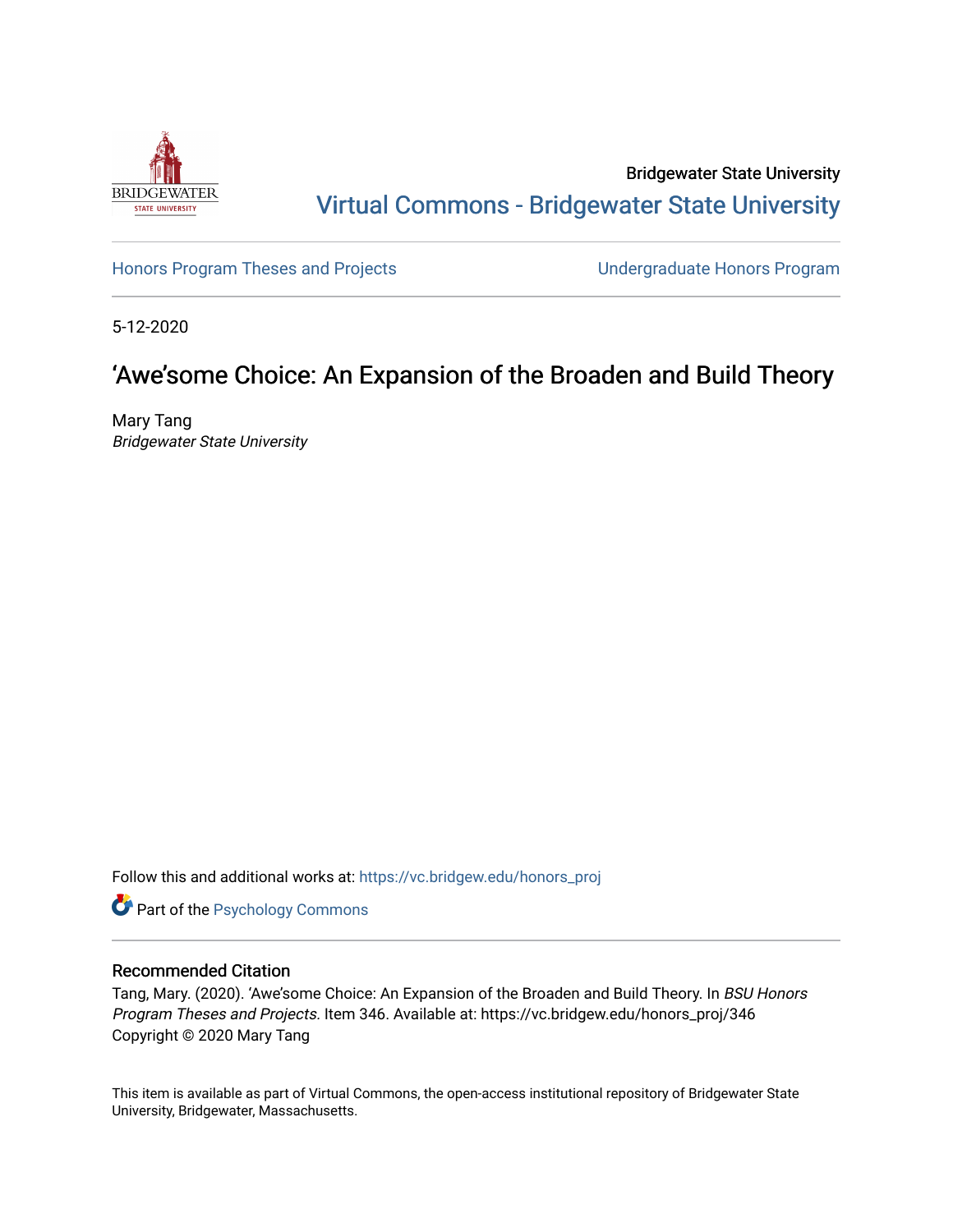'Awe'some Choice:

An Expansion of the Broaden and Build Theory

Mary Tang

Submitted in Partial Completion of the Requirements for Departmental Honors in Psychology

Bridgewater State University

May 12, 2020

Dr. Elizabeth Spievak, Thesis Advisor

Dr. Joseph Schwab, Committee Member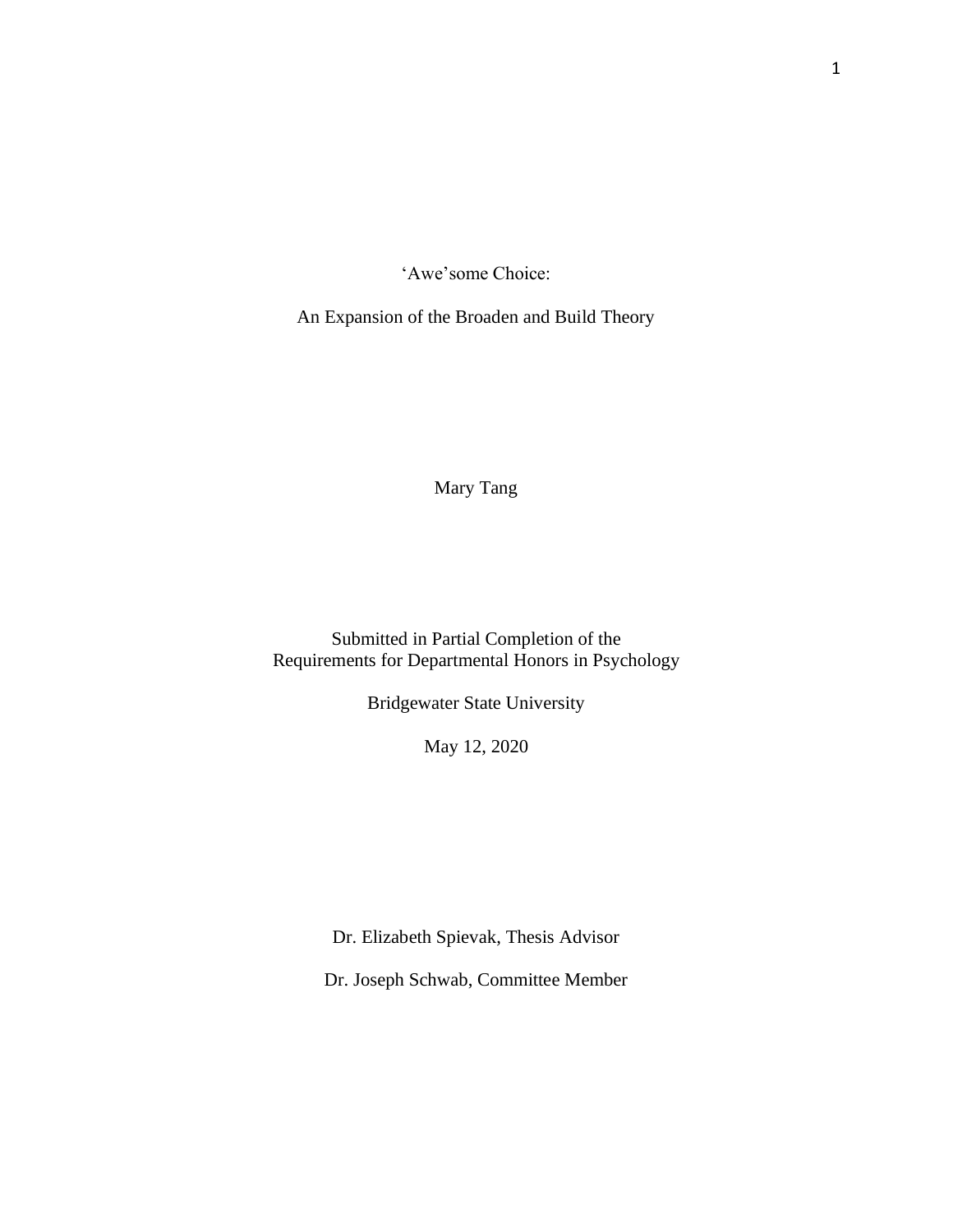#### **Abstract**

According to Broaden and Build Theory, positive emotions expand the scope of attention, cognition, and actions, as evidenced by more creative and elaborate responses to problems. While some research suggests that awe, defined as the emotion that arises when one encounters something strikingly vast, may be an extension of positivity, it has not been tested within the context of Broaden and Build Theory. The current study was modeled after and utilized methods from previous research on how positive emotions affect decision-making and expanded on them to include materials demonstrated to inspire awe. Participants viewed emotion-eliciting videos, responded to writing prompts, suggested solutions to problems, and responded to measures of personality and attitudes. There were three conditions: neutral/control (no emotional content), positive manipulation condition, and awe manipulation condition. The hypothesis that those in the awe group would be most engaged in their tasks was supported; they spent more time on the tasks and wrote more words compared to the other groups. Those in the positive group were not more engaged than participants in the neutral conditions. The results imply that the awe manipulation had a greater and different effect on participants, and supports previous research suggesting that awe should be considered a different category within positive emotions.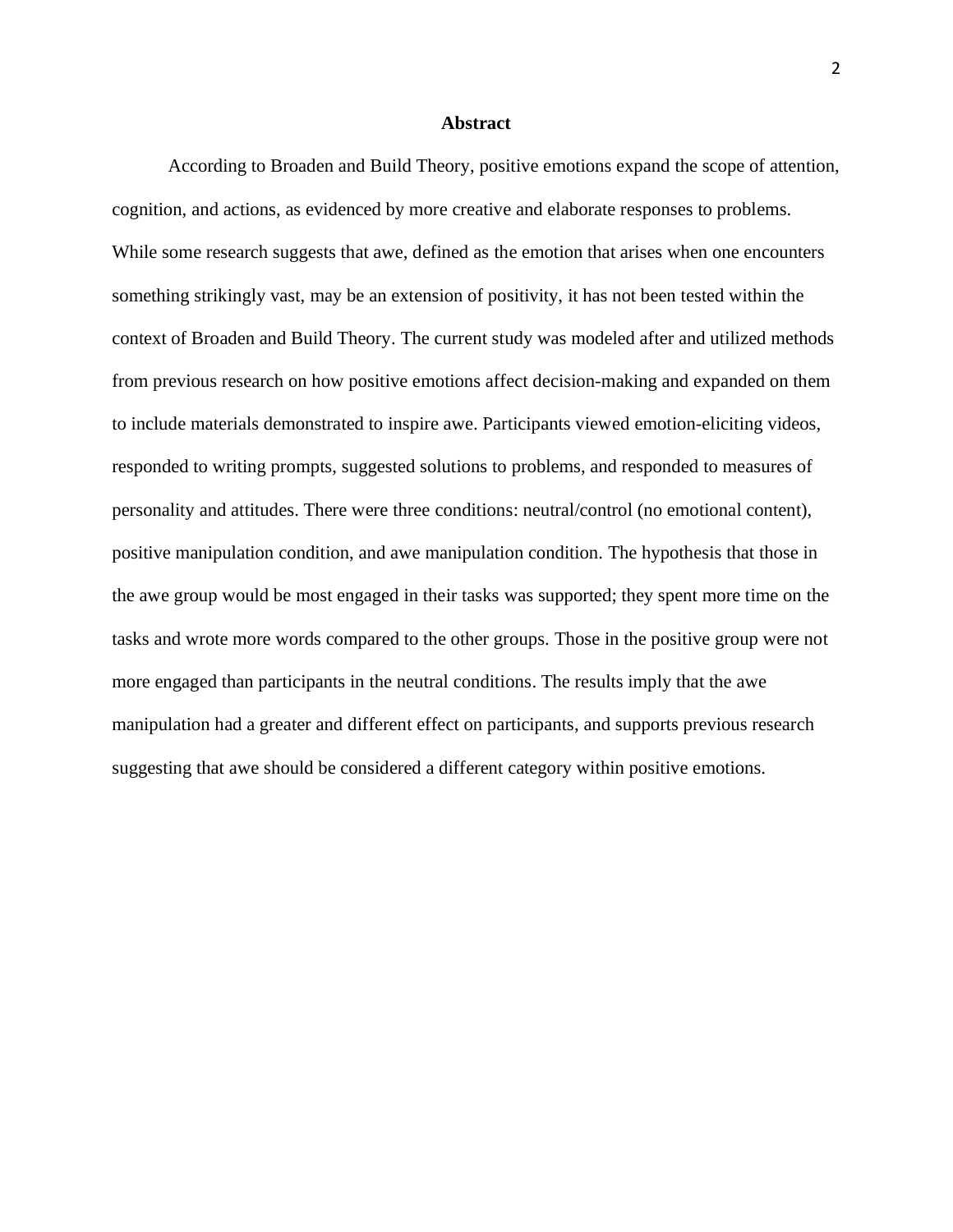#### **'Awe'some Choice: An Expansion of the Broaden and Build Theory**

The definition of positive emotions has been debated with no clear, definite answer; however, it is associated with three distinct characteristics: positive emotions are adaptive, they involve approach/appetitive motivation, and they create a pleasant feeling (Smith et al., 2014). Research on positive emotions is a relatively recent phenomenon compared to the literature that is dominated by emotions we commonly think of as negative (e.g. fear and anger; Seligman & Csikszentmihalyi, 2000). One reason may be that positive emotions are more difficult to define and measure, both physiologically and functionally. In some cases, positive emotions have simply been defined as a "relief" from negative emotion (Fredrickson & Levenson, 1998; Lazarus, 1991). Fredrickson has proposed that, while negative emotions likely enhance fitness by promoting specific, narrowly defined action tendencies, positive emotions may enhance wellbeing by generating a larger set of opportunities for thought and action. According to Broaden and Build theory (Fredrickson 1998, Fredrickson 2004, Fredrickson & Branigan, 2005), positive emotions serve to broaden attention, expand our awareness of the environment and opportunities, and foster openness and flexibility about the actions we might take. Research suggests that positive emotions may promote the consideration of more information during a decision-making task (Fredrickson, 1998; Fredrickson, 2004; Fredrickson & Branigan, 2005). The current study explored the relationship between positive emotions generally, awe specifically, and corresponding thoughts and motivations, by measuring creativity, persistence, and response quality on problem solving tasks typical to college student life.

It took many years for interest in positive emotions to begin to grow into a common field of study, perhaps because psychologists had spent most of their time focused on negative emotions such as anger, fear, and depression (Seligman & Csikzentmihalyi, 2000). Negative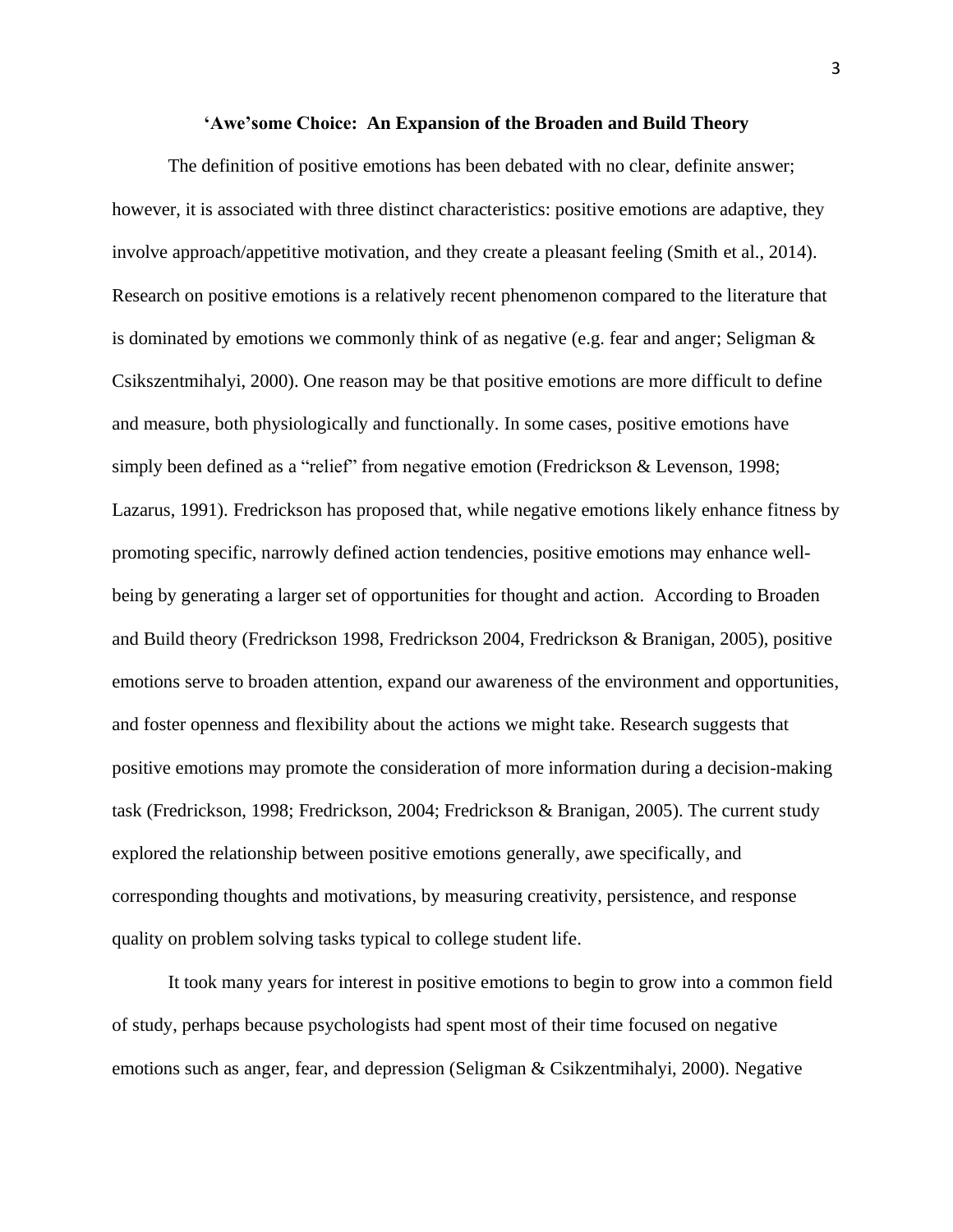emotions have an alarm function that produce arousal and physiologically prepares the body to fight or flee (LeDoux, 1995). For example, fear fuels the urge to escape while anger drives the urge to attack; both emotions function to ensure survival. All animals display reflexes to protect themselves against potentially harmful stimuli and while the responses may differ (e.g. flying vs. running), the neurological foundations are similar across species (LeDoux, 1995). The action tendencies and neurological foundations of positive emotions are not as clear, may be less narrow in scope, and are described as nonspecific action tendencies (Fredrickson et al., 2000, Tugade et al., 2014). Positive emotions are known to aid in overall well-being, but there has been less empirical research on positive emotions (Fredrickson, 2004).

To further understand the extensiveness and purpose of positive emotions, a more general review of past literature is necessary. Several existing theories of emotions may be able to explain the functions and influence of positive emotions in particular, including the appraisal theory of emotions, the functional theory of emotions, how positive emotions influence decisionmaking tasks, and past research on the positive emotion of awe. It is important to have a more thorough understanding of past research and relevant literature in order to better understand the influence of emotions on cognition.

#### **Review of Relevant Literature**

#### *The Appraisal Theory of Emotions*

Most psychologists agree that emotions are multi-component response tendencies that happen rapidly and implicitly based on both real and perceived changes, threats, or opportunities in the world (Haidt, 2003). According to the appraisal theory, emotions and their corresponding responses are elicited by evaluations of the event or situation (Roseman & Smith, 2001). Appraisal theories define emotions as an orchestration of physiological processes, not specific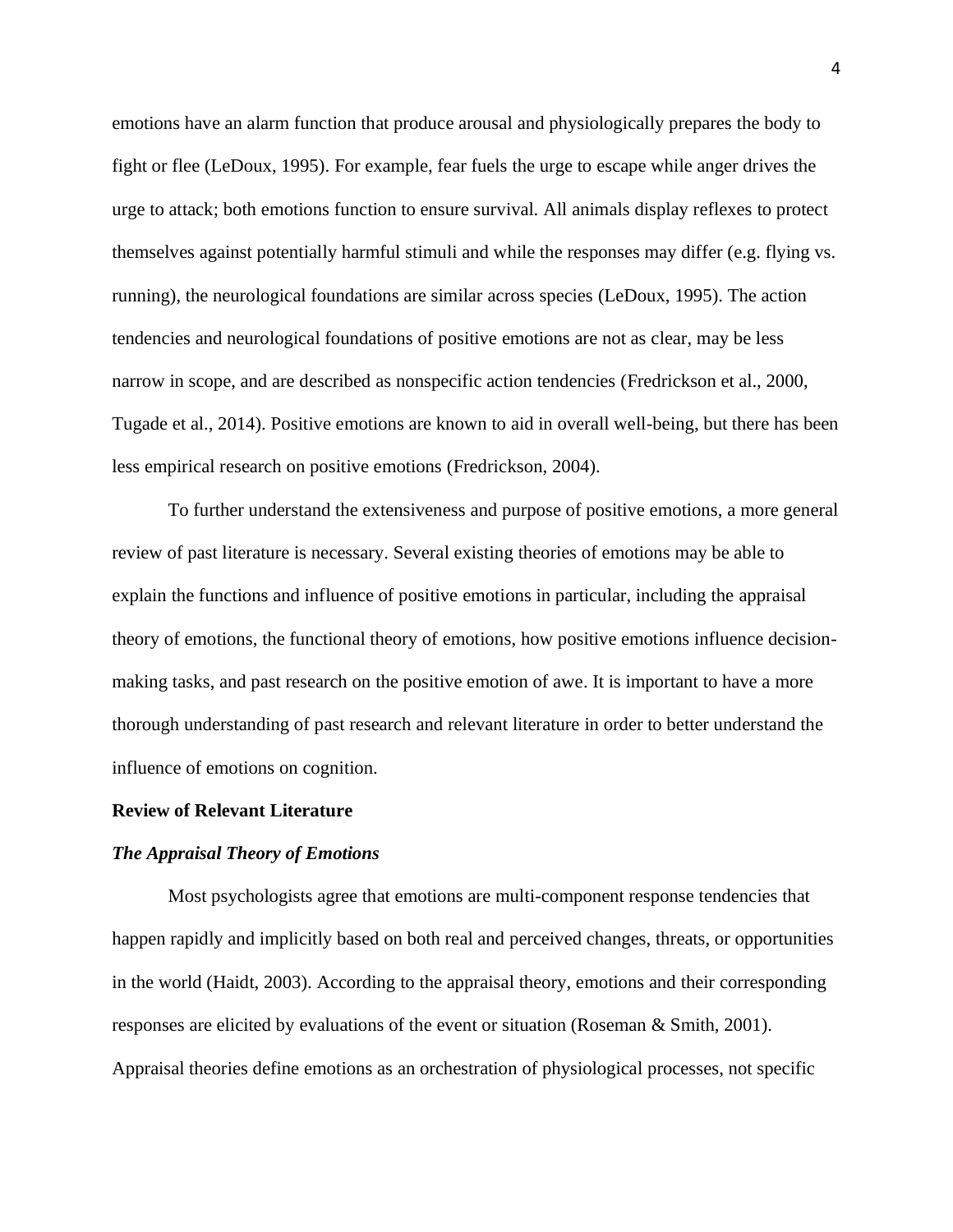states or feelings; appraisals function to detect and assess the significance of a stimuli in the environment for their potential influence on well-being (Moors et al., 2013). The automatic emotional response, or appraisal reflex, serves to direct attention, initiate physiological responses, and prepare the body for action (Lerner et al., 2015). Stimuli are implicitly assessed for their potential to facilitate goals (the primary appraisal) and, if cognitive resources allow it and the observer is motivated to do it, a more conscious evaluation follows (secondary appraisal) during which the named "feelings" might be considered more thoroughly (Clore, et al., 2008; Lazarus, 1991; LeDoux, 1995).

Appraisal theory accounts for individual differences in interpretation of the emotions by considering the influence of culture, how the emotion is experienced, and the environmental context. Smith et al. (2014) and Barrett (2017) describe how appraisals and corresponding emotions are shaped by the individuals' needs, goals, and abilities. Different motivations and circumstances lead to different types of responses for the same stimuli; fear can be expressed through crying, screaming/yelling, fleeing, or even stunned immobilization. The same sound of a door slam elicits a different response in the middle of the night than it would during an argument. Barrett (2017) explains that emotions are "goal-based concepts"; how an emotion is experienced and expressed depends on the context of the present situation. Context and motivations of the situation are important because emotions can easily create biases that influence decision choices as well in interpretations of the situation.

Research on dispositional and situational affect demonstrates evidence for a carry-over effect in that incidental emotions, implicitly or without awareness, can create decision biases (Lerner et al., 2015). For example, Schwarz and Clore (1983) found that ambient weather influenced people's self-reported life satisfaction. The participants had a greater sense of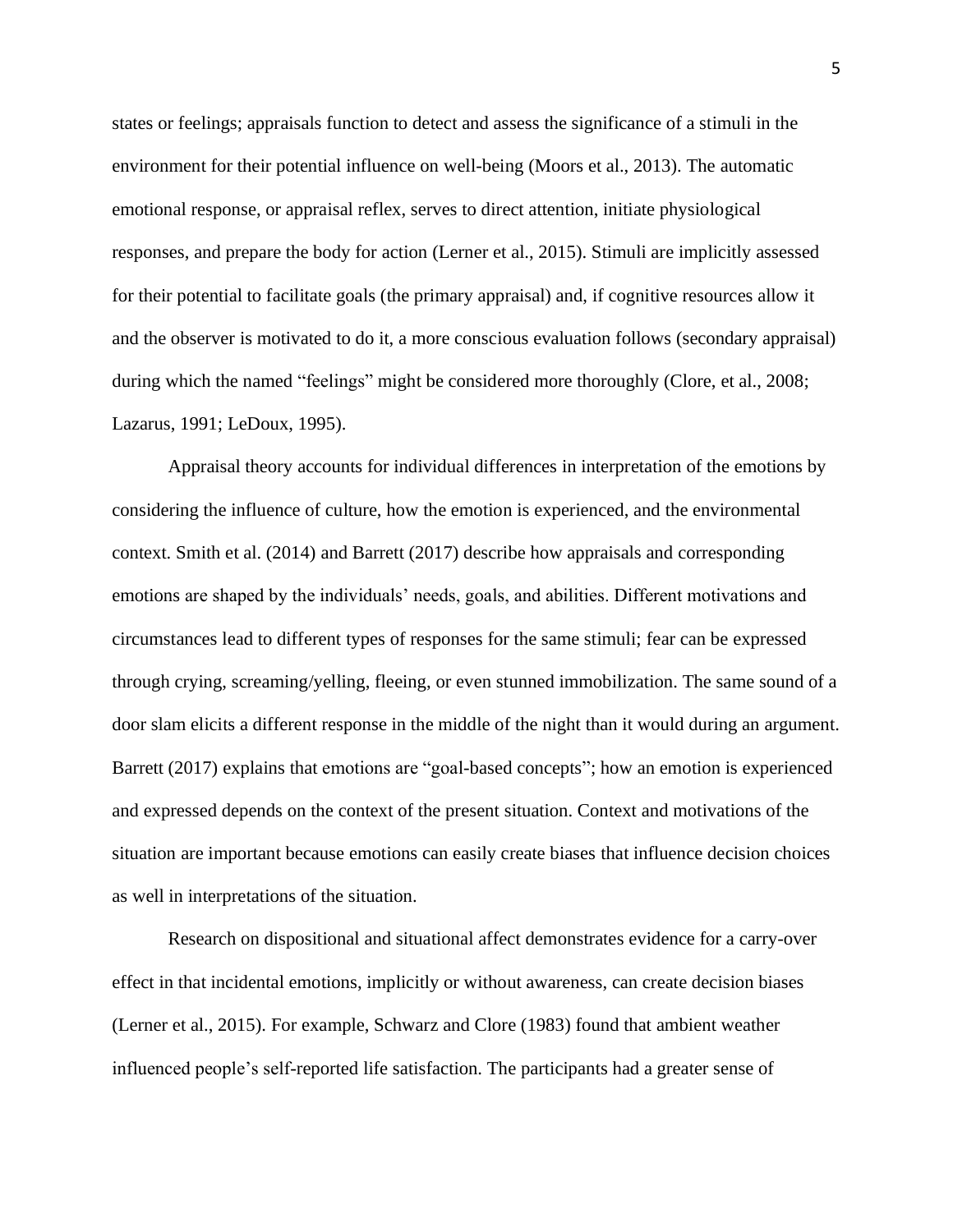happiness and satisfaction in life when it was sunny out versus gloomy. Other studies show that people in good moods make more optimistic judgements while people in bad moods make more pessimistic judgements. In one representative study, Johnson and Tversky (1983) asked participants to read newspaper stories that were designed to induce positive or negative moods and then estimate the fatality frequencies for various potential causes of death. The researchers found that participants in the negative mood group were more pessimistic and predicted higher numbers of fatalities than the participants in the positive mood group. The results suggest that emotions can carry over from one situation to the next and unknowingly influence current perspective.

A large body of research suggests that past experience with stimuli, even passive or unconscious experience, also carries over from one situation to another, and impacts emotional response. Zajonc (2001) found that repeated exposures to stimuli increases positive affect, hypothesized that repeated exposures in the absence of harm or other negative outcomes is a signal that the stimuli are safe, and it is safety that increases positive affect. Zajonc's (2001) hypothesis is demonstrated by research that indicates the difference between self-reported interest over caution in the face of something new and complex is influenced by appraisals of coping potential and goals related to learning, comprehension, and understanding (Silvia, 2005). Similarly, Ellsworth and Smith (1988) found that participants described surprise, not fear, when the experience included an appraisal of personal control and value. The interaction between an individual's motivation and information processing is at the center of appraisal theory, which offers an explanation for one way that emotion likely influences cognitive processes (Moors et al., 2013). From an evolutionary perspective, appraisals and the associated emotions contributed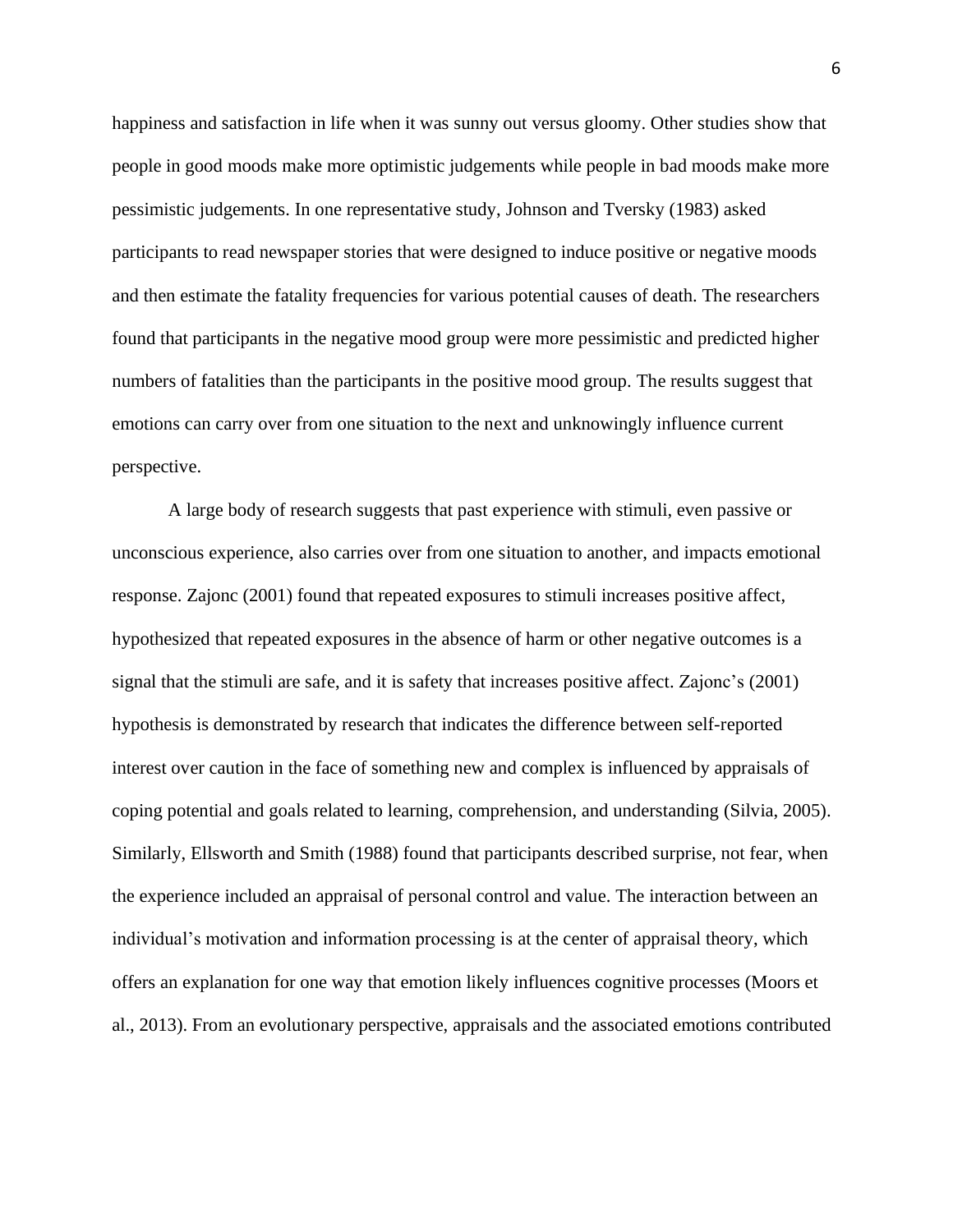to the success of human civilization by guiding the allocation of cognitive and physical resources.

#### *Functional Theory of Emotion*

The functional theory of emotion suggests that to have evolutionary value, humans' emotions must facilitate more than physical survival. According to Keltner et al. (2006), to be evolutionarily advantageous, emotions would also have to serve a communication function, a social coordination function, and a personal adjustment or coping function. Emotions serve a communication function by sending interpersonal signals regarding motivation, behavioral intent, and willingness to interact with others. The social coordination function is demonstrated by the role of emotions in creating social bonds that generate group loyalty and cohesion, which in turn function to keep human civilization successful (Keltner et al., 2006). While the survival of most animals depends on cooperation and social bonds with genetically similar relatives (Campbell, 1983), humans make more complex decisions that involve long-term social consequences. As early as Darwin (1872), researchers have speculated that emotions play a role in human cooperation. As humans evolved, so did their emotions in order to be able to process and facilitate a response that matches the social environment.

The adjustment or personal coping function of emotions is focused on resilience. Adjustment serves to help the individual distribute limited resources in ways that are more productive. For example, repeated failure might eventually prompt a reassessment of the goal's value in light of required investment. It was the coping function that drove early interest in positive emotions, which was focused on relief from pain. Researchers interested in positive emotions hypothesized that positive emotions would function to encourage a person to "bounce back" from negative emotional experiences and improve the ability to adapt, improvise, and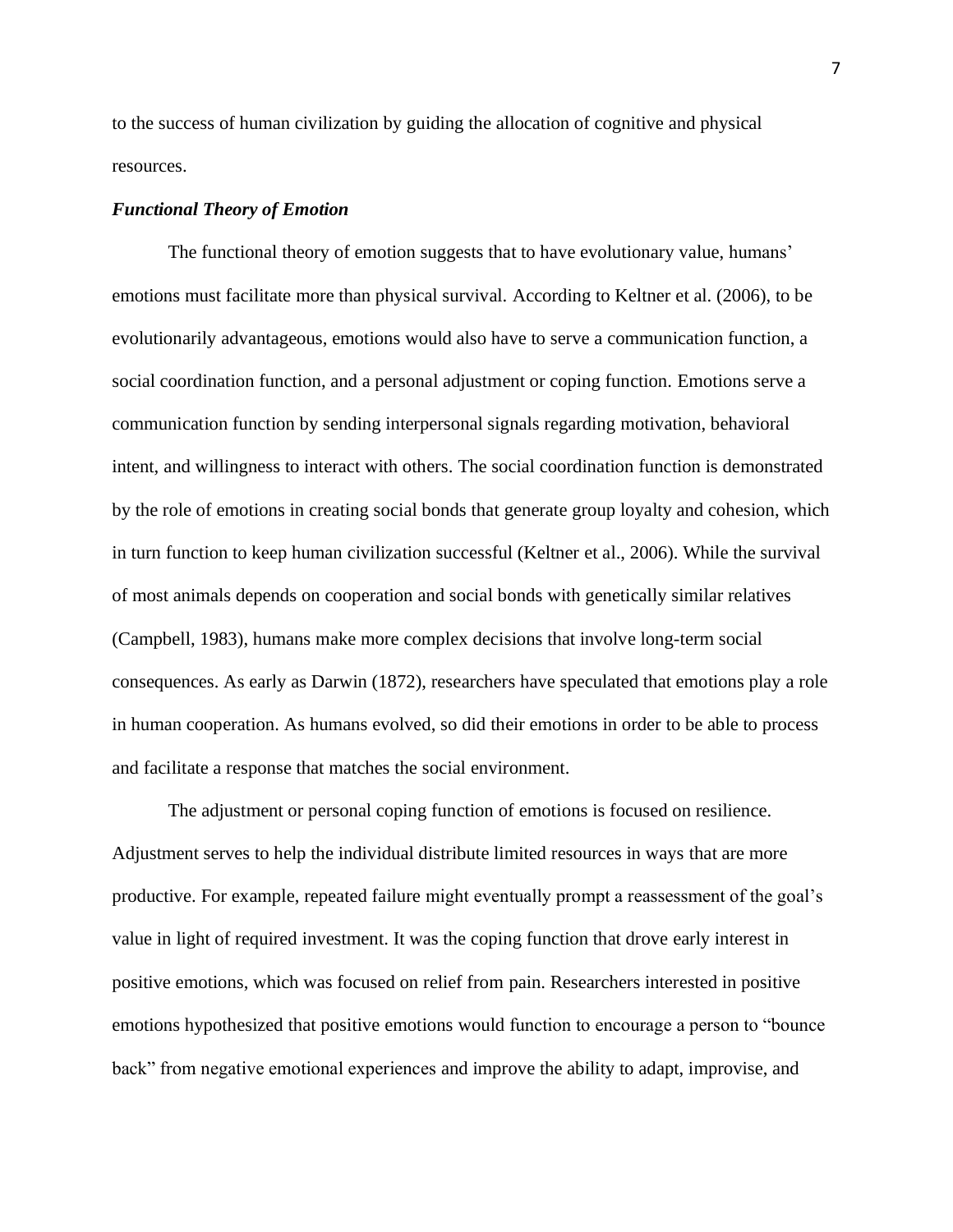recover more quickly (Tugade & Fredrickson, 2004). Negative emotions can generate physiological effects that build up over time and cause damage to people's health, so it was thought that positive emotions served a regulatory function to offset negative emotions and optimize well-being (Fredrickson et al., 2000).

According to the undoing effect, positive emotions have a quieting function (Fredrickson & Levenson, 1998). Their role is to undo the arousal that was generated by negative emotions and bring physiological levels back to normal (Fredrickson & Levenson, 1998; Fredrickson et al., 2000; Tugade & Fredrickson, 2004). For example, Fredrickson et al., (2000) found that college students' cardiovascular recovery from a stress manipulation (e.g. being given 60s to prepare a recorded speech for peer evaluation) was improved by watching contentment-eliciting or amusing films, compared to those who watched neutral or sad films, who recovered from the stress manipulation more slowly. This type of work contributed to the expansion of emotion research and a shift in in the direction of positive psychology.

Seligman and colleagues were among the first in the field to strongly advocate for an expansion of the study of positive emotions. Seligman and Csikszentmihalyi (2000) reasoned that psychologists knew very little about what makes life worth living and how normal people thrive in nonthreatening conditions. The authors proposed a new direction for the field, called for a shift away from singular focus on emotional pathology, and directed attention toward the study of positive emotions that foster, among other things, originality, future-mindedness, citizenship, insight, tolerance, and work ethic. They noted that psychologists should balance the subject of studies in the field and that researchers should start to study human strengths and virtues, not just pains and weaknesses. By 2005, positive psychology had flourished and was considered an umbrella term for the study of positive emotions, positive character traits, and enabling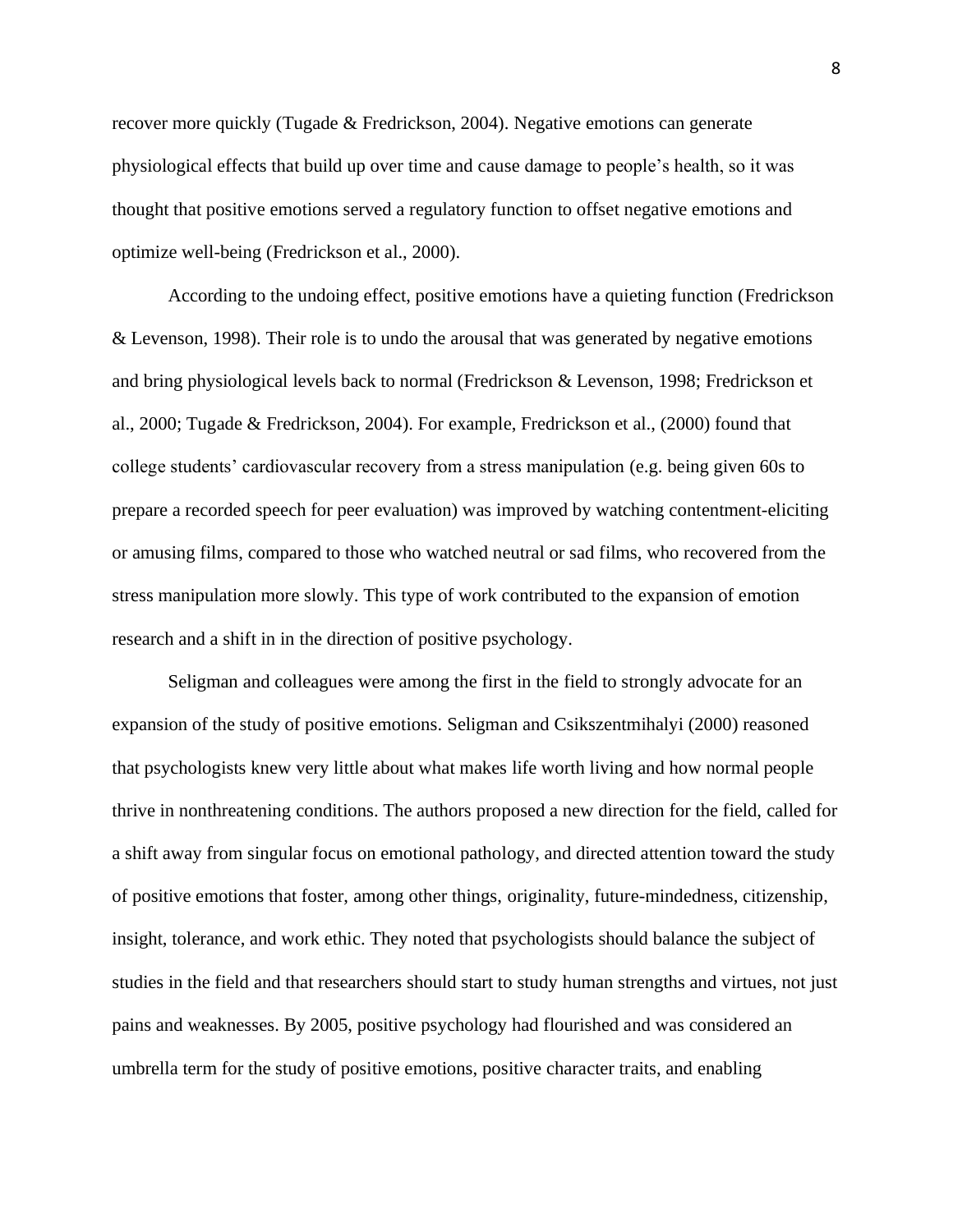institutions (Seligman, et al., 2005). Furthermore, with this knowledge of how the study of positive emotions evolved (Seligman & Csikszentmihalyi, 2000; Seligmen et al., 2005), it is crucial to understand how it has influenced cognitive abilities in a contemporary context.

### *The Effects of Positive Emotions on Decision-Making*

Decision-making research confirms that logic and rationality do not always dominate choices. For example, people are more sensitive to suggestions of loss than they are to the mention of gains (Kahneman, 2003), and the effect is stronger when losses may be borne by the self or close relatives (Wang et al., 2001). Emotional factors such as motivation, social impact, morality, and perceived threat impact choices and the evaluation of alternatives. The effects of emotions can be pervasive, predictable, and sometimes harmful for decision-making (Lerner et al., 2015). For example, Shiv et al. (2005) found that patients with damage to emotion regions of their brain performed better on investment decisions; they were unaffected by the success or failure of previous rounds of investments that they made and made each decision based only on the current available information. Patients with brain damage unrelated to emotion and healthy controls were less likely to invest following a loss on a previous round and were more likely to invest after a recent gain, resulting in their portfolios suffering. Quantifiable drawbacks in emotional decision-making have led many researchers to argue for a combination of interventions to teach formal analytic processes and "choice architecture" that maximizes the odds that decision makers will make wise choices, given known decision biases (Benartzi et al., 2017; Milkman et al., 2009; Moore et al., 2010).

There is also evidence that intuitive processes improve decision-making and that emotional processes are not the enemy of good decision-making. For example, in a series of five studies, Dijksterhuis (2004) found that "gut feeling" decisions led to more holistic view of the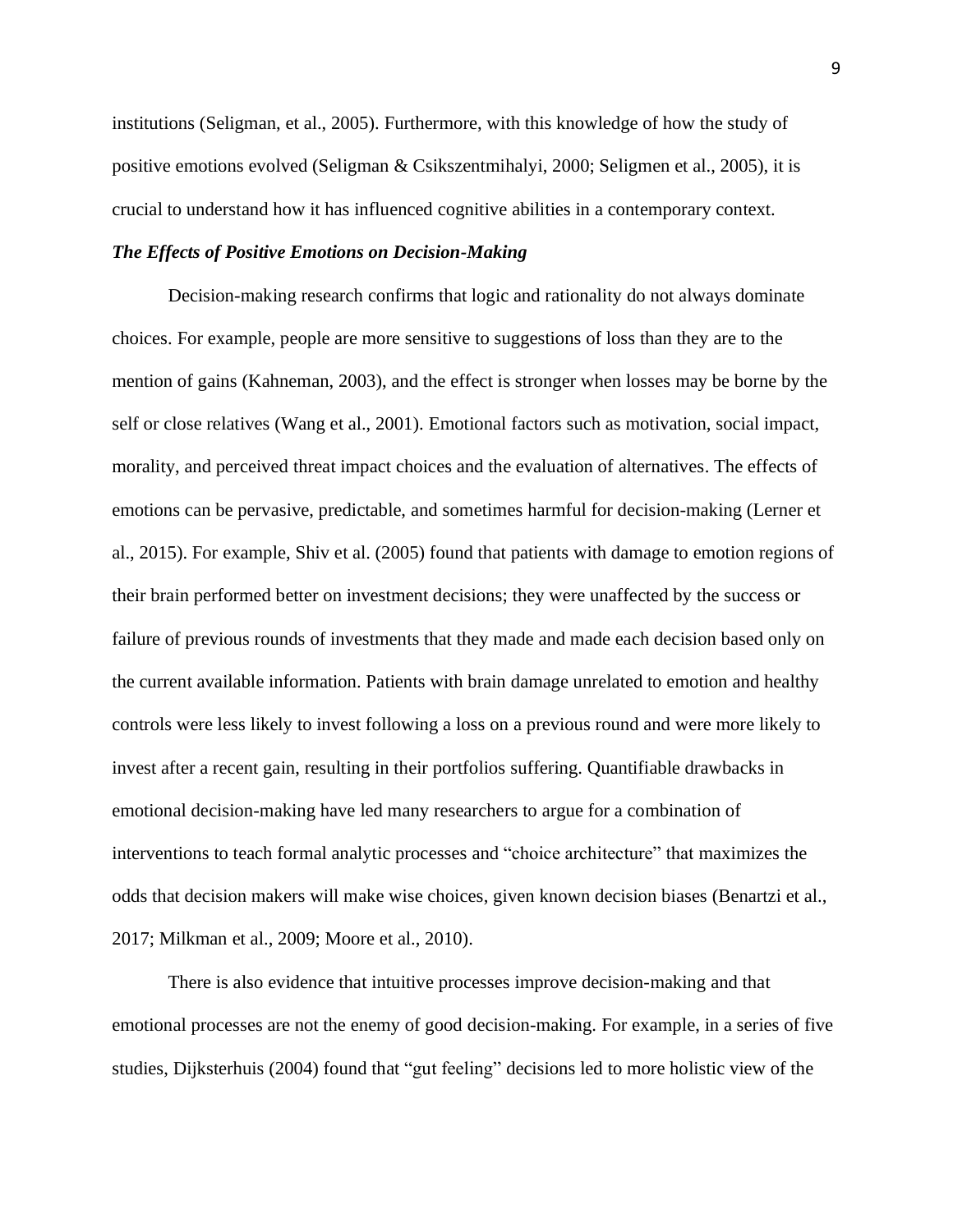problems and better choices. Seo and Barrett (2007) found that for experienced investors, emotional intensity improved financial decisions. According to Seo and Barrett (2007), the most successful investors recognized their emotions and treated them as a source of information. Their findings support Damasio (1994; as cited in Seo & Barrett, 2007), who argued that emotions facilitate judgement by helping decision makers quickly generate and select options by providing basic information about the valence of potential outcomes. According to Dijksterhuis and Nordgren (2006), intuitive processes, primary appraisals, and emotional evaluations enhance associative processes and expand the decision maker's capacity for information processing.

The effects of positive emotion on decision making are the particular focus of the current project. In their study of dispositional emotions and decision making, Staw and Barsade (1993) found that MBA students with high positive affect scores were more accurate in their decisions. Those who scored higher in dispositional positivity got more of the in-basket items correct, requested more information when they needed it, recognized the relationships between decisions, and made greater use of the data provided in the exercise. The authors concluded that "positive affect provided an energizing function that enables people to delve more deeply into decision tasks" (Staw & Barsade, 1993, p. 320). Isen and Means (1983) used an experimental approach to study the effects of positive affect on decision-making. The researchers praised some participants (they were told that they had performed at the 97th percentile on the perceptual-motor battery on earlier perceptual-motor tasks), while others received no feedback. Afterwards, participants were asked to decide which fictitious car they would buy, based on given information (e.g. fuel, economy, maintenance cost, safety record, handling, riding, comfort, roominess, resale value, purchase price, and styling). Participants in the positive feedback condition were more efficient decision-makers; they were faster at making their decision, used fewer dimensions to aid them in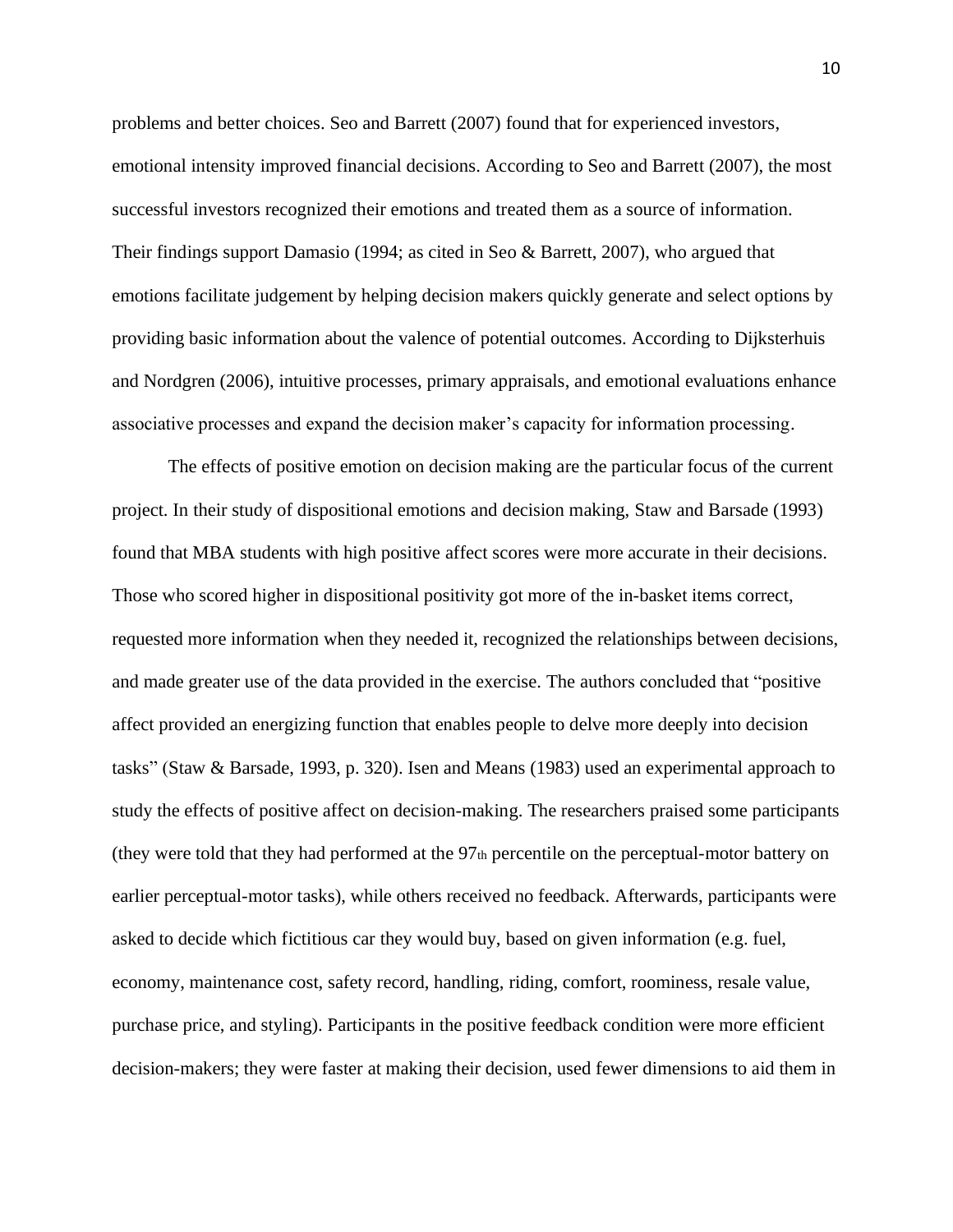their decision, and were less likely to go back over information that they looked at previously. The authors suggested, like Staw and Barsade (1993), that positive emotions promoted more efficiency in decision-making tasks. More support comes from three studies by Murray et al. (1990), who found that people in pleasant moods identified more similarities and differences between stimuli and were more flexible and creative in their approach to a categorization task.

In another study conducted by Isen et al. (1991), a positive mood was induced by giving medical student participants positive feedback after an anagram task in which they generated as many words as they could by using the same five letters. Those in the positive mood were told that they had performed in the top 3% of all graduate students worldwide. Participants in the control group did not do the task, instead, they were asked to judge how difficult it would be to do the anagrams and were given no feedback. Afterwards, all participants reviewed six hypothetical patient charts that showed evidence of a solitary pulmonary nodule, and then decided which one of the patients most likely had lung cancer. Isen et al. (1991) found that medical students exposed to a positive mood condition completed the primary task more efficiently than the control group and offered more information; they diagnosed accurately in less time than the control group, and then engaged in additional diagnostic tasks that were not required by the experimenters; they wrote comments, recommended additional tests, and considered supplementary treatment plans for patients. The authors concluded that participants who were in a positive mood manipulation were more involved and efficient in their given tasks. However, like Staw and Barsade (1993) found, their participants were not just better decisionmakers, they also appeared to be more energized. They did more than was asked and were more immersed in the task.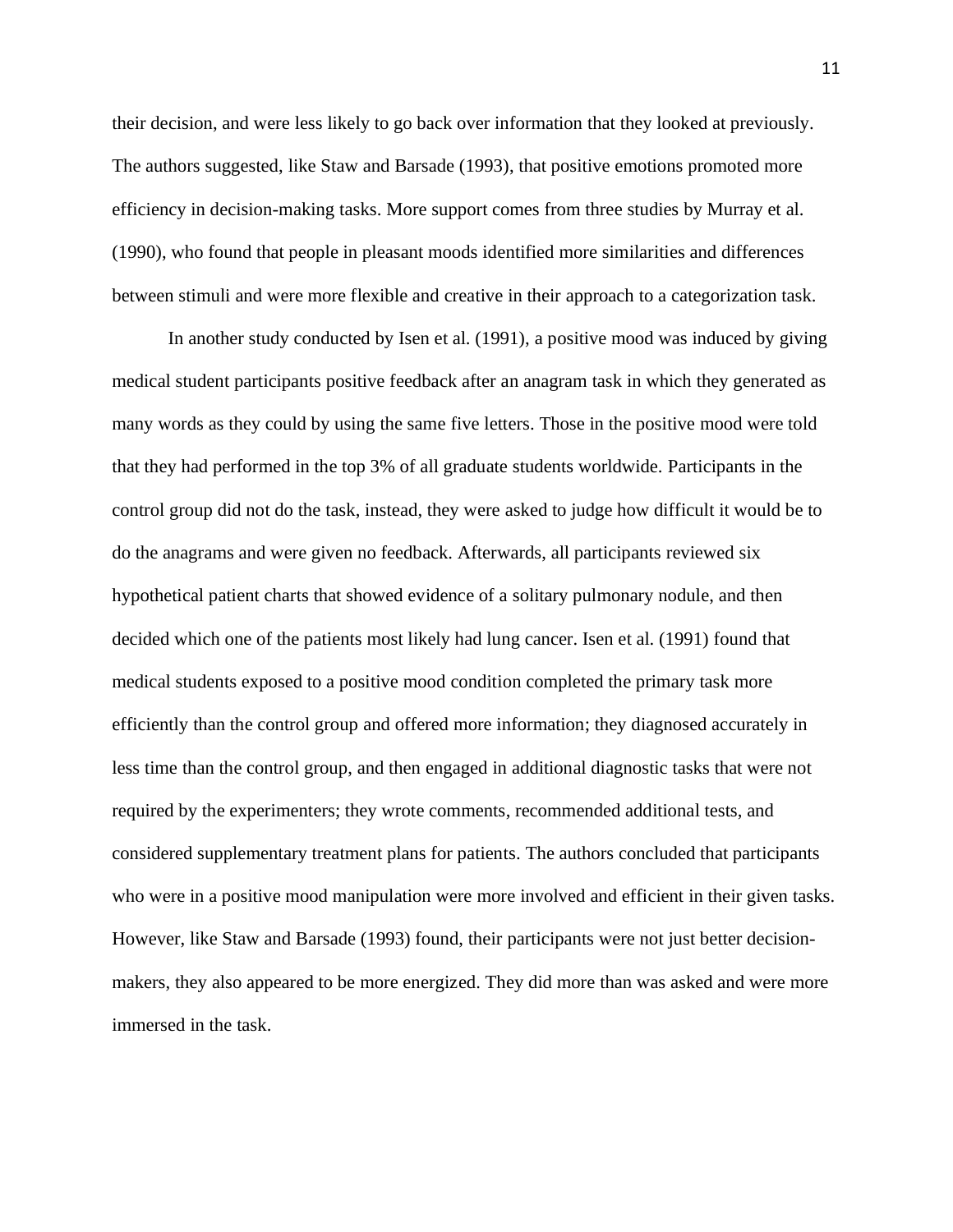The decision-making studies by Isen and collegues led Fredrickson and her collaborators to investigate how emotion, specifically positive emotions, might serve to influence the thought process. Isen et al. (1987) suggested that positive emotions help with seeing the big picture and coming up with creative solutions. For example, in an experiment by Isen et al. (1987), participants had to try to light a candle on a wall, but in a way so that the wax would not drip onto the table. They were given a candle, a box of tacks, and a book of matches. Before completing the task, the researchers had two out of four conditions watch films. Participants in the positive emotion group watched a 5-minute comedy film that was previously found to induce positive affect (Isen & Gorgoglione, 1983). Participants in the neutral film control group watched a 5-minute segment from a math film that was also previously used. Participants in the third condition had no emotional affect and were just asked to perform the task. Participants in the fourth condition had no emotional affect, however, the items were arranged in a different way; they had the candle, book of matches, and a pile of tacks next to the empty box. Isen et al. (1987) found that participants who were the neutral group had more trouble and often did not finish the task, which the authors suggested represented "functional fixedness," or the inability to consider alternative uses for the all of the objects that were given to them (Duncker, 1945, as cited in Isen et al., 1987). In contrast, the majority of those in the positive emotion group did complete the candle task. They were able to see an alternative function for the box that the items were in. According to the authors, positive mood allowed participants to access positive materials in memory and open their minds to a larger and more diverse set of cognitive material. The results helped influence Fredrickson's Broaden and Build theory of positive emotions: while negative emotions narrow an individuals' momentary thought-action repertoire by initiating specific action tendencies (e.g. fight, flee), positive emotions broaden the individuals'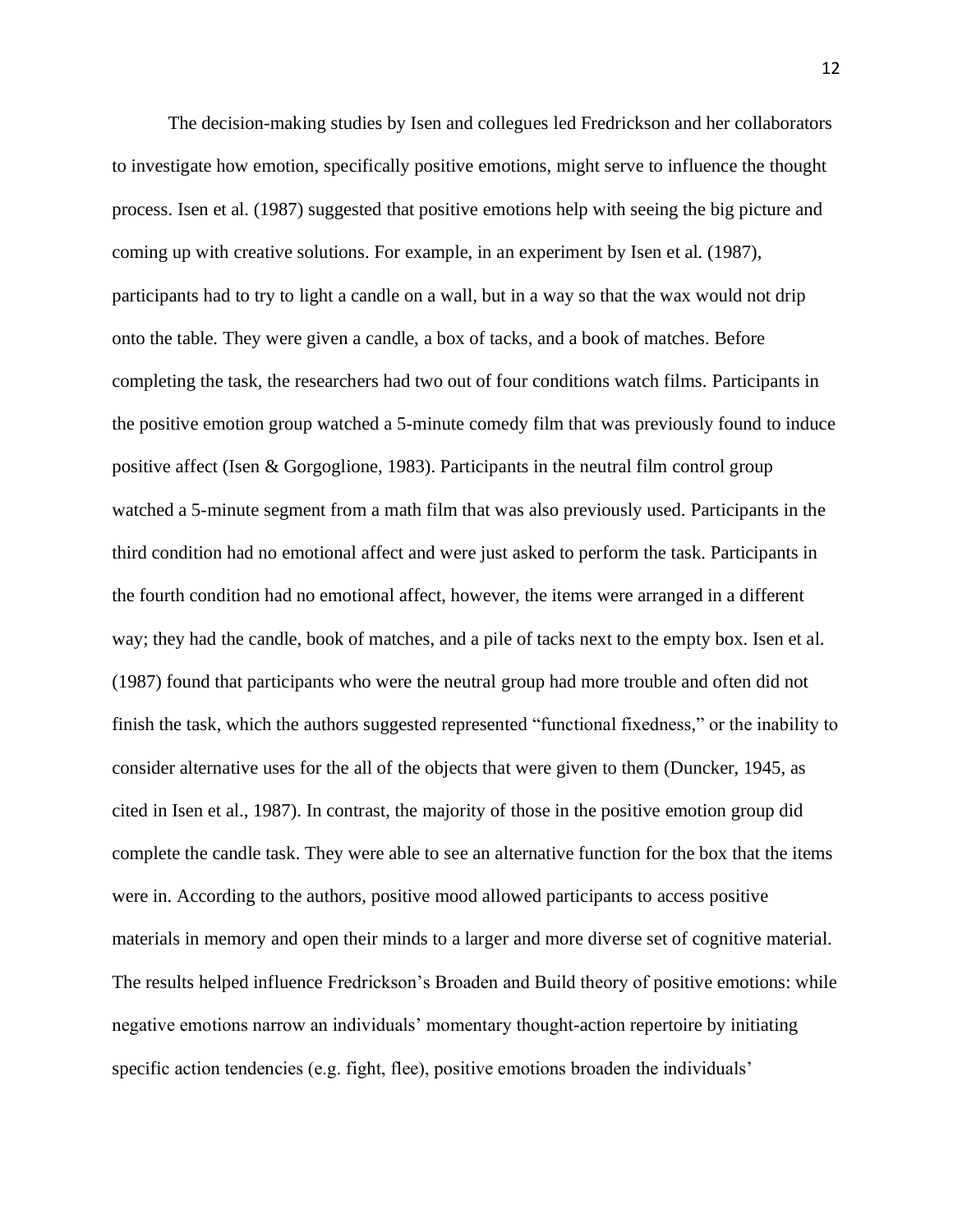momentary thought-action repertoire by pursuing a greater range of thoughts and actions (e.g. play, explore; Fredrickson, 2001; Fredrickson, 2004; Fredrickson & Branigan, 2005). Fredrickson's Broaden and Build theory also suggests that positive emotions have a personal adjustment or adaptive value, perhaps facilitating both creativity, and quick consideration of solutions.

In two studies designed to test Broaden and Build theory, Fredrickson and Branigan (2005) asked participants to watch videos (chosen for their ability to elicit emotion) and perform tasks. The two videos that elicited positive emotions were: "Penguins" (shows penguins waddling, swimming, and jumping around to elicit amusement) and "Nature" (shows fields, streams, mountains, and a sunny day to elicit serenity/contentment). The two negative emotion eliciting videos were: "Witness" (shows a group of men taunting a group of Amish people on the streets to elicit anger and disgust) and "Cliffhanger" (shows a mountain climbing accident to elicit anxiety and fear). The neutral video, "Sticks" showed a pile of sticks piling up. In Study 1, the authors used global-local visual processing task to measure breadth of attention. In this task, participants' choice of matching items reflected an attention to detail (local) or to configural (global) aspects of the items. In Study 2, the dependent measure was an open-ended Twenty Statements Test (TST), each of which began with, "I would like to ..." Participants were asked to fill out as many lines as they could and received a point for each completed line. Participants in the positive manipulation conditions in Study 1 displayed a broader sense of thought-action repertoire; they demonstrated a global bias on visual processing task and in Study 2, the positive groups shared higher on the TST. They reported increased desires to be active and outdoors, and to be more outgoing, social, and happy. Participants in the negative manipulation group had a narrowed-thought-action repertoire; in Study 1 they demonstrated a local bias on the visual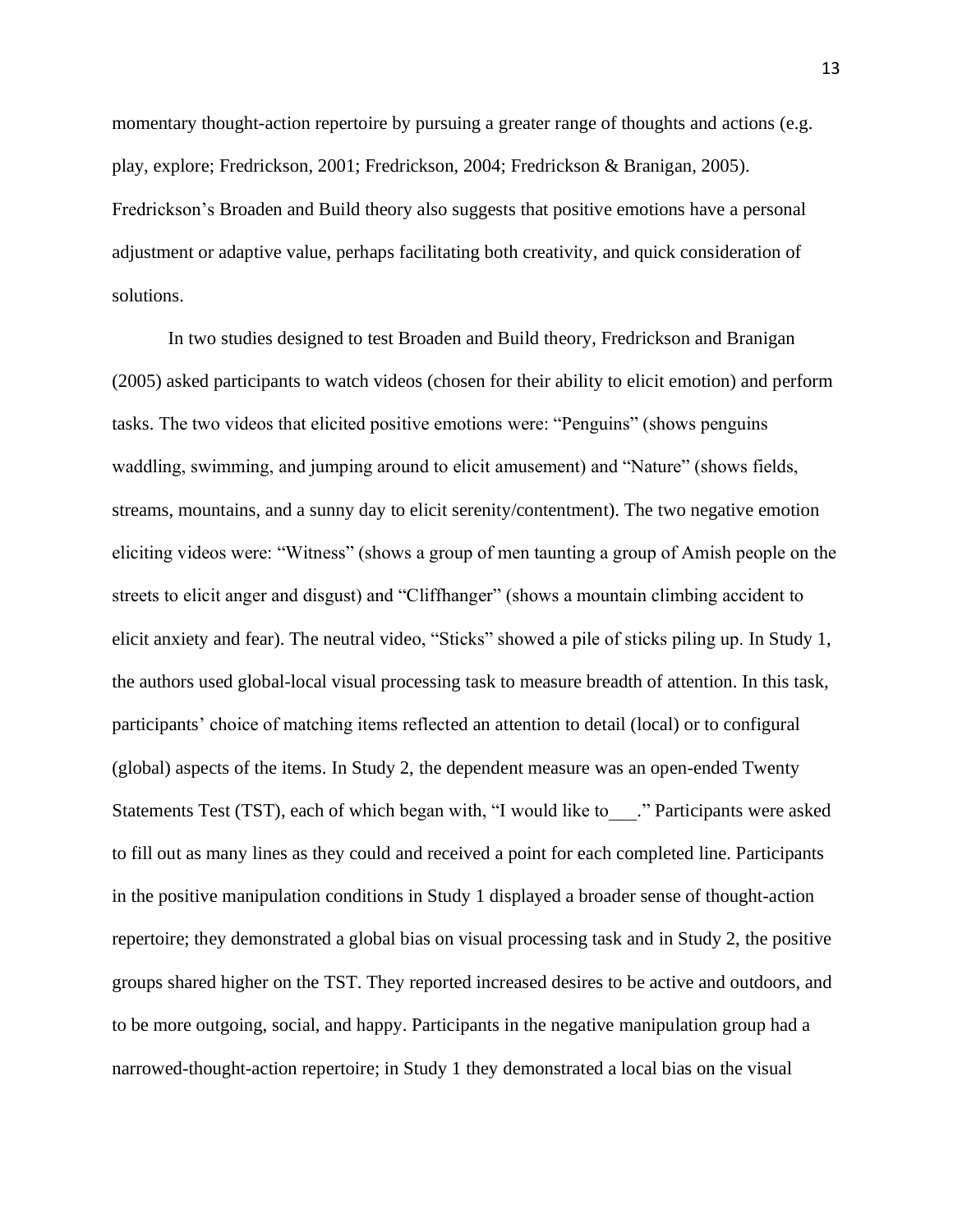processing task, and in Study 2, they gave simple worded answers on the TST. They gave less detailed responses, used fewer action words, and reported less interest, desire to plan ahead, and motivation. The results supported the authors' hypothesis that emotions can influence attention and thought-action repertoire. Fredrickson and Branigan (2005) discuss the outcome from the perspective of coping and well-being. The authors discuss how feeling amusement and contentment contribute to the cognitive reappraisal of events, problems, decisions choices, and contribute to better coping skills. In the face of adversity, cognitive reappraisal may fuel the undoing effects of positive emotion, speed physiological recovery from stress, and contribute to long term well-being. The authors suggest that although the positive emotions interventions simulated were short-lived and induced through simple stimuli, the results are evidence of a carry-over effect that has longer lasting effects on people's subsequent thoughts, actions, and responses, and provide support for the study of emotion from the perspective of strength and resilience.

#### *Past Research on Awe*

Early work on awe, as with other emotions, sometimes focused on negative appraisals linked to fight or flight. For example, Lazarus (1991) defined awe as a negative and threat-based experience that combines fright and amazement (i.e. thunderstorms). Threat-based awe can be felt in multiple contexts, generally when appraisals of self-control and outcome certainty are low, which generate fear responses and preparation for flight. Similar to other negative emotions, threat-based awe is described as having an alarm function that produces arousal in the body. For example, Gordon et al. (2017) found that participants who felt threat-based awe in response to a video of the earth, space and solar system (presented with ominous music) had greater sympathetic autonomic arousals (i.e. increased heart rates), reported less self-control and less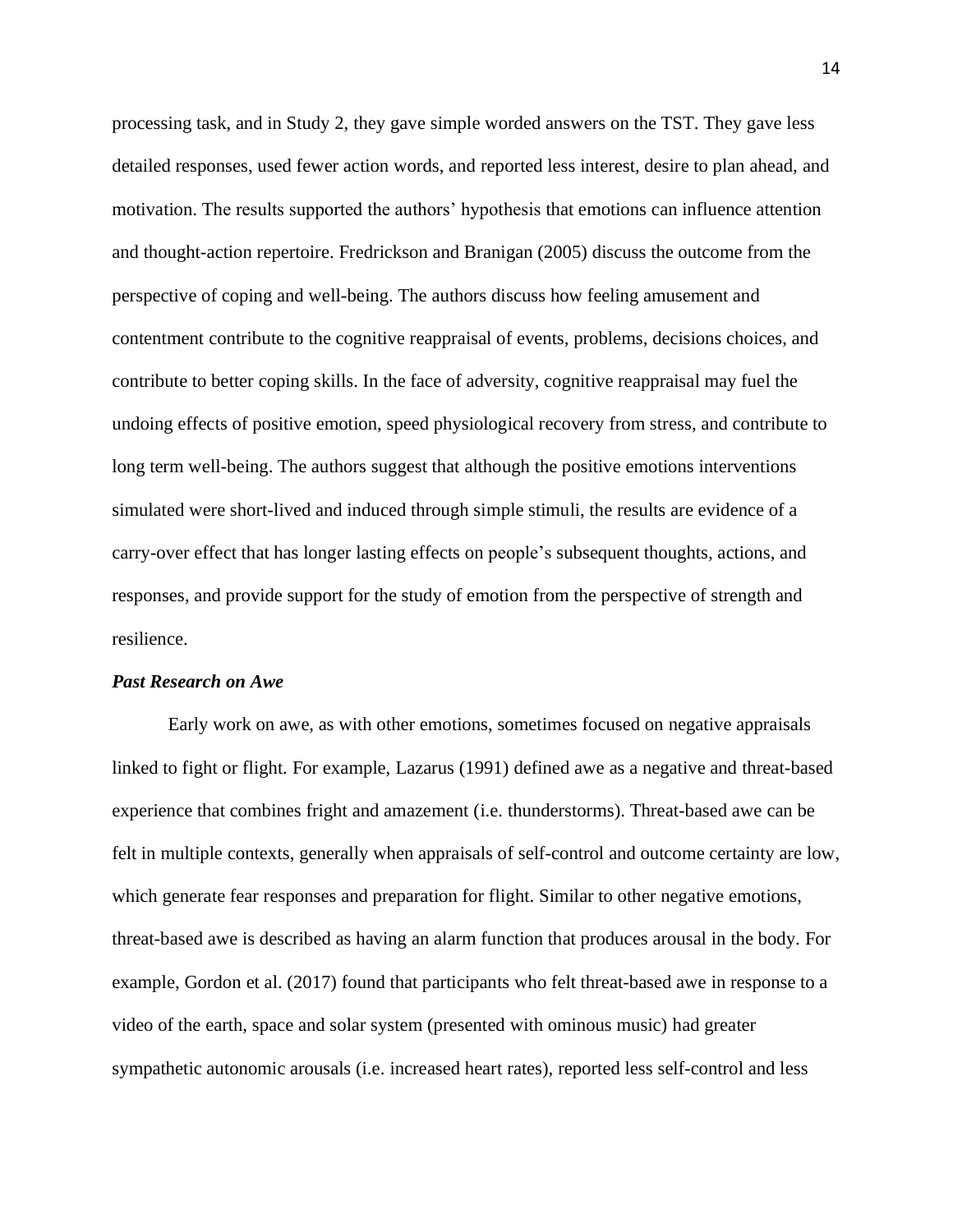certainty. Threat-based awe may generate responses related to flight, however other definitions of awe suggest that responses are less specific and may also align with functions generally assigned to positive emotions. Many studies have demonstrated that experimentally induced awe tends to elicit positive effects that are high and comparable to other positive emotions, with low levels of negative emotions (Danvers & Shiota, 2017; Griskevicius et al., 2010; Shiota et al., 2007). Frijda (1986), focused on the positive aspects of awe, including amazement and surprise. Like other positive emotions, amazement and surprise would be linked to a sense of personal control and value. Indeed, Allen (2014) suggests that awe can create a diminished sense of self that improves mood, expands the sense of time, and decreases materialism.

Evolutionary psychologists suggest that awe serves a functional purpose in that it inhibits biases learned from past experience, and allows for more flexible interpretations of available information (Keltner & Haidt, 2003; Shiota et al., 2007). Awe may serve a communication function by opening the mind to increase receptive modes of attention, and awareness of specific surrounding details and serves a social coordination function by dramatically expanding the usual frame of reference (Shiota et al., 2007). For example, research suggests that people who experience awe are kinder and more generous to others as they are more likely to go out of their way to do acts of kindness such as volunteering to help charity (Allen, 2014). Keltner and Haidt (2003) and Allen (2014) emphasized two central themes of awe: perceived vastness and need for accommodation, both of which serve a personal adjustment function. Vastness, defined as anything that is experienced as being larger than the self, physically and socially, encourages self-awareness, acceptance of self-concept, and a diminished sense of self ("the small self"), which in turn gives people the sense that they have more available time, increases feelings of connectedness, increases critical thinking, increases positive mood, and decreases materialism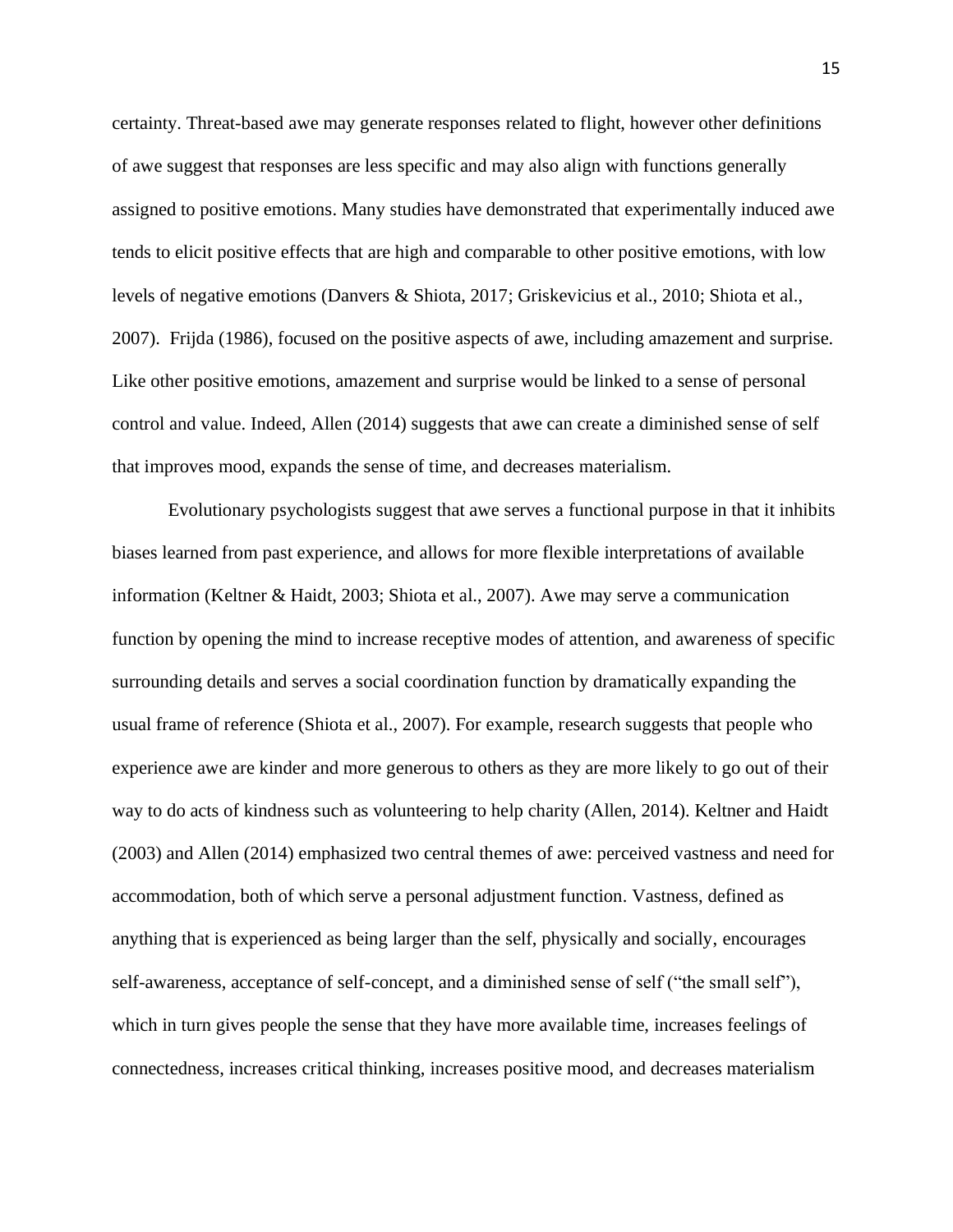(Allen, 2014). Accommodation, the process of adjusting to assimilate a new experience, often involves feelings of enlightenment, broadened horizons and novelty. Previously learned information can then be combined with new learning to adjust to the new situation.

With regard to decision-making, research has linked awe to increased systematic processing, and reduced reliance on cognitive shortcuts or heuristics (Danvers & Shiota, 2017). Heuristic processing is associated with using minimal cognitive ability and relies on judgement and easily accessible information, such as the source's identity and non-context clues, which is also known as cognitive shortcuts (Chaiken, 1980). By contrast, systematic processing requires more cognitive effort by actively comprehending and evaluating the given task (Chaiken, 1980). Although positive mood is an indication of a safe and predictable situation in which heuristics may be relied on, functional theories suggest that awe inspires systematic processing because it is an indication that stimuli are too big to process superficially, are not easily understood, and challenge basic assumptions (Danvers & Shiota, 2017). In two studies, Griskevicius et al. (2010) demonstrated that awe was matched only by nurturant love in its ability to stimulate systematic processing. The researchers induced emotions (i.e. happiness, attachment love, amusement, awe, anticipatory enthusiasm, contentment, nurturant love, and neutral) by having participants write about a relevant personal experience. Researchers asked those in the awe condition to describe a panoramic view that they had experienced. In the subsequent persuasive message activities, weak arguments were dismissed by those in the awe condition. Only those in the nurturant love condition responded similarly. Those induced to feel other positive emotions (amusement, contentment, anticipatory excitement, attachment love) were persuaded by both strong and weak arguments. The studies reveal another aspect of awe that differentiates it from many other positive emotions.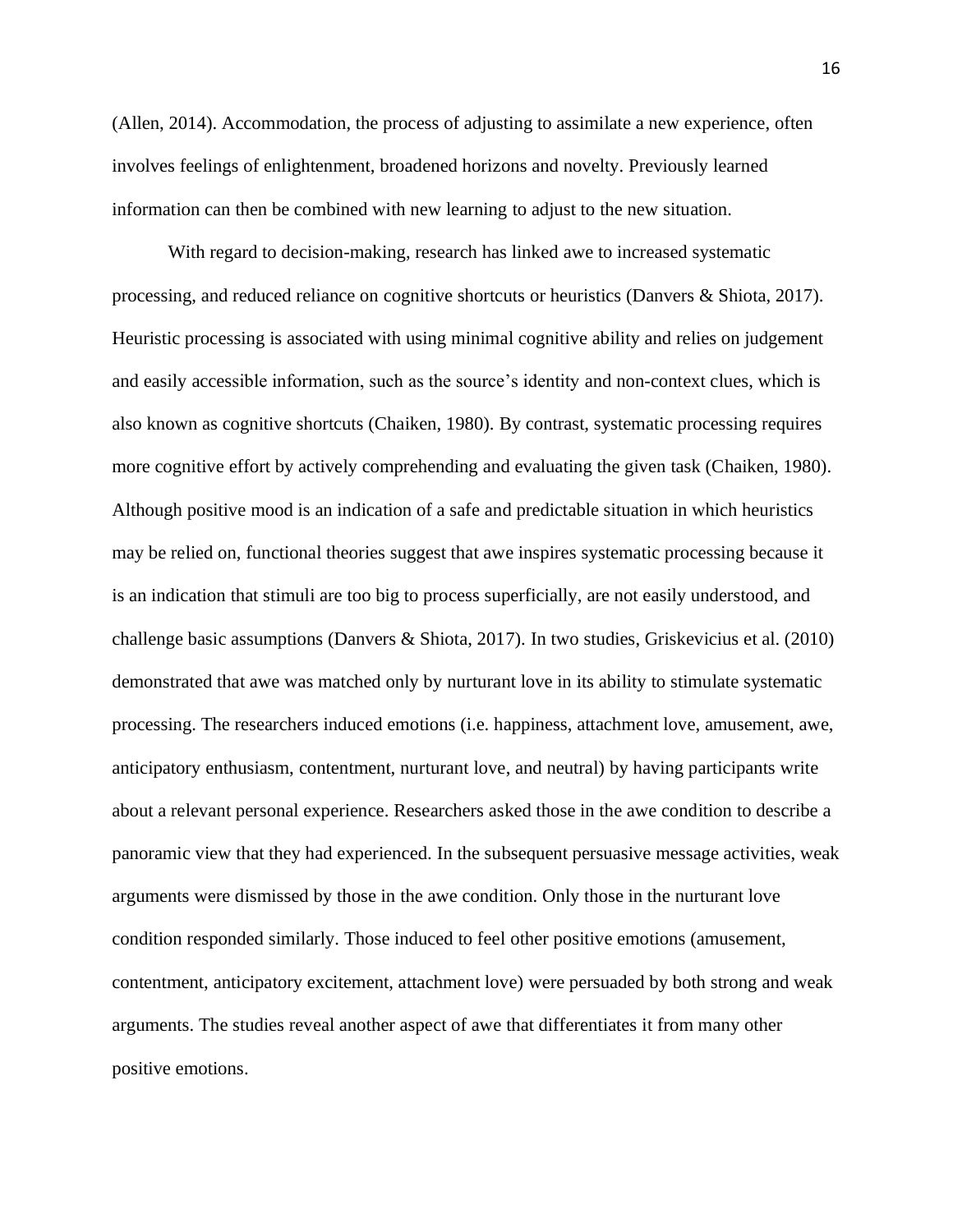Danvers and Shiota (2017) suggest that it is both the suppression of heuristics and the increase in systematic processing that makes awe of particular interest. In a study that builds on previous findings, the authors conducted three studies that assessed whether elicited awe reduced reliance on scripts. In the first study, participants watched films to inspire awe (watching an Olympian figure skater unexpectedly win a gold metal) or neutral states (instructions on how to build a cinderblock). In the second study, researchers contrasted awe with three specific positive emotions: enthusiasm, pride, and contentment as well as a neutral state condition. Participants were asked to describe an event when they felt a particular emotion. For example, for awe, participants were asked to describe an event with a panoramic view for the first time, such as the Grand Canyon. In the third study, participants watched a video of 12 photographs of panoramic nature scenes (awe), dangerous natural phenomena (threat-based awe), or other positive (baby animals), or neutral (bus stops) scenes. After the emotion manipulation, participants in all three studies listened to a 5-minute short story about a couple going on a romantic dinner before completing a series of true/false questions about the date. In all three studies, Danvers and Shiota (2017) found consistent results that participants in all of the awe conditions were less reliant on the heuristic date script and accurately remembered more specific details compared to the other conditions. The authors concluded that awe, compared to other general positive emotions, affects people differently.

Silvia et al. (2015) tested the relationship between openness to experience and awe; they showed awe-inspiring experiences in photos and had participants listen to transcendental music. The authors had participants complete personality and emotion scales (NEO, FFI, and DPES) before viewing images of the sky and space. After each photo was presented, all participants reported their emotional reaction to the image. In the second part, participants listened to the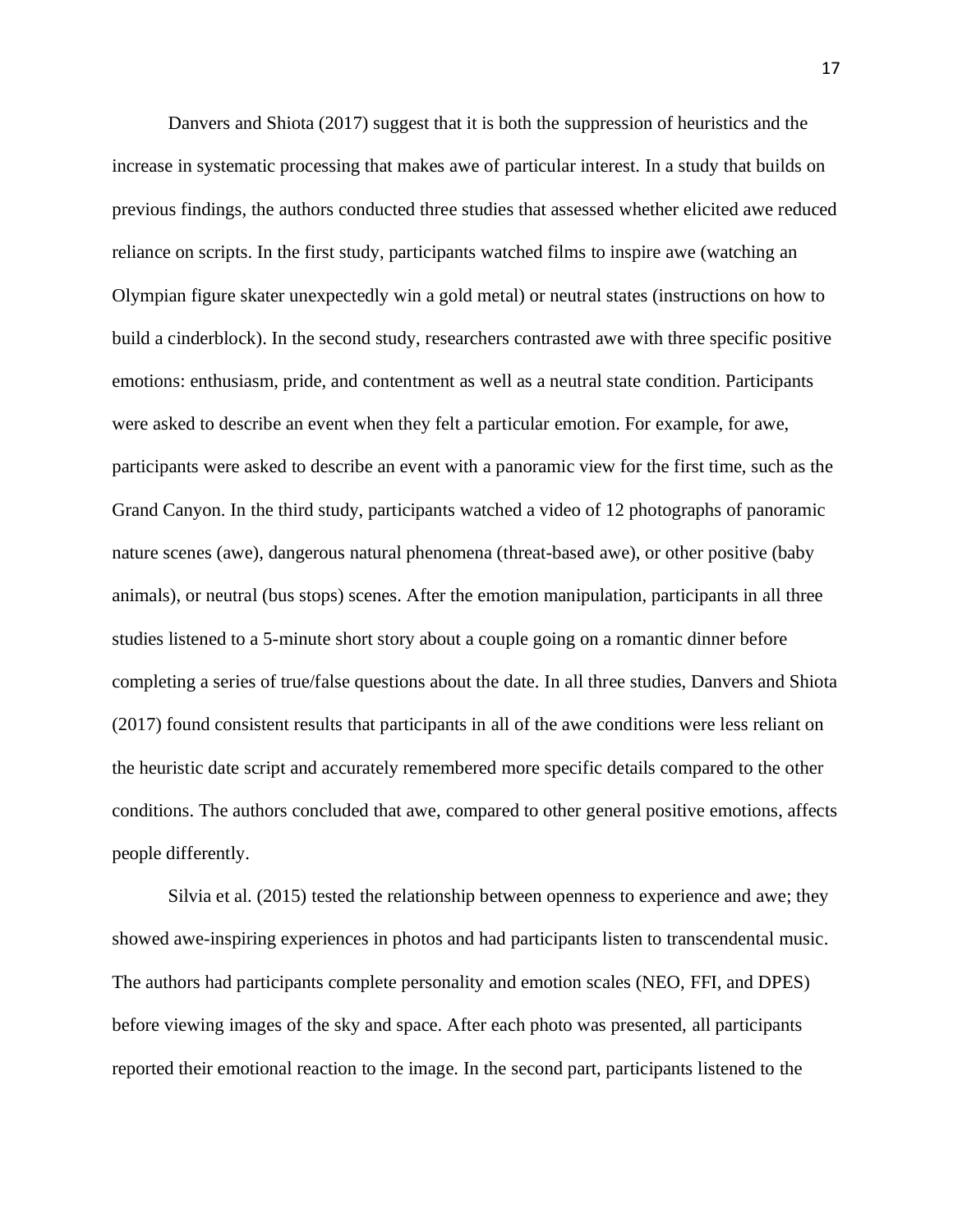song "Hoppípolla" by the Icelandic band, Sigur Rós, and reported their emotional experience to the song. The authors found that participants who scored high in openness to experience reported stronger emotional responses to the pictures of space and the song. The authors also found a significant correlation between self-reported awe and openness to experience. The results demonstrate how individual differences in personality and experience may influence the intensity of the awe experience, the inclination or motivation to experience awe, or the degree to which it inspires related emotions, such as the many aspects of generally associated with awe, including connectedness to the surroundings and interest in new experiences. For example, in their studies of awe-inspiring experiences, Nelson-Coffey et al., (2019) found that awe was accompanied by increased self-transcendent emotions such as compassion, gratitude, love, optimism, connectedness, and self-relevant thoughts. These results contribute to the growing body of research on awe, however, there is still a lot more to know about it.

#### **The Present Study**

This interaction between an individual's motivation and information processing is particularly relevant to the current project. The appraisal theory offers an explanation for one way that emotion likely influences cognitive processes (Moors et al., 2013), including decisionmaking (Fredrickson, 1998). The functional theory describes how emotions function in order to help with communication, social coordination, and a personal adjustment or coping function (Keltner et al., 2006). Past research has focused mainly on negative emotions, some on positive emotions, and very little has focused on awe, particularly the effects of awe on decision-making. This study aimed to fill the gap in the literature by evaluating awe in the context of Fredrickson's Broaden and Build theory and Danvers and Shiota's (2017) proposition of awe as being a useful tool for attention related tasks. The project expanded on Fredrickson's theory and Isen and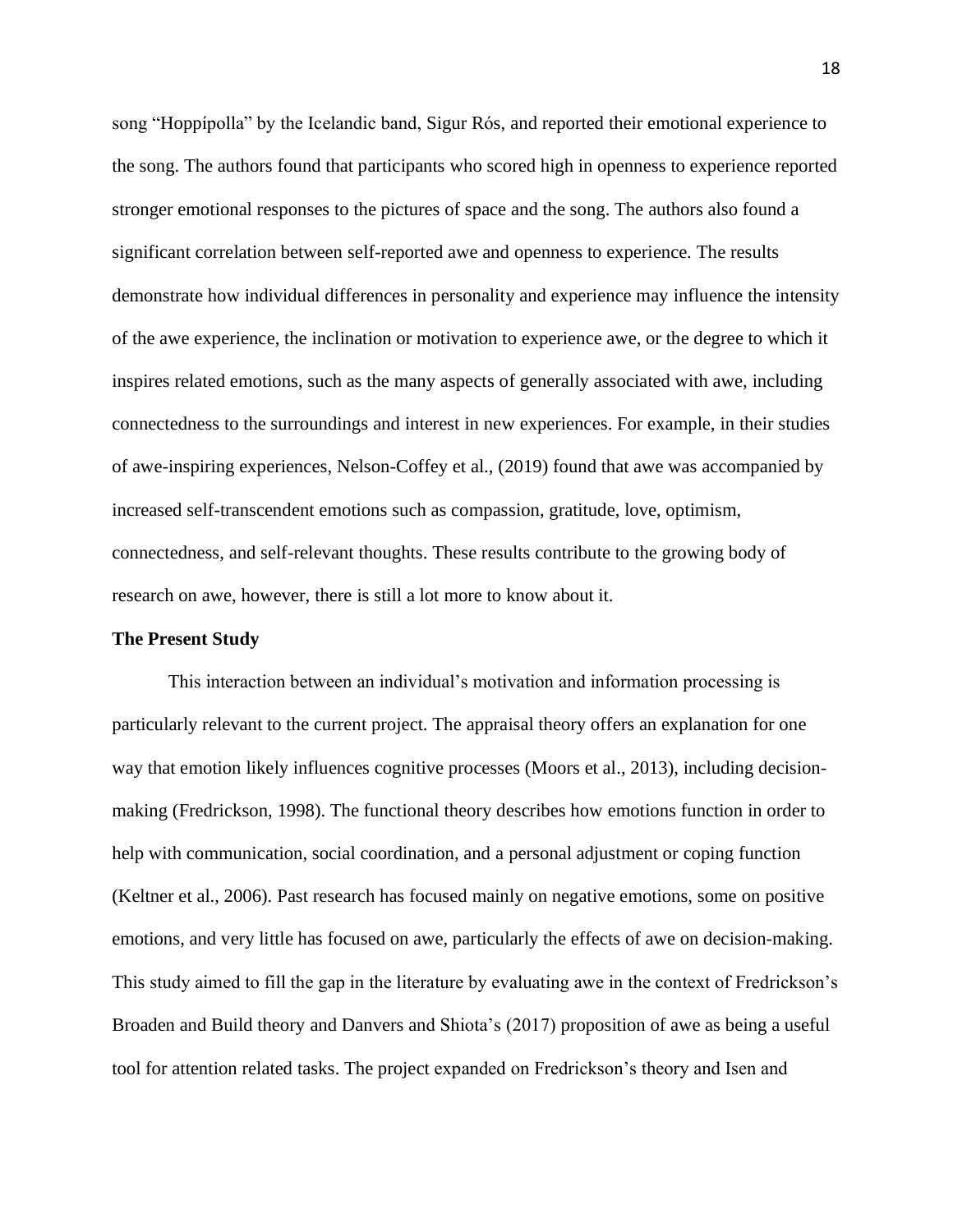colleagues' work, by using similar methods from previous research and examining a different emotion that has been linked to expanded cognition: awe. The results have implications for the study of emotion, particularly awe, and for research on how to broaden decision-making perspectives and stimulate abstract thoughts.

#### *Overview of Method and Hypotheses*

Participants were assigned to one of three mood manipulations. Those in the positive group watched "Penguins" (penguins falling, waddling, slipping), those in the awe group watched "Space" (photos of space from the NASA photo gallery) and in the neutral group, participants watched "Everyday Objects" (printing paper, shutting off the light, sharpening a pencil, etc.). Participants responded to prompts about students who wanted advice about typical difficulties and decisions that college students face (roommate challenges, commuting, decisions about traveling abroad), future selves prompt where participants listed their hopes and fears for their future, and completed a survey packet that included demographics, a personality measure, and attitude scales used as filler material.

**Hypothesis 1: Participants in the awe condition will be more engaged in their tasks than the neutral or positive groups.** Based on suggestions that awe creates a diminished sense of self, inspires individuals to be kinder to others, increase attention to detail, and be less reliant on cognitive shortcuts, it was expected that all participants in the awe condition would be the most engaged in all of their tasks (Danvers & Shiota, 2017). The awe manipulation was expected to improve motivation, as indicated by the amount of time spent on each task and the number of words or phrases written in their responses compared to the positive emotion or neutral conditions.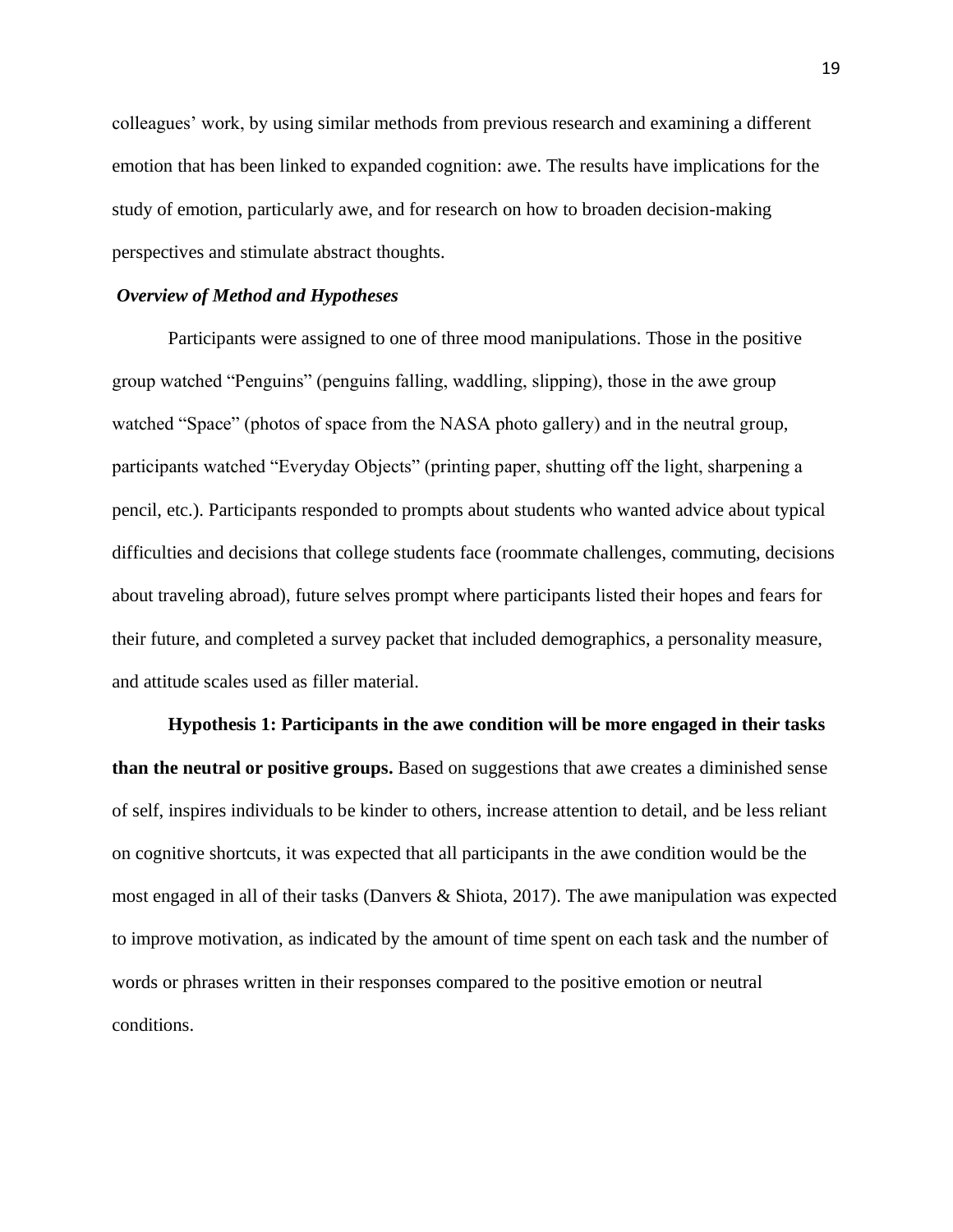**Hypothesis 2: Participants in the positive emotion condition will be more engaged in their tasks than those in the neutral group.** It was expected that participants in a positive mood would be more engaged than those in the neutral conditions, as positive affect has been demonstrated to provide an "energizing function" that helps individuals to delve deeply into given material in problem solving tasks (Staw & Barsade, 1993). As suggested by past research, including Isen, et al., (1987), participants exposed to a positive mood manipulation were expected to spend more time elaborating on the advice task, a reflection of their desire to be helpful and share their knowledge and experience.

**Hypothesis 3: Openness to experience will be correlated with engagement.** In alignment with previous findings, individual differences in personality and experience was expected to influence the intensity of the awe experience, in part because they may be more inclined or motivated to experience awe and inspire related emotions, such as connectedness to the surroundings and interest in new experiences (Silvia et al., 2015).

#### **Method**

### *Participants*

One hundred fifteen undergraduate students ( $M_{age} = 19.24$ ,  $SD = 3.12$ ) took part in this research study in exchange for course credit. Participants were recruited from the Bridgewater State University Psychology department's SONA software system, which enables universities to manage research and recruit participants. Most participants identified themselves as Freshman (67.9%), while others were Sophomores (19.3%), Juniors (7.3%), and Seniors (5.5%). The majority of the sample consisted of Caucasian individuals (67.9%). Others identified as African American/Black (16.5%), Latino/Hispanic (8.3%), Asian/Pacific Island (1.8%), Native American/American Indian (0.9%), and Other (4.6%).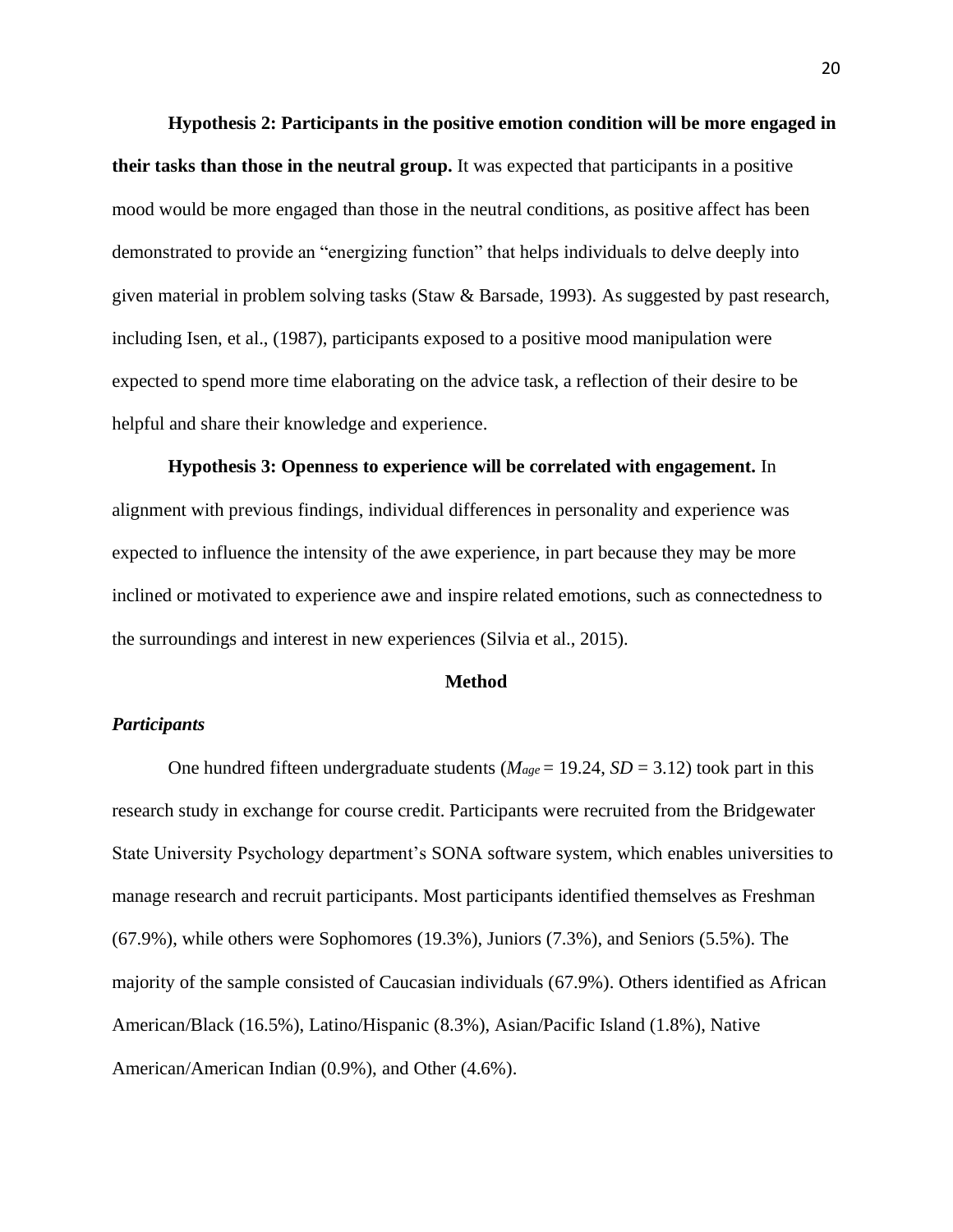Only those who self-identified as female were eligible to participate. Although the previously mentioned studies did not restrict participation, research indicates that women are often more expressive (Kring & Gordon, 1998) and report feeling more comfortable expressing their feelings than men (Simon & Nath, 2004). Women also report being more aware of their feelings (Barrett et al., 2000), and experiencing more intense emotions than men (Fujita et al.,1991), and may perform better on emotion-related tasks (Barrett et al., 2000). Finally, the majority of the BSU subject pool identified as female, so it was unlikely that the study would enroll enough males for analysis. Therefore, with a short amount of time and to reduce error variance due to individual differences in emotionality between males and females and to expedite the data collection, only females were allowed to participate.

#### *Materials and Measures*

**Videos.** There were three video clips. One video was chosen to induce positive affect. It was a video from YouTube titled, "Penguins Fail Best Bloopers from Penguins Spy in the Huddle (Waddle all the Way)" (Penguins). It included footage of penguins falling, sliding into each other, and hopping around. This footage was very similar to what was used in Fredrickson and Branigan's (2005) study on positive emotions. The second video was chosen to inspire positive awe. It was a compilation of images from outer space taken from the NASA photo gallery (Space), similar to Nelson-Coffey et al. (2019)**.** This video was made by the researcher using photos from the NASA website and had pictures of outer space with no captions or sounds. The last video was for the neutral group. It was a video compilation of everyday things such as water running, lighting a burning, paper printing, etc. (everyday items, which is similar to many previous studies; Fredrickson & Branigan, 2005). It was also made by the researcher and was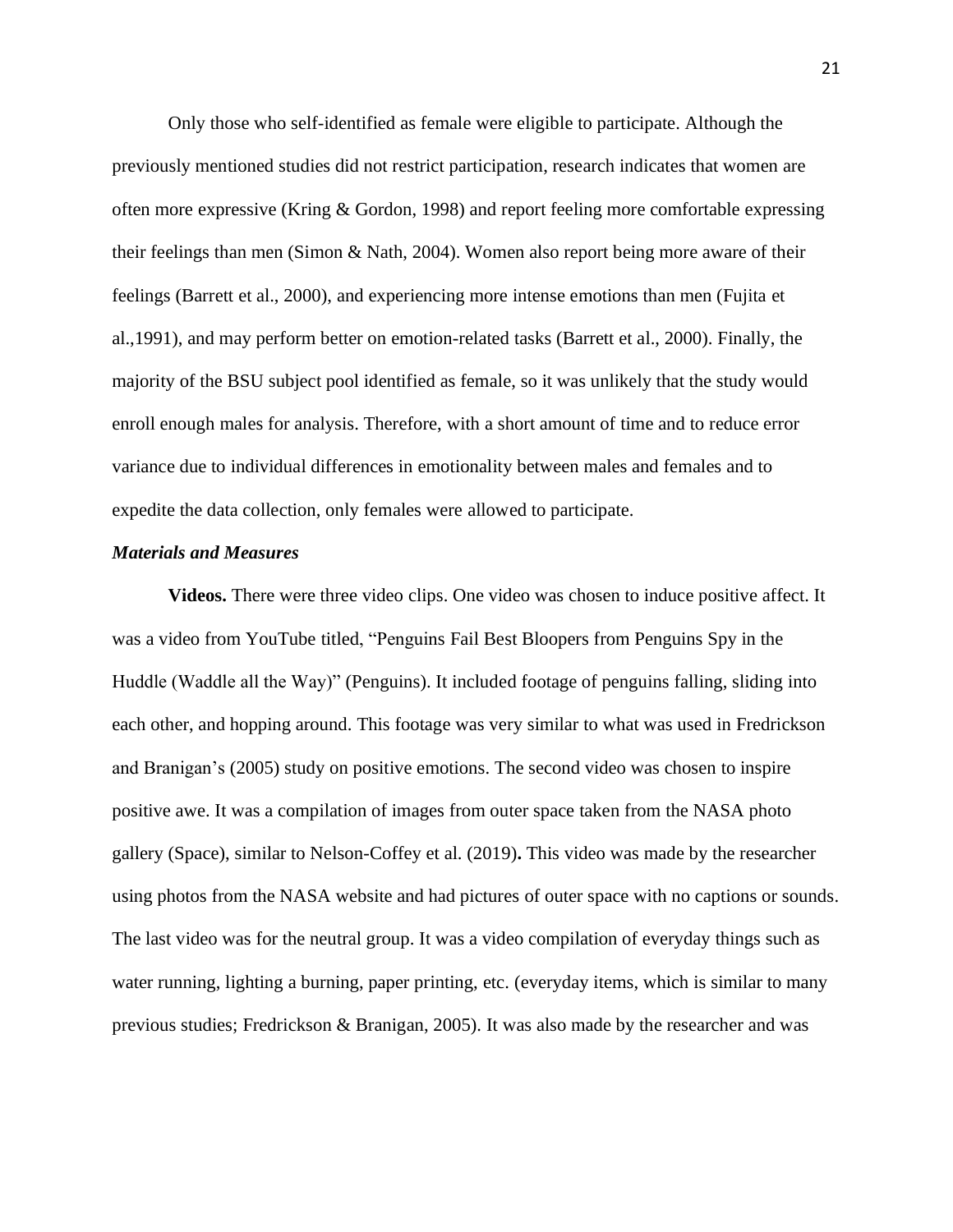taken from the internet with no captions or sounds. All of the videos were one minute and thirty seconds long.

**Writing Prompts.** Materials were presented in separate folders in order to distinguish between different tasks that participants completed during the experiment. Each folder contained one item, (i.e. a writing prompt, brief survey, video evaluation, or other target or filler item). All writing prompts were pencil and paper, similar to previous studies (Fredrickson & Branigan, 2005, Isen et al., 1987). All three of the target prompts appear in the Appendix.

In the awe group, participants saw a travel prompt first. This travel prompt was about a student who requested advice about studying abroad. The student asked questions such as what they should do to prepare, who to go to for help, and what responsibilities the student would have abroad.

In the positive mood group, participants saw the student advice prompt first. The prompt had two parts: the first part asked for advice about having trouble with a roommate on campus and what they should do about it. The second prompt was from a separate student asking for advice about commuting to campus and any tips participants had for them.

To compare mood manipulation participant responses directly to a control group, participants in the neutral groups saw either the same folder order as the awe group (travel prompt first), or the same order as the positive mood group (student advice prompt first).

Although the writing prompts were designed by the researcher, they were guided by previous literature on the topics. Both the awe and the positive prompts took some inspiration from Isen et al.'s (1991) study in which medical students diagnosed patient symptoms, but the "patients" in this case were other students, and the "symptoms" were typical undergraduate concerns. In the case of awe, the idea to ask participants to help a student with travel questions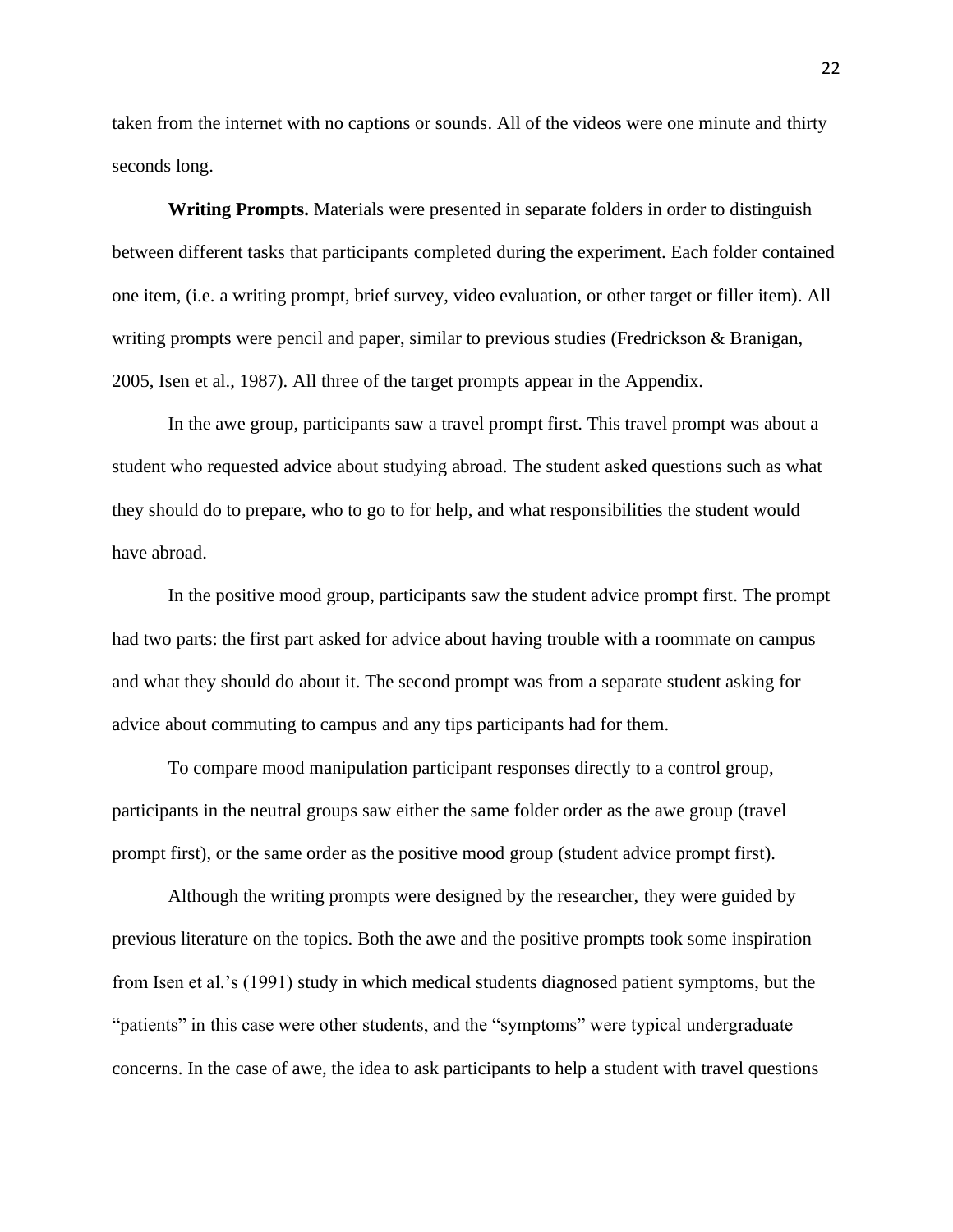was inspired by previous associations awe had with increased desires to be outside, openness to new experiences, and a diminished sense of self (Allen, 2014; Fredrickson & Branigan, 2005). The student advice writing prompt was also based on Isen et al.'s (1991) diagnostic task and was designed to reflect familiar problems about which undergraduates should have some level of expertise.

All participants also completed a third writing prompt of interest to the current study: the future selves writing prompt. It was a writing prompt from Cross and Markus (1991) designed to capture cognitions about the person the participant thought they could become, would like to become, or feared becoming. Across many studies Markus and colleagues have found evidence that possible selves' function as motivations for future behavior (selves to be approached or avoided) and as context for evaluating current behavior (an adjustment function). Hoyle and Sherrill (2006) suggest they serve as mechanisms for both personal (adjustment) and interpersonal self-regulation (social coordination function). Markus and Nurius (1986) argue that possible selves reveal a form of self-knowledge that is dynamic; they are a measure of the cognitive aspects of personality that is sensitive to changes in the environment (in this case a mood manipulation). Number of possible selves has also been used as a predictive measure. For example, Dunkel (2000), found that individuals who were actively exploring their future options but had not yet made a commitment, endorsed more possible selves compared to other groups; more possible selves predicted openness to exploration. Markus and Nurius (1986) have demonstrated the validity of the possible self-measures, and Markus (1987) reported reliabilities between .72 and .95. In the current study, the possible selves prompt was included as a measure of interest in identity exploration (Dunkel, 2000; Kerpelman & Pittman, 2001).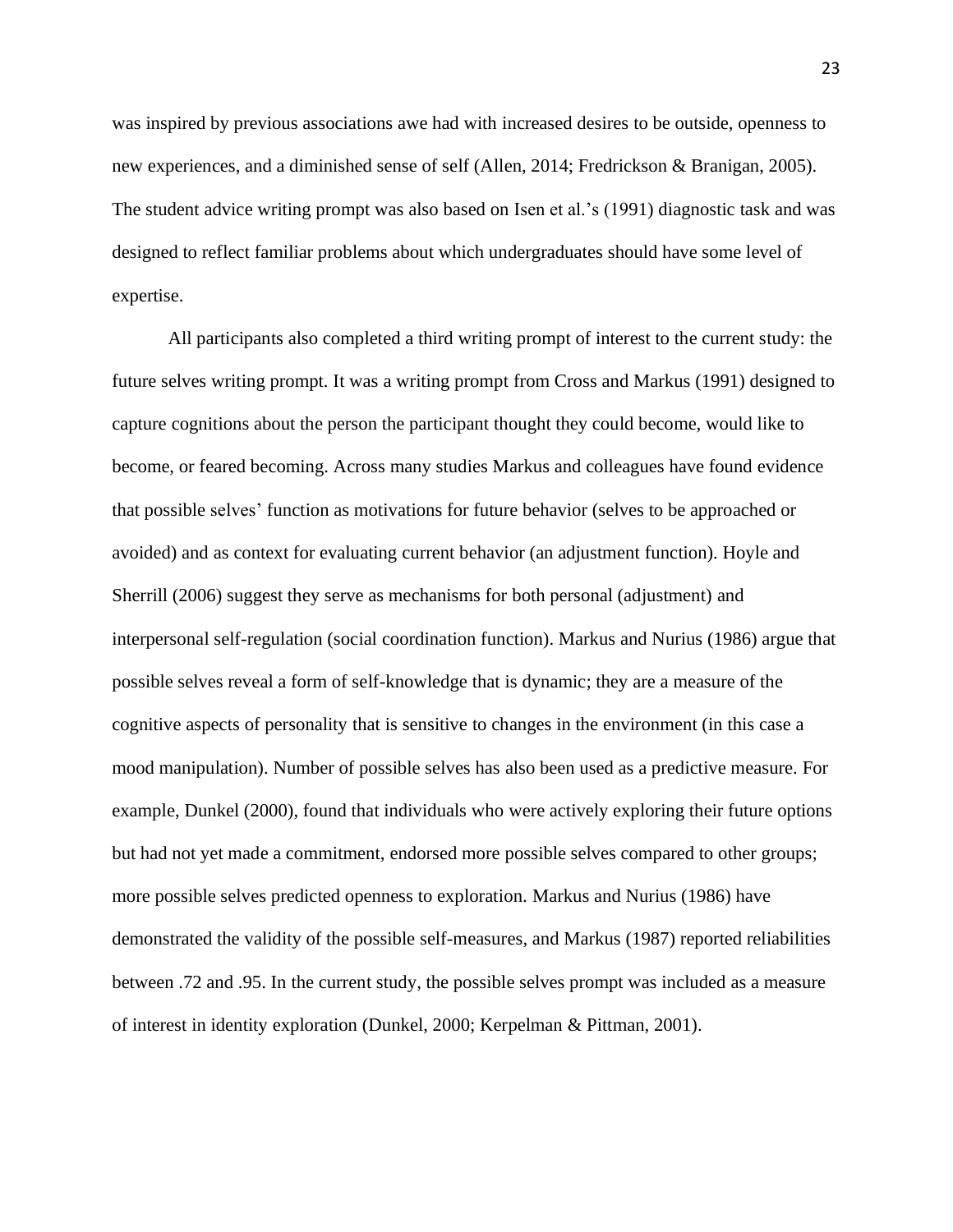**The Positive and Negative Affect Schedule (PANAS).** The PANAS is a 20-item scale developed by Watson et al. (1988) and was used to measure positive affect. For the purpose of this study, PANAS was divided into two parts to record a before and after video manipulation measure (PANAS I and PANAS II). Participants were asked to rate, from 1 to 5 (1 being "Very slightly or not at all", 2 being "A little", 3 being "Moderately", 4 being "Quite a bit", and 5 being "Extremely"), the degree they would rate their emotions. Some emotions listed were irritable, ashamed, active, and jittery (Watson et al., 1988). The PANAS has been used for more than 20 years and was determined as a valid ( $\alpha$  = 0.85 to 0.89) and reliable measure for its constructs as the test-retest correlations ranged from 0.31 to 0.71 (Crawford & Henry, 2004). Cronbach's alpha reliabilities for the current study appear in Table 1.

**The Big-Five Inventory (BFI-K).** The BFI-K was adapted into a shorter, 10-item version by Rammstedt  $&$  John (2005). This test is a self-report inventory used to measure the big five personality traits: openness to experience, conscientiousness, extraversion, agreeableness, and neuroticism (Constantin et al., 2010). Participants rated ten statements on a 5-point scale from 1 (*Strongly Disagree*) to 5 (*Strongly Agree*). Examples include, "I see myself as someone who… is reserved…has few artistic interests…is generally trusting" (Rammstedt & John, 2005). The BFI-K was considered reliable ( $\alpha$  = 0.70 to 0.80) in cross-cultural samples (Benet-Martínez & John, 1998; Worrell & Cross, 2004). For the current study, Cronbach's alpha reliabilities, which appear in Table 1, were much lower compared to previous studies.

**Other Materials.** There was a brief survey that included demographics, some attitude scales, questions about the video, as well as the participant's personal opinions and experiences with traveling. These materials were not included to test any hypotheses. They were included to break up the writing tasks and to convince participants that their ratings of the video and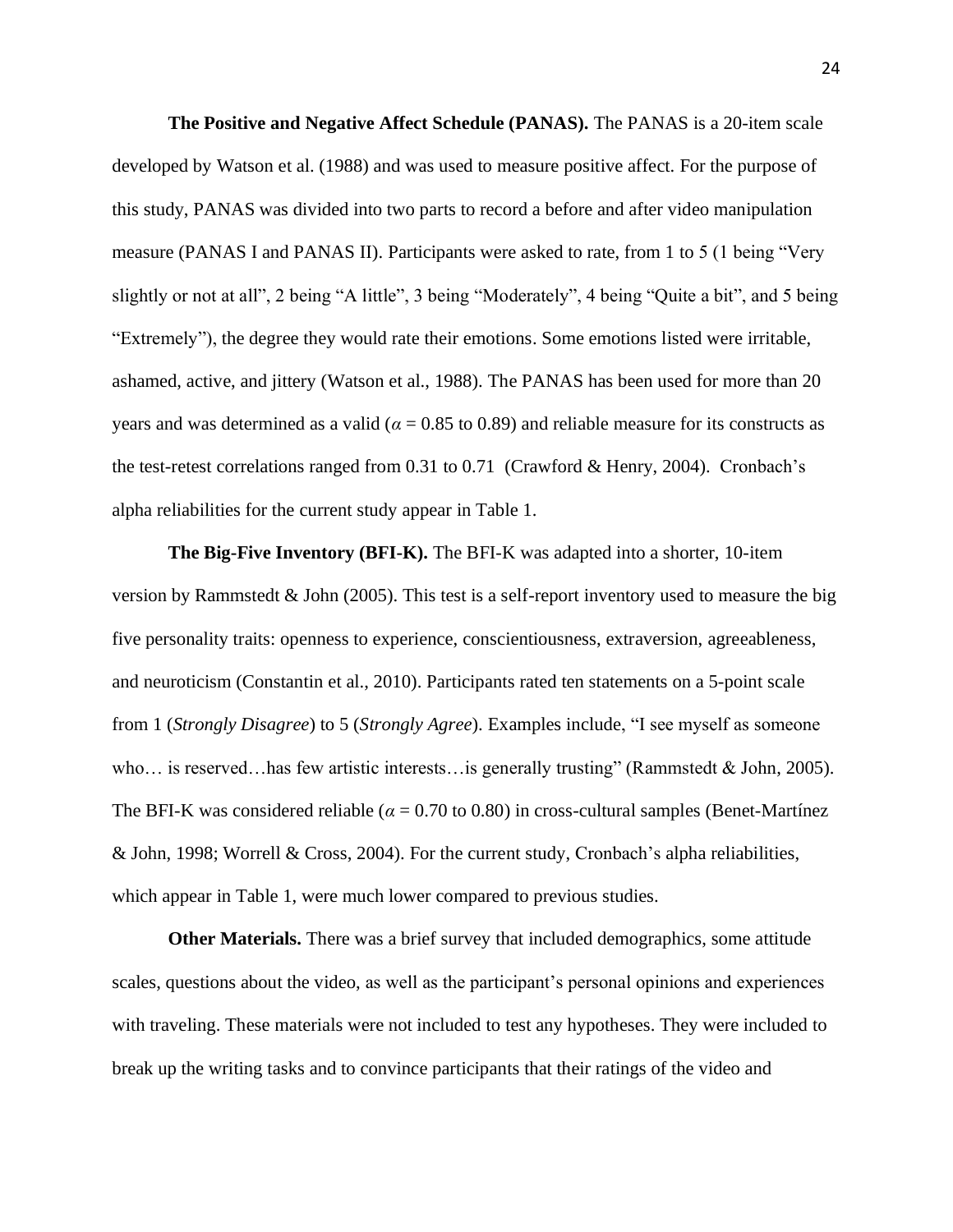individual differences in attitudes and opinions were of interest to the experimenter. These additional materials were also used in order to provide pilot data for future projects.

#### *Procedure*

The experimental room was set up in advance. Six colored folders (blue, green, yellow, purple, red, and orange) were ordered according to condition with each colored folder containing a specific task. The use of colored folders served two purposes, one of which was to help researchers arrange the materials, in order, by condition. Positive and Neutral/Positive groups saw their folders in the same order while the Awe group and Neutral/Awe group saw their assignments in the same order. This was done to account for counter balancing effects so that the groups would be able to be compared directly to one another. The folder stacks were placed on a large table to assign seats in a room equipped with cameras and recording equipment. Video cameras were positioned to record the desk area in front of each participant. The second purpose of the colored folders was to enable researchers to later review times spent on folders, as described below.

Upon arrival to the lab, participants checked in with the student researcher, read, and signed the consent form. There were up to four participants per study session. Participants were randomly assigned to a condition (Positive, Awe, Neutral/Positive and Neutral/Awe) when the participant log indicated conditions were equal. Otherwise, participants were placed in conditions with fewest numbers of participants to avoid uneven conditions. The positive group saw the 'Penguin' video. The awe group saw the 'Space' video. The Neutral/Awe and Neutral/Positive groups watched the 'Everyday Items' video.

When participants entered the experimental room, they were directed to sit in a seat where there were folders (to ensure that the cameras would be able to capture the participants on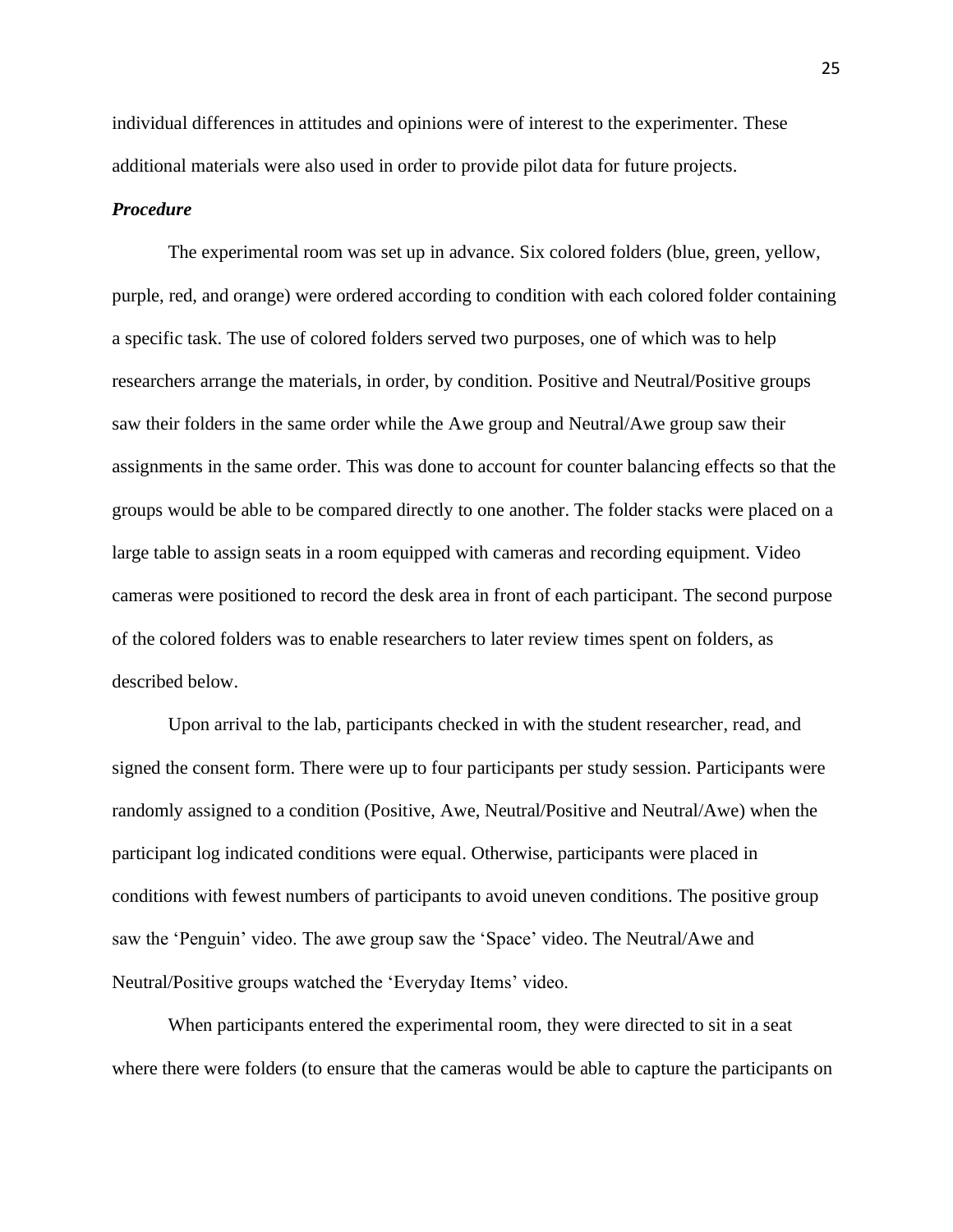film). Participants first completed PANAS I and then direct their attention to the television screen in the front of the room. They were told that the video footage was going to play during the entire session, but to pay close attention for one minute. The researcher timed exactly a minute before instructing participants to complete PANAS II and then to work through the folders in order. Each participant worked through the study materials independently and did not interact with others during the tasks. When participants completed the folders, they were individually debriefed and thanked.

After all participants finished in each study session, the researcher stopped the video recording in the camera room. The researcher then reviewed the recording and marked the times in a log of when each participant started and ended each colored folder. When the researcher finished recording the times for each participant, they deleted the video footage.

#### **Results**

Two aggregate measures of "engagement" were created. The overall engagement measure included the total amount of time participants spent on their tasks, as well as their involvement in their tasks, indicated by the number of words participants wrote for each prompt, and the number of possible selves listed (similar to Dunkel, 2000). Because the "scales" for each of these measures are so different, as were the means and distributions, each was converted to a standardized (z-distribution) score first. The engagement scores were then calculated as the mean of aggregated z-scores.

An analysis of variance (ANOVA) indicated that overall engagement across the entire study (all activities, including surveys and other filler scales) differed by condition,  $F(3,110) =$ 3.55  $p = 0.017$ ,  $\eta = 0.09$ . Post-hoc comparisons indicated that engagement was significantly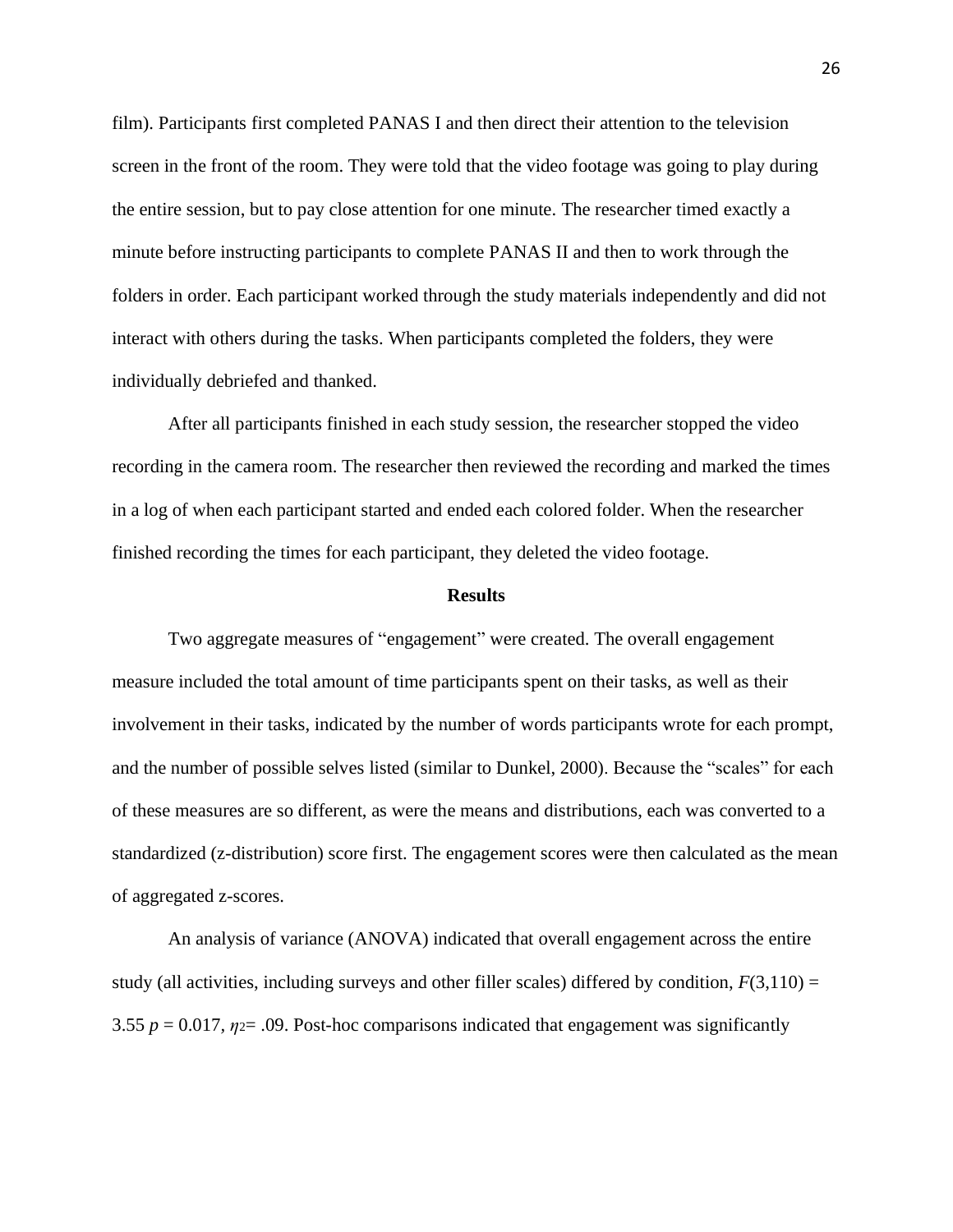higher in the awe condition than in the positive and neutral positive and marginally significantly higher than the neutral awe condition ( $p = .051$ ; see Table 2 for details).

There were no hypotheses regarding specific writing prompts or individual tasks within the study, however the three target writing tasks (student problems, travel advice, and possible selves) were expected to reflect most of the differences in engagement inspired by the manipulation (over a demographic survey, and attitude scales, for example). Therefore, a separate analysis of those three target prompts was performed.

Engagement for the three target prompts (student problems, travel advice, and possible selves) was calculated as described above, but only the time spent and words used, or possible selves listed for those three target tasks was included. There was a significant effect for the awe condition  $(F(3,110) = 4.20, p = 0.008, \eta = 0.10)$ . Post-hoc comparisons revealed that engagement was higher in the awe condition than the positive or neutral positive conditions, but the difference between the awe and neutral awe conditions did not reach significance ( $p = .073$ ; see Table 2 for details).

The raw and standardized means appear in Table 2, which shows aggregated means for overall and target prompt engagement, as well as means for the three target activities, by condition. No hypotheses were proposed for individual prompts, so the means for each activity are shown only for descriptive clarification.

The hypothesis that those in the positive emotion condition would be more engaged than those in the neutral groups was not supported at the overall level or for the three target prompts.

Engagement was not significantly correlated with individual differences in personality traits, including openness to experience, which was expected to be positively correlated with engagement (see Table 1). However, the relationship between engagement and one trait,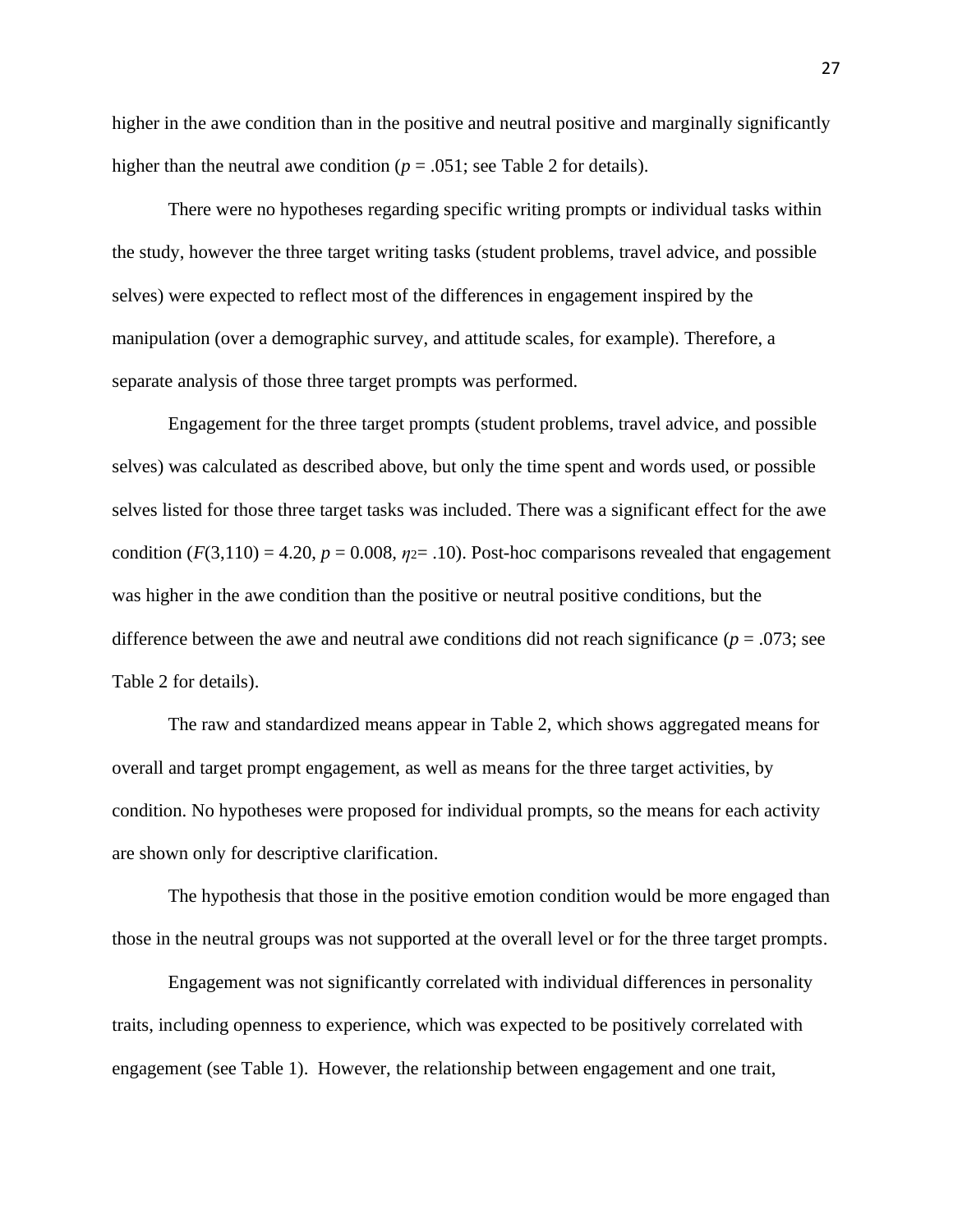agreeableness, differed by condition. Agreeableness was significantly positively correlated with engagement in the awe condition ( $r = .67$ ,  $p < .001$ ), but was significantly negatively correlated with engagement in the positive  $(r = .57, p = .004)$  and the neutral conditions  $(r = .32, p = .02)$ .

#### **Discussion**

The current study examined three hypotheses about the effects of positive emotions, particularly awe, on decision-making tasks. The prediction that participants in the awe condition would be more engaged in their tasks was supported. This particularly true for overall engagement. The outcome supports previous research on the positive effect of awe on decisionmaking (e.g. Danvers & Shiota, 2017; Keltner & Haidt, 2003). The results also suggest support for previous research on the effect of awe on interest in exploration and openness to new experience (e.g. Silvia et al., 2015), such as travel and future situations or conditions. The hypothesis that participants in the positive emotion condition would be more engaged compared to the neutral condition was not supported. Previous research suggested that positive affect increases motivation to do work and engage in given tasks (Isen & Means, 1983; Isen et al., 1991; Moors et al., 2013; Staw & Barsade, 1993), but those findings were not replicated in this study. This could be because of error within the study; the video shown in the positive emotion condition was similar to those used in other research but could have elicited other feelings instead of the desired emotions. It could have not been a strong enough manipulation to influence the participants' positive mood. Emotions can be difficult to manipulate, especially in a lab setting. The hypothesis that personality would predict engagement was also not supported. Although there was some indication that agreeableness may have differentially influenced engagement in the awe condition, there was no evidence that the personality trait of particular interest, openness to experience, was linked to participant's motivation or interest in any of the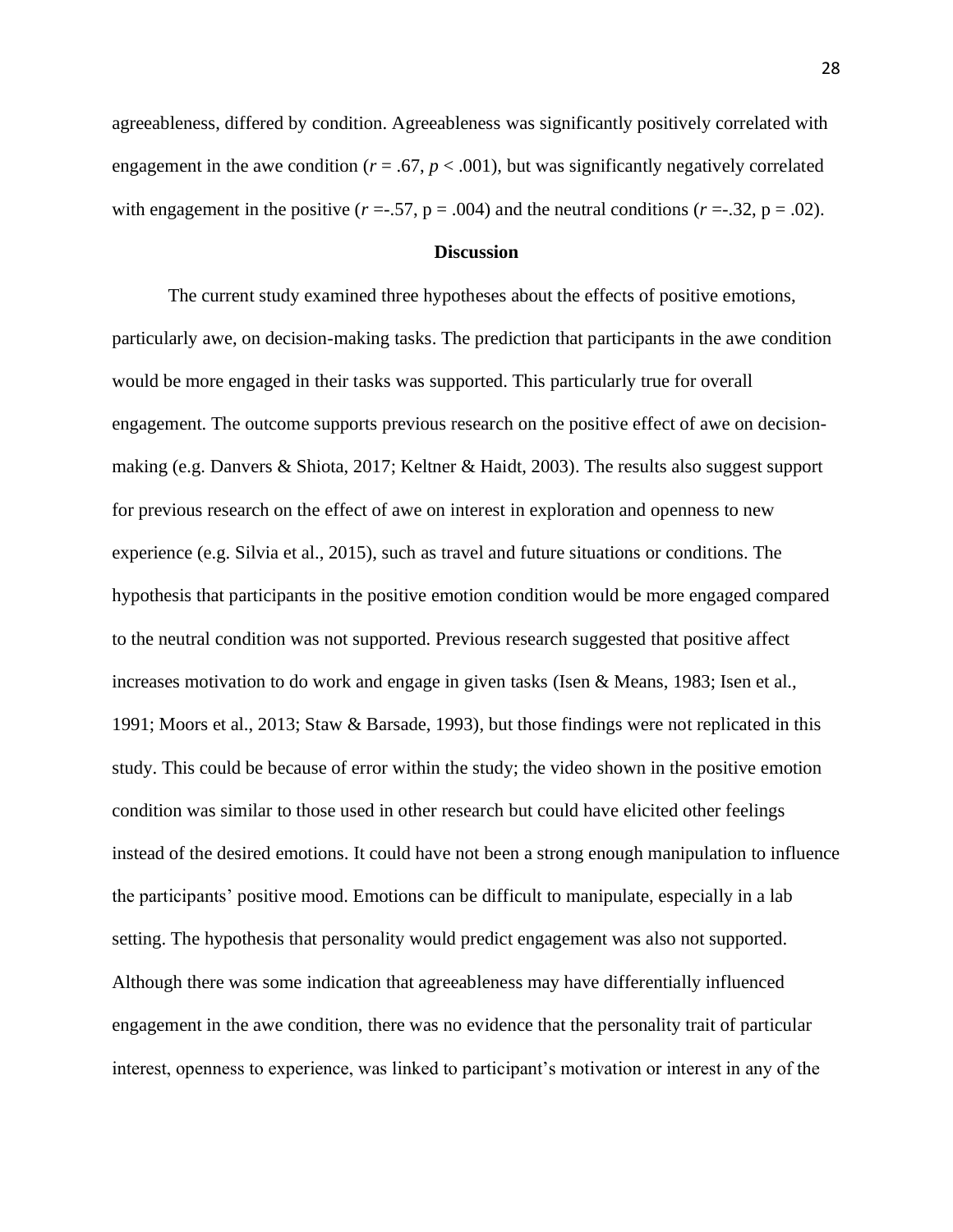activities. Personalities were not expected to be changed by the manipulation, but those who scored higher in openness to experience were expected to be particularly moved by the awe manipulation. Positive awe has been previously associated with characteristics such as wonder, connectedness to surroundings, and openness to new experience.

#### *Engagement Levels in Awe Conditions*

The participants in the awe condition had higher levels of engagement compared to other participants. In this study, engagement was measured by the word count, amount of time spent on each task, and number of future selves listed. The results are similar to Danvers and Shiota's (2017) findings that awe participants were less reliant on just the information given to them, instead they put more effort in the tasks given to them, sought out more information, asked more questions, considered more aspects or future possibilities, and gave more detailed responses. The increased time participants spent on activities may reflect less reliance on the given information and more cognitive effort in order to come up with solutions or helpful advice. If awe is evaluated as a positive experience, the results support Isen and Mean's (1983) findings that positive mood increased participants' motivations to work on and complete tasks. Like Isen et al.'s (1991) medical student participants, undergraduate students in the current study also spent more time on tasks and wrote more words in response to the writing prompts.

Participants in the awe condition who scored higher in the personality trait of agreeableness were more engaged in their tasks. It was hypothesized that openness to experience would predict engagement, but perhaps it was the agreeableness subscale that better reflected receptiveness to the awe mood manipulation, and to the subsequent "energizing" effects of awe. Less agreeable individuals might be less susceptible to any mood manipulation. This interpretation aligns with the appraisal theory, as emotions are interpreted by individual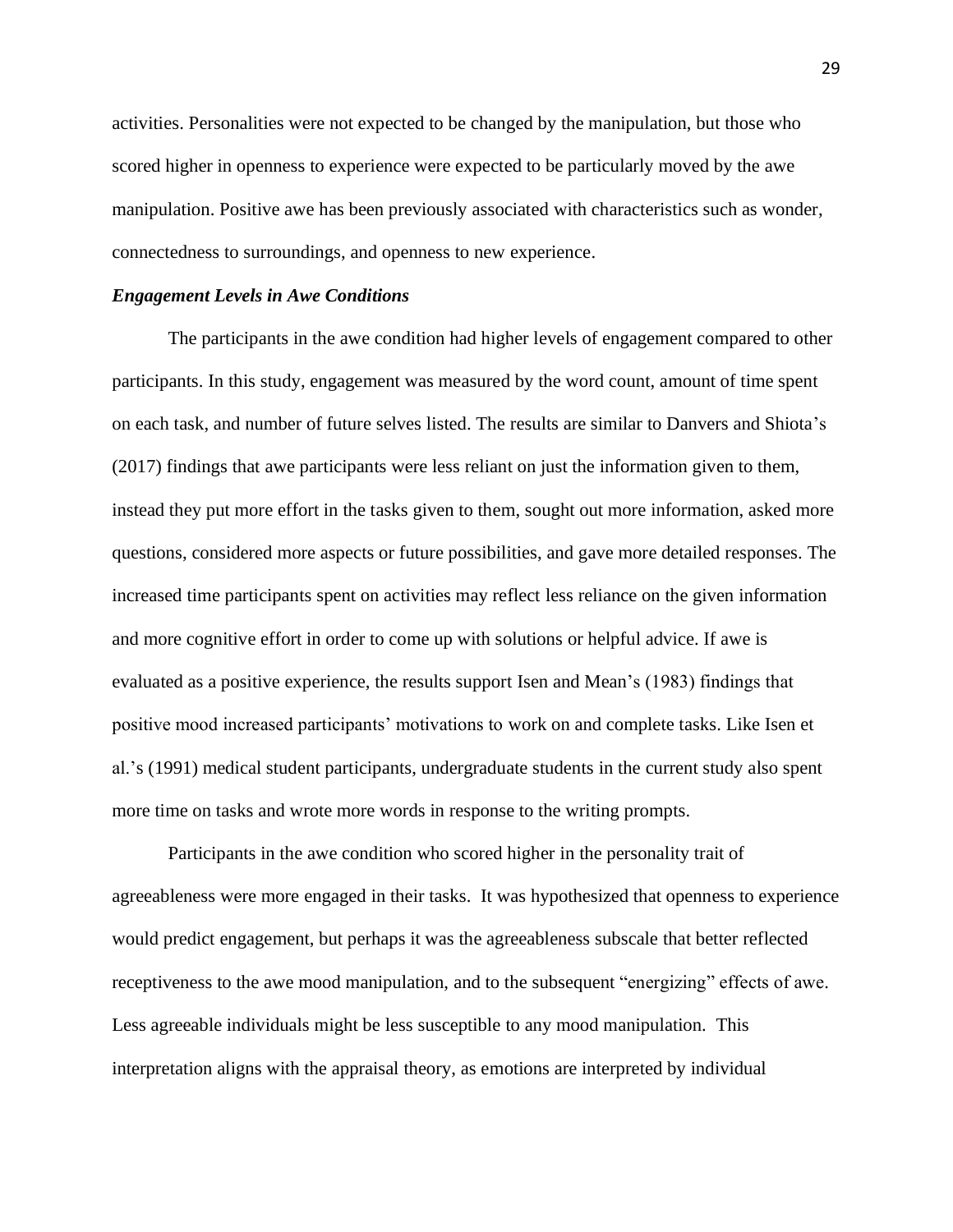differences in motivations and personal values. For example, Smith et al. (2014) describes how appraisals and corresponding interpretations for emotions are based on the individuals' needs, goals, and abilities.

The levels of engagement in the awe condition supports Seo and Barrett's (2007) findings that participants who felt awe seemed more aware of their emotions. Perhaps, as suggested by Seo and Barrett (2007), the positive aspects of awe motivated participants to use their emotions as a source of information and helped them to generate and select options while answering the writing prompts. The results also support the communication purpose of emotions, as mentioned in functional theory, as they suggest that awe increased motivation, decreased reliance on cognitive shortcuts, and created a diminished sense of self and instead focus on others more (Keltner et al., 2006).

Differences in engagement were driven by three writing prompts, one of which was future selves. Cross and Markus (1991) and Markus and Nurius (1986) found that possible selves' function as motivations for future behavior as well as context for evaluating current behavior. In the awe condition, participants were more engaged in the activity compared to neutral or positive conditions. They provided a higher number of possible selves and also spent more time on the prompt. Similar to Staw and Barsade's (1993), the results support previous findings of positive affect "energizing" participants. Participants were able to think more deeply about the tasks which is perhaps why they spent more time and effort in their responses. The increased engagement levels also support the social coordination component of the functional theory as awe appeared to increase critical thinking, allowed the mind to expand the usual frame of reference (Shiota et al., 2007) and give individuals' the sense of more available time to do given tasks (Allen, 2014).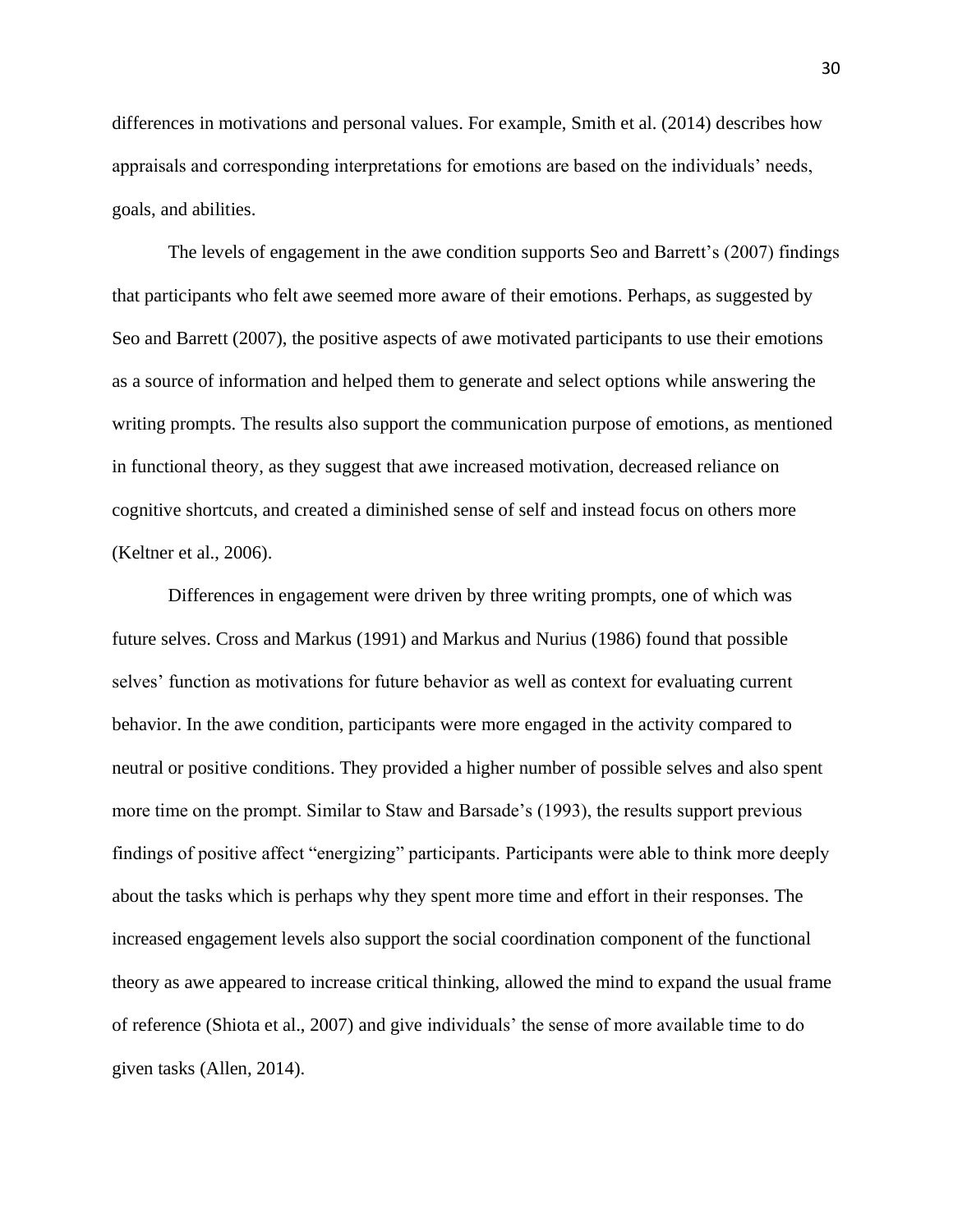### *Awe and Positive Emotions*

In line with Danvers and Shiota's (2017) suggestions, the awe manipulation appeared to have a different effect on cognition than positive manipulation, suggesting that while awe may share some aspects with positive emotions, it may also be in a different category. Nelson-Coffey et al. (2019) found that awe was accompanied by other positive emotions and was linked to more systematic processing while doing tasks. Awe may encourage individuals to think more deeply about topics as well as promotes creative responses to problems. In the current study, participants in the awe condition took more time to think and respond to all of the writing tasks, particularly the targeted tasks. This could suggest that instead of using cognitive shortcuts, participants could have used more cognitive effort in order to answer their responses thoughtfully. In this way, the results support the functional theory of emotions generally, and the function of awe specifically; awe may help individuals simultaneously see the big picture and sift through the available options. For example, in Isen et al.'s (1987) participants were able to see an alternative function for the box that the items were in. In this study, participants in the awe condition may have written more because they were able to come up with different solutions, options or suggestions instead of giving simple and pat advice.

Fredrickson and Branigan (2005) and Silvia et al. (2015) found that participants in a positive mood had increased desires to be outside and explore. In this study, the results did not directly replicate previous findings but did offer some support because participants in the awe condition spent more time and used more words when doing the travel prompt compared to the other conditions. The results may also support Allen's (2014) findings that awe encouraged selfawareness, decreased materialism, and increased positive mood. Participants' engagement, particularly in response to the travel prompt, suggest that awe may have increased awareness of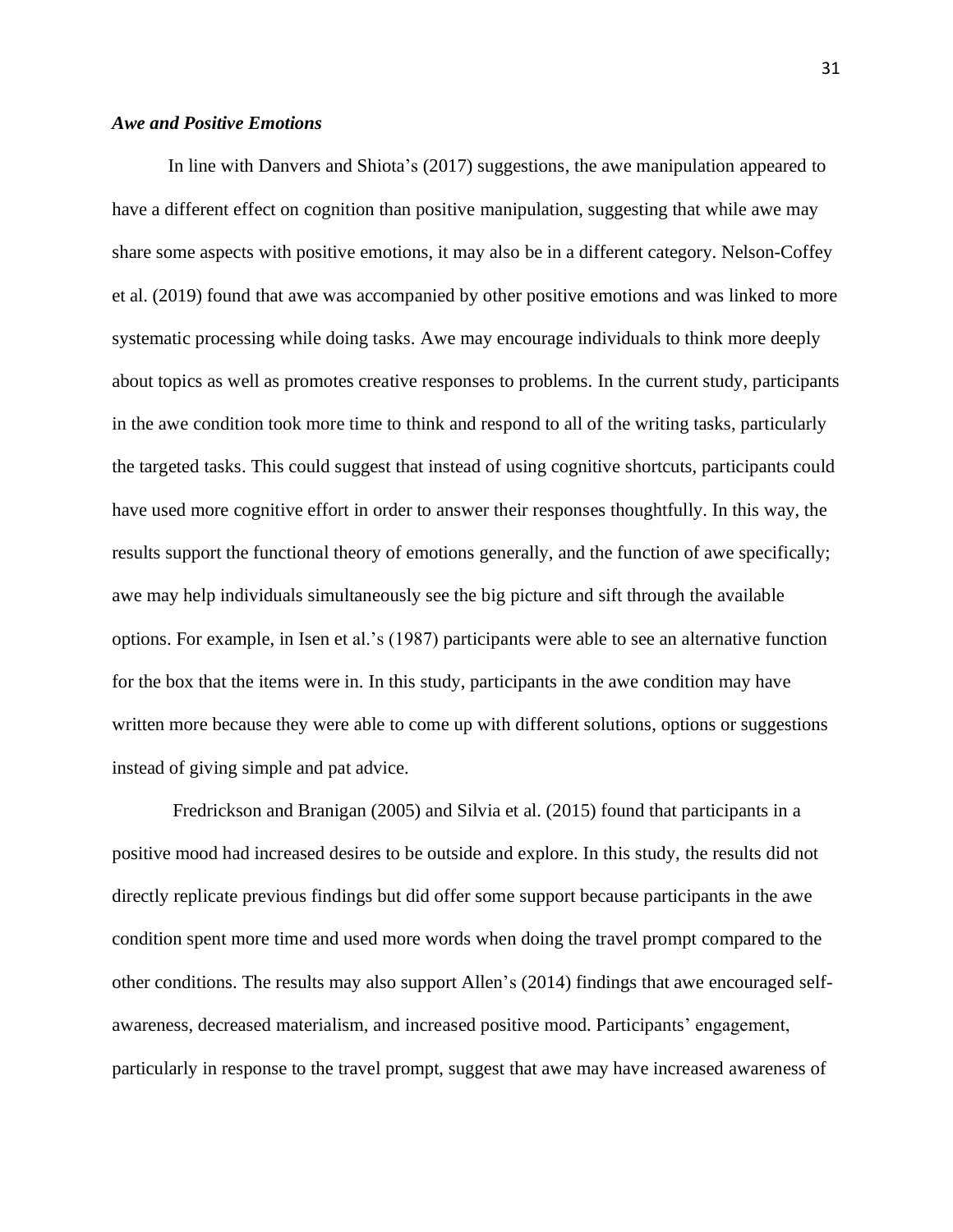the small self in comparison to the large world. However, further analyses would be required to examine the content and themes of responses. The results offer a different direction for the research on awe. Participants evaluated and responded to the writing prompts as would be predicted by a carry-over effect in incidental emotions (Lerner et al., 2015) and suggested that awe allowed for more flexible interpretations of available information (Keltner & Haidt, 2003; Shiota et al., 2007). The results support Danvers and Shiota's (2017) premise that awe belongs in a different category of positive emotions and has different functions than general positivity.

#### *Openness to Experience and Awe*

Previous research found that feeling awe may be influenced by personality traits, such as openness to experience. Silvia et al. (2015) found that individual differences in personality and experience may influence the intensity of the awe experience and that connectedness and openness to new experience may affect it. Number of possible selves has also been used as a predictive measure (Dunkel, 2000), particularly in individuals who were actively exploring their future options but had not yet made a commitment. Participants who endorsed more possible selves compared to other groups predicted openness to experience in Dunkel's (2000) previous study. Although personality is generally assumed to be a set of stable traits, and we did not expect personality to be subject to manipulation, researchers have demonstrated a relationship between emotions and personality traits (Silvia et al., 2015) and the emotion of awe was expected to evoke different types of responses from participants who were more open to experience. However, in the current study, the personality trait of openness to experience was not correlated with level of engagement, which was disappointing. This may have been in part because the measure used for personality was overly brief. A simplified, 10-item questionnaire was used and the reliability scores for the subscales (.22 to .53) were far lower than found in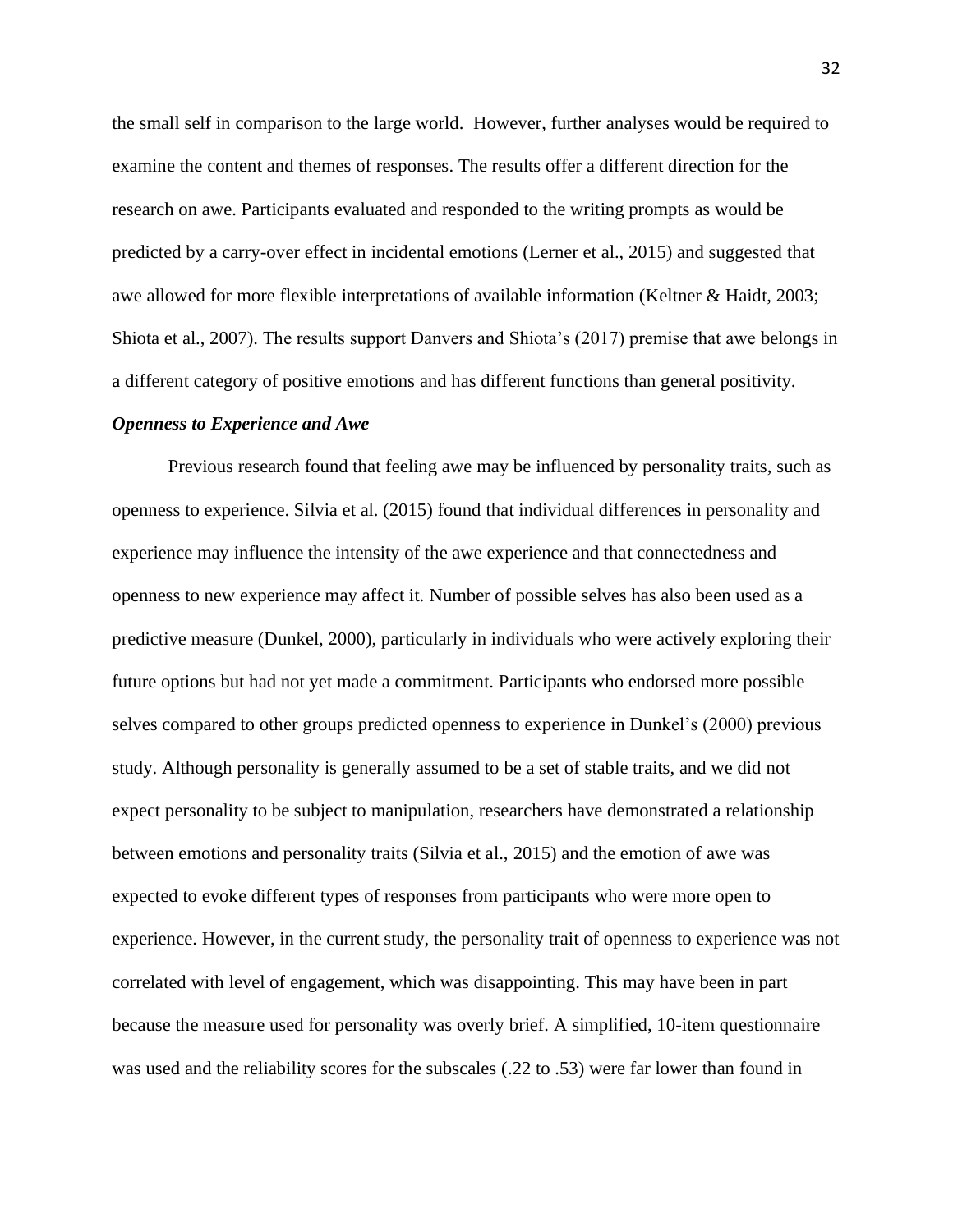previous studies. There are many "Big Five" scales and other measures of personality that might be able to reflect more a complex nature of openness to experience; there are also other aspects of personality that influence feelings of awe and motivation to feel connected to surroundings. In this study agreeableness was positively correlated with openness to experience. Perhaps the subscale for agreeableness, rather than the subscale for openness to experience, better reflected receptiveness the awe manipulation used in the current study. The results do not rule out the influence of personality on responses to emotional stimuli and subsequent allocation of cognitive and physical resources. However, more research would be required to test the hypothesis (suggested by previous research) that personality might influence participants' vulnerability to laboratory manipulations of emotion and subsequently impact cognitions and behaviors.

#### **Limitations**

Though the present study attempted to adapt methods from past research, it should be noted that the sample consisted of undergraduate female students, which may have limited generalizability. Previous research found that females are often more expressive (Kring & Gordon, 1998), report feeling more comfortable expressing their feelings than men (Simon & Nath, 2004), which may be why females perform better on emotion-related tasks (Barrett et al., 2000). Perhaps males would respond differently, and future research should include both genders. Positive affect did not consistently increase engagement in this study. This could be because of error within the study; the video shown in the positive emotion condition was similar to those used in other research but could have elicited other feelings or not been a strong enough to influence participants. Future research should try to use different methods of mood manipulation or a different video. Additionally, participants who were in the awe condition and the positive emotions condition saw folders in specific orders. This could have created an order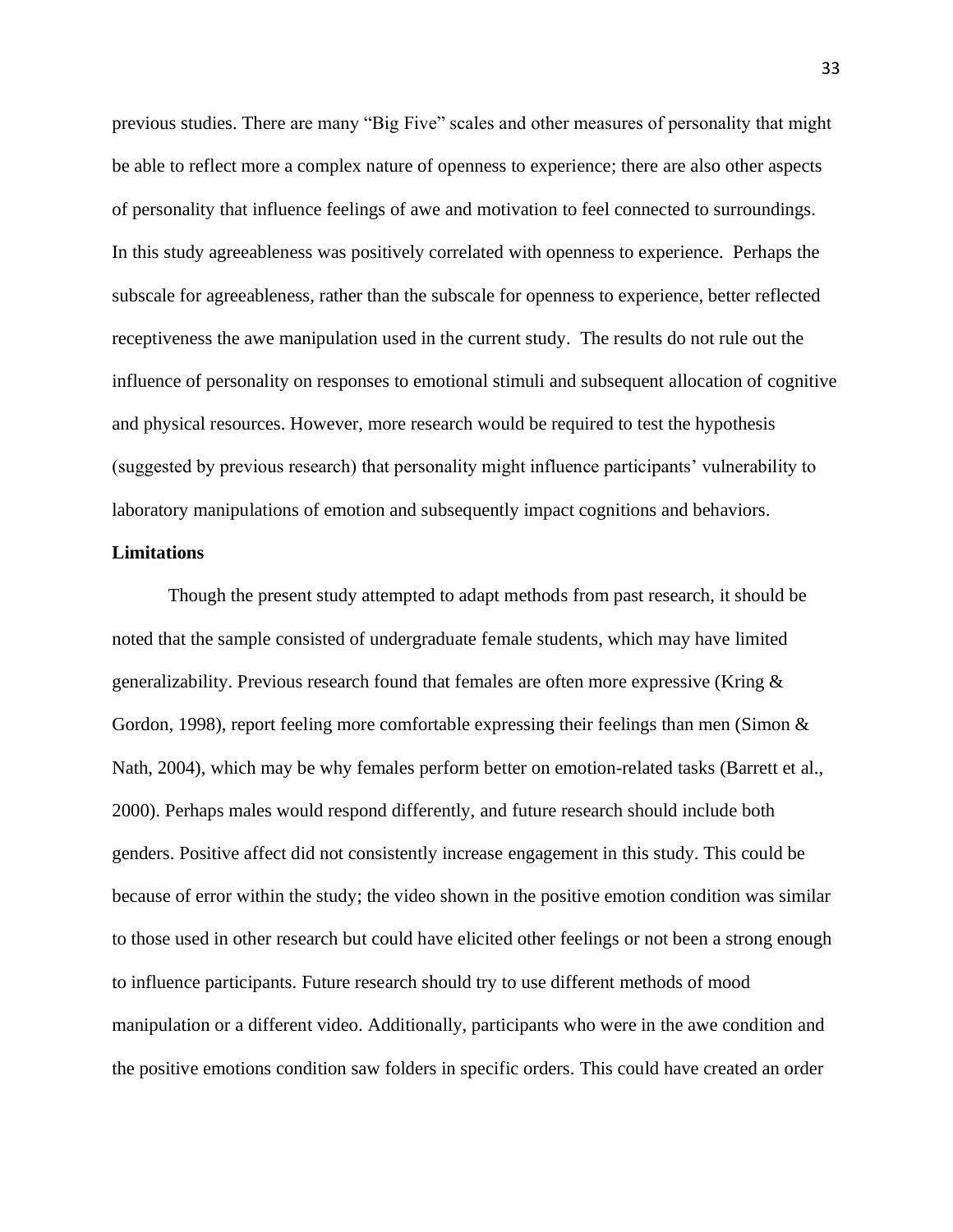effect, which was only partially accounted for by including a neutral mood condition with materials in the same order. A completely counterbalanced study would not have been possible, but research is under way to address the problem more fully by changing the order of stimuli presentation and comparing the results. Furthermore, the quality of the responses was not addressed in this study. Participants could have easily written a lot of words and spent a lot of time in their tasks, but the quality of the responses could be low. Participants could have written responses that were not useful advice, were derogatory or otherwise negative, which could then contradict the claim that they were motivated and engaged in their work in a positive way. Work is under way to have multiple naïve raters score responses for their quality. Finally, openness to experience was not correlated with engagement in any condition. However, there were only 10 questions in the Big Five personality scale, which limits answers as well as the interpretation of results. Future research should also analyze the substance of what people wrote regarding travel interests for comparison by condition and to individual differences in personality (specifically openness).

#### **Conclusion**

The results address a gap in the literature and suggest that awe should be investigated as a new category within positive emotions. Awe was found to relate to the broaden and build theory as it appeared to encourage participants to have an open mindset and allow access to more cognitive resources while responding to tasks. The study provides further evidence for the broaden and build theory of positive emotions but extends it to an emotion that has not been tested within that context: awe. These findings could help researchers in the fields of decision making and motivation; future research should investigate thought-action repertoires linked to awe and appraise awe as a unique positive emotion.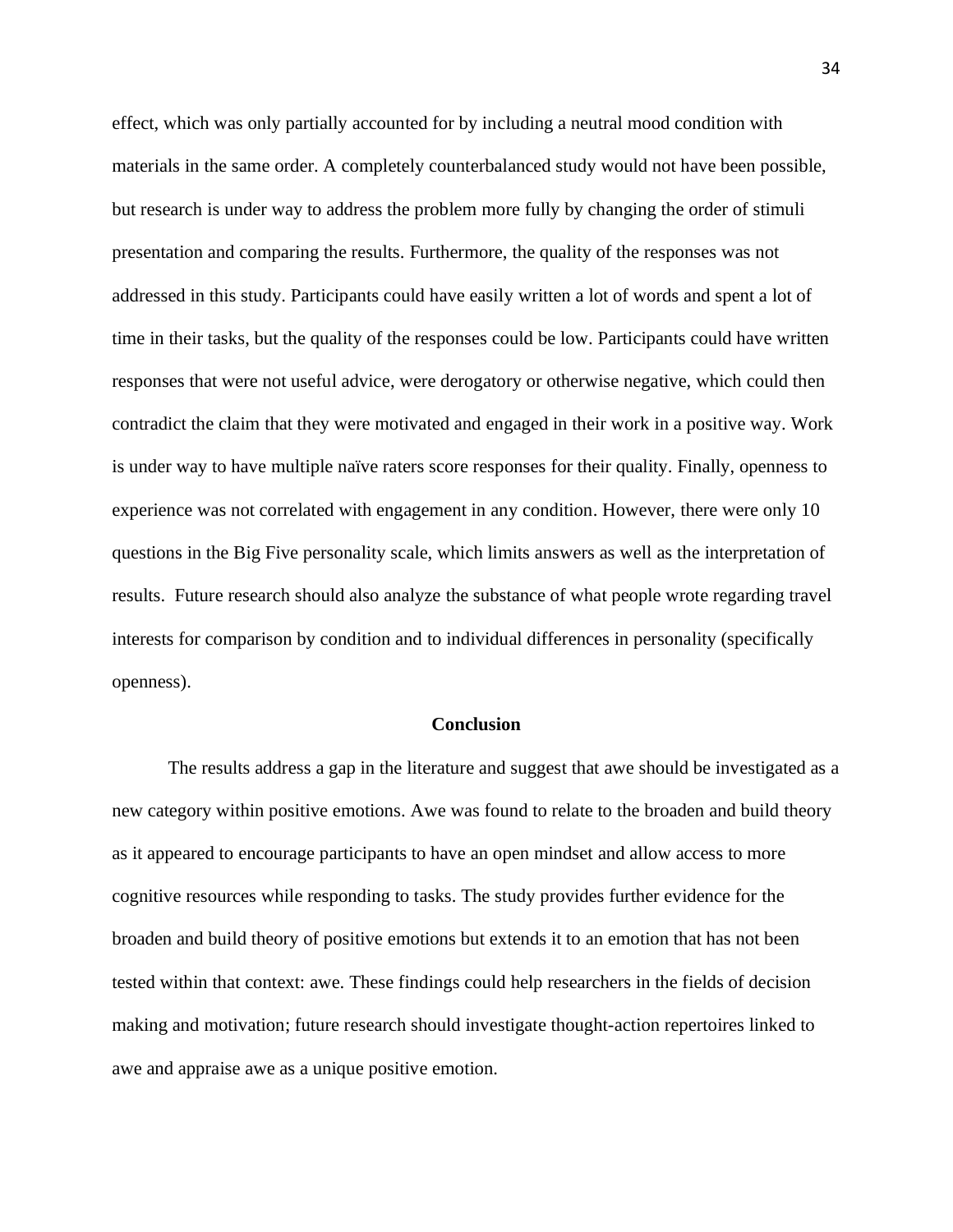Positive emotions are a relatively newer topic in the field of emotion research compared to negative emotions (Seligman & Csikszentmihalyi, 2000). Although it is difficult to define and measure the physiological and cognitive functions of positive emotions, theories such as the appraisal theory, the functional theory, and the undoing theory of emotions offer explanations for why emotions have persisted throughout evolutionary history, and interest in applying the theory to positive emotions has increased. Past literature found that positive emotions broaden the mind set and encourage more creative problem-solving skills. The present study aimed to add to the literature by focusing on awe. As the study of positive emotions continue to increase, there is still a lack in the literature concerning the emotion of awe. Past studies demonstrated that awe may elicit positive effects (Danvers & Shiota, 2017; Griskevicius et al., 2010; Shiota et al., 2007), create a diminished sense of self, encourage open mindedness, increase receptive modes of attention to surrounding details, and stimulate more cognitive effort compared to other positive effects (Allen, 2014; Danvers and Shiota, 2017; Shiota et al., 2007). Using the broaden and build theory, this study expanded the theory to awe in order to add to the literature concerning awe. The results supported the hypothesis that awe would increase engagement in tasks as participants felt more motivated to do their work and indicates that more study is warranted. Beyond the emotion research, the results indicate that emotions, such as awe, are much more complex than previously thought. It is also a strong emotion that could affect behavior, communication, and decision-making skills in more ways than positive emotions can. In everyday life, awe can be a difficult emotion to appreciate and distinguish from other positive emotions, especially if the individual tends to primarily describe or categorize emotions as positive or negative or defines positive emotions as equal in their strength or value. However, the current study suggests that in the context of contemporary western society, stumbling upon the feeling of awe, and actually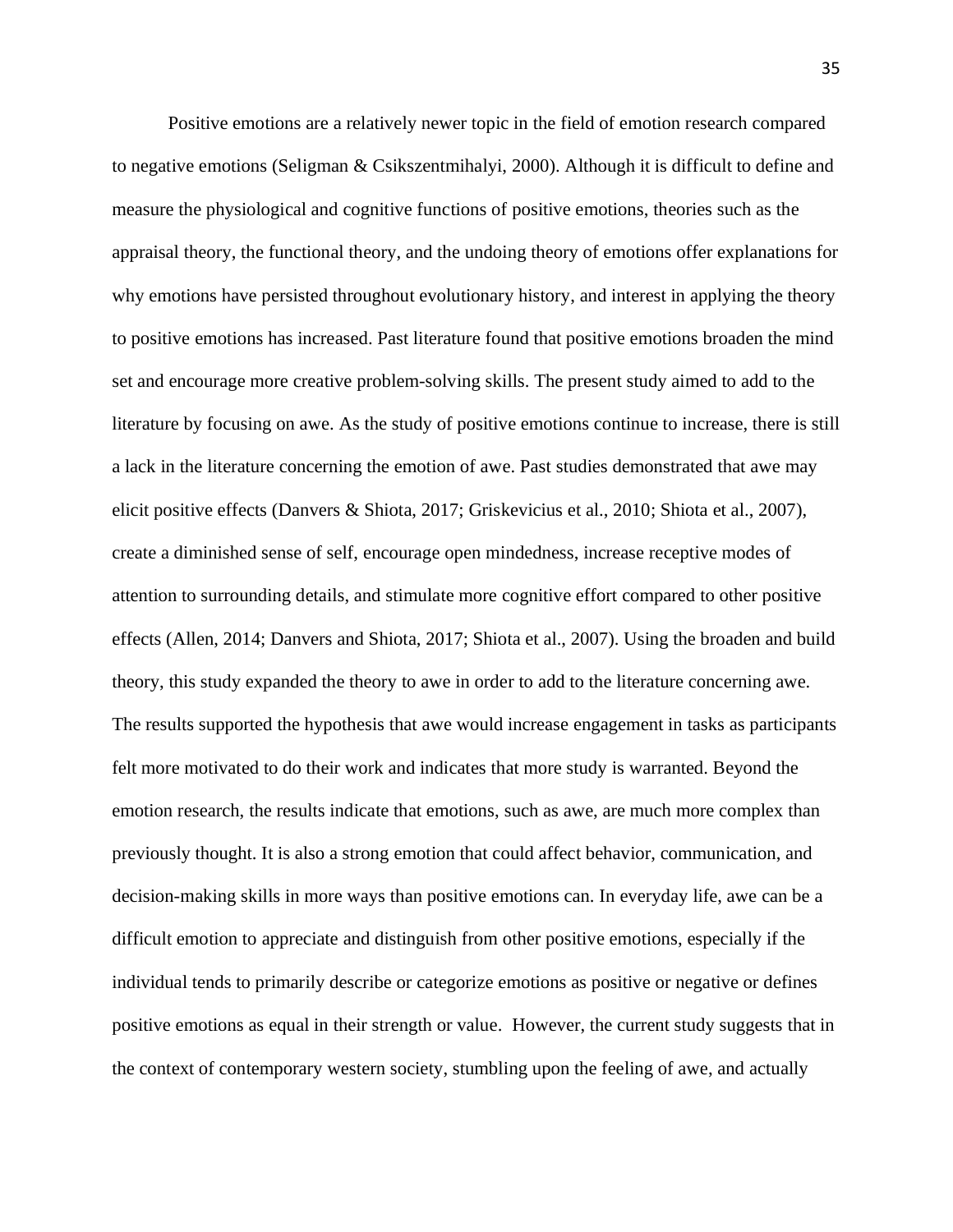feeling inspired by it can be beneficial for mental health, well-being, and mood. The results also support idea that positive awe is an important emotion, one that has specific functions that can be differentiated from other positive emotions, and that it deserves further study.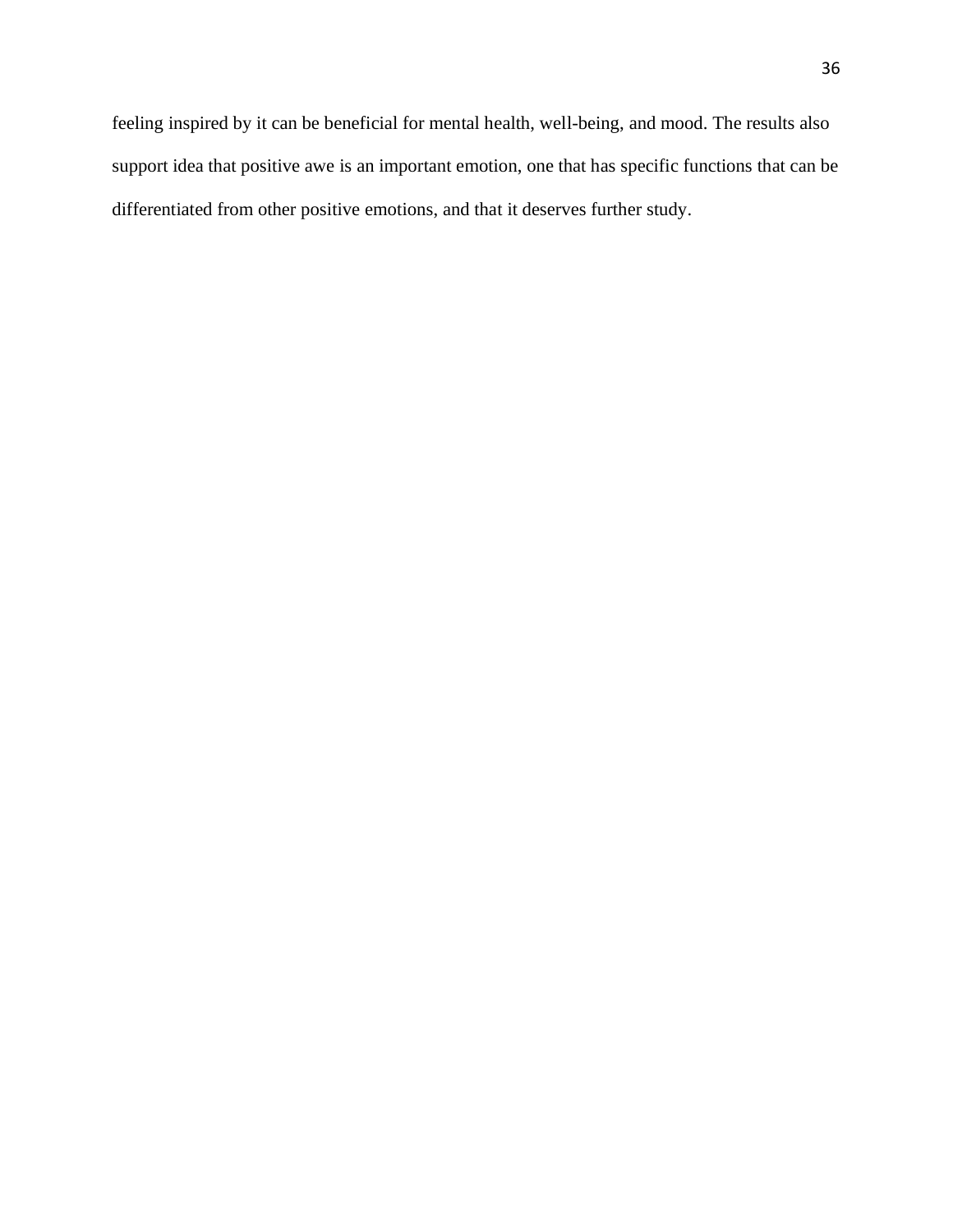#### References

Allen, S. (2014). The science of awe. *Greater Good Science Center,* 1-45.

- Arterberry, B. J., Martens, M. P., Cadigan, J. M., & Rohrer, D. (2014). Application of Generalizability Theory to the Big Five Inventory. *Personality and individual differences*, *69*, 98–103. doi: 10.1016/j.paid.2014.05.015
- Barrett, L. F. (2017). Concept, Goals, and Words. Mariner Books. *How Emotions are Made: The Secret Life of the Brain*. (pp. 85-111). New York, NY: Houghton Mifflin Harcourt.
- Barrett, L. F., Lane, R. D., Schwartz, L. S. (2000). Sex differences in emotional awareness. *Personality and Social Psychology Bulletin, 26*(9), 1027-1035. doi: 10.1177/01461672002611001
- Benartzi, S., Beshears, J., Milkman, K. L., Sunstein, C. R., Thaler, R. H., Shankar, M., Tucker-Ray, W., Congdon, W. J., Galing, S. (2017). Should governments invest more in nudging? *Psychological Science*, *28*(8), 1041-1055.
- Benet- Martínez, V., & John, O. P. (1998) Los cinco grandes across cultures and ethnic groups: Multitrait-multimethod analyses of the big five in Spanish and English. *Journal of Personality and Social Psychology, 75*(1), 729-750.
- Campbell, D. T. (1983). Two distinct routes beyond kin selection to ultrasociality: Implications for the humanities and social sciences. In D. Bridgeman (Ed), *The nature of prosocial development: Theories and strategies* (pp.11-41). Academic Press.
- Chaiken, S. (1980). Heuristic versus systematic information processing and the use of course versus message cues in persuasion. *Journal of Personality and Social Psychology, 39*(5), 752-760. doi: 0022-3514/80/3905-0752J00.75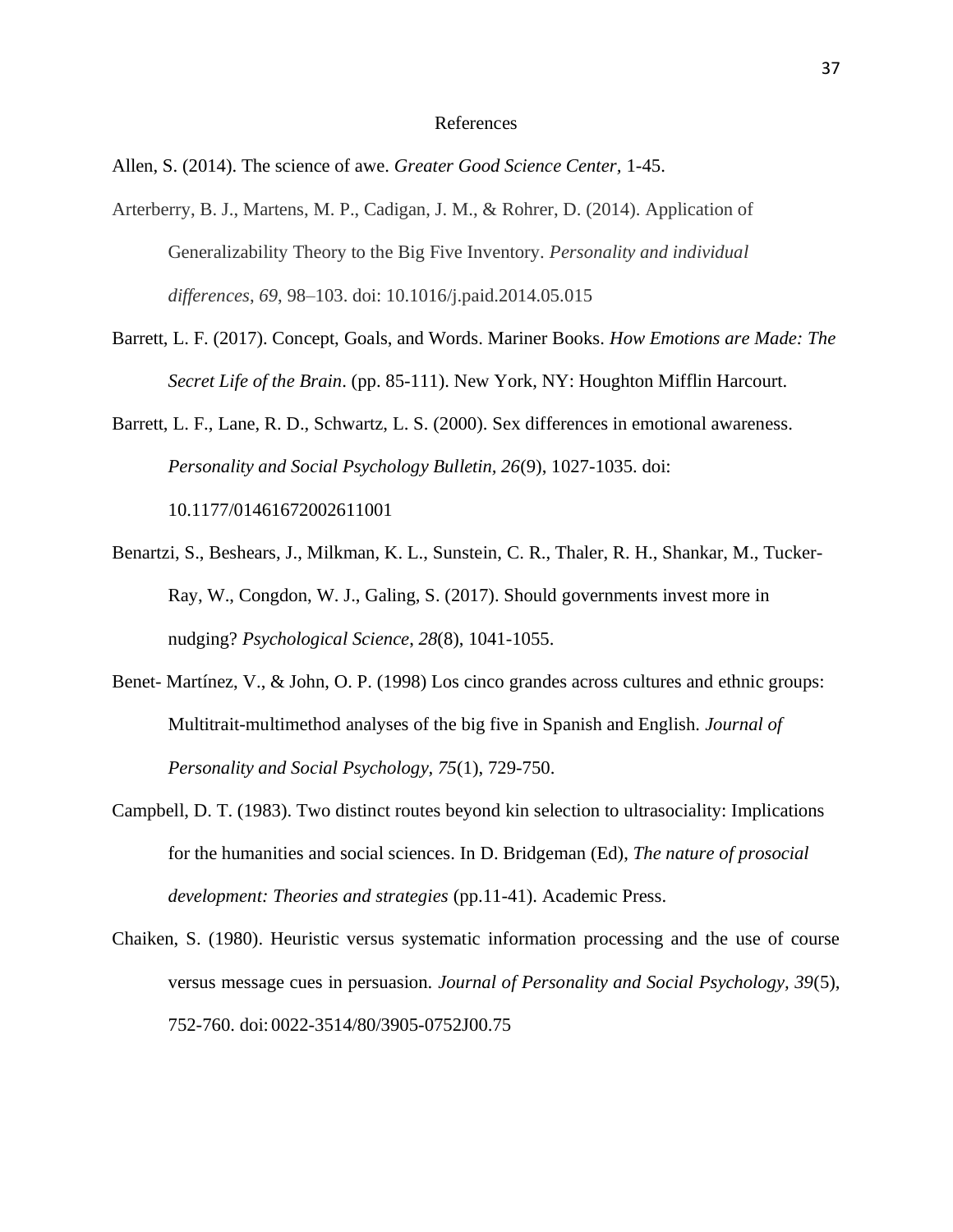- Clore, G. L., & Ortony, A. (2008). Appraisal theories: How cognition shapes affect into emotion. In M. Lewis, J. M. Haviland-Jones, & L. F Barrett (Eds.), *Handbook of emotions* (pp. 628-642). The Guilford Press.
- Constantin, T., Macarie, A., Gheorghiu, A., Potlog, M.C., & Iliescu, M. (2010). Big five retest or the reliability of a psychological measure derived from the five factor model. *Annals of the Alexandru Iona Cuza University: Psychology Series* (19), 51-63.
- Crawford, J. R., & Henry, J.D. (2004). The positive and negative affect schedule (PANAS): Construct validity, measurement properties and normative data in a large non-clinical sample. *British Journal of Clinical Psychology,* 43, 245-265.
- Cross, S. E., & Markus, H. R. (1991). Possible selves across the life span. *Human Development, 34*(1), 230-255.
- Danvers A. F., & Shiota M. N. (2017). Going off script: Effects of awe on memory for scripttypical and irrelevant narrative detail. *Emotion. 17*(6), 938-952.
- Darwin C. R. (1872). *The expression of emotions in man and animals.* John Murray. http://darwin-online.org.uk/content/frameset?itemID=F1142&viewtype=text&pageseq=1
- Dijksterhuis, A. (2004). Think different: The merits of unconscious thought in preference development and decision making. *Journal of Personality and Social Psychology, 87*(5), 586-598. doi: 10.1037/0022-3514.87.5.586
- Dijksterhuis, A., & Nordgren, L. F. (2006). A theory of unconscious thought. *Association for Psychological Science, 1*(2), 95-109. doi: 10.1111/j.1745-6916.2006.00007.x
- Dunkel, C. S. (2000). Possible selves as a mechanism for identity exploration. *Journal of Adolescence, 23*(1), 519-529. doi: 10.1006/jado/2000.0340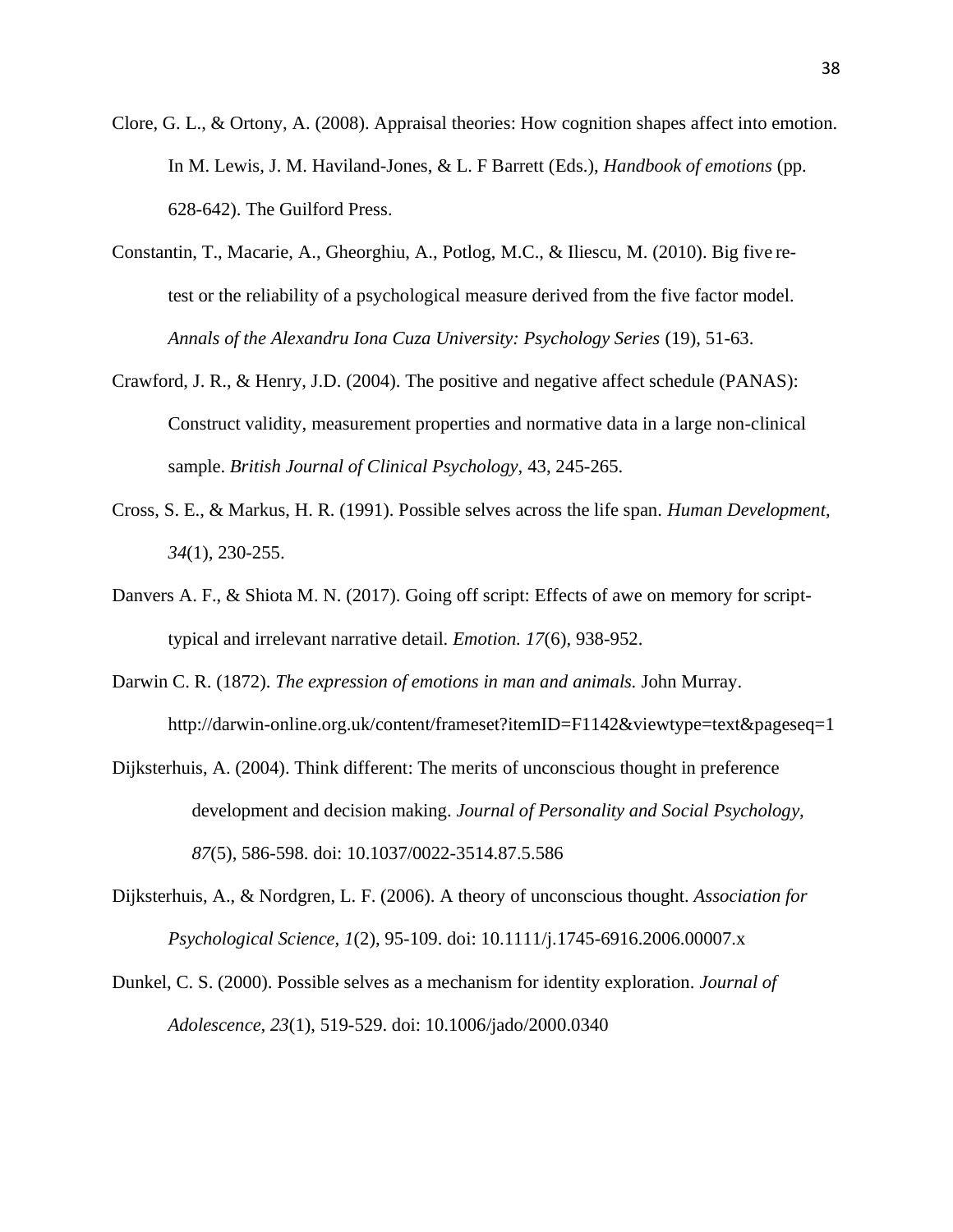- Ellsworth, P. C., & Smith, C. A. (1988). Shades of joy: Patterns of appraisal differentiating pleasant emotions. *Cognition and Emotion, 2*(4), 301–331. doi: 10.1080/02699938808412702
- Fredrickson, B. L. (1998). What good are positive emotions? *Review of General Psychology*, *2*(1), 300-319.
- Fredrickson, B. L. (2000). Cultivating positive emotions to optimize health and well-being. *Prevention & Treatment, 3*(1).
- Fredrickson, B. L. (2001). The role of positive emotions in positive psychology: the broaden and build theory of positive emotions. *American Psychology, 56*(3), 218-226. doi: 10.1037//0003-066x.56.3.218
- Fredrickson B. L. (2004). The broaden-and-build theory of positive emotions. *Philosophical transactions of the Royal Society of London. Series B, Biological sciences*, *359*(1449), 1367–1378.
- Fredrickson, B. L., & Branigan, C. (2005). Positive emotions broaden the scope of attention and thought-action repertoires. *Cognition & Emotion*, *19*(3), 313–332.
- Fredrickson, B. L., & Levenson, R. W. (1998). Positive emotions speed recovery from the cardiovascular sequelae of negative emotions. *Cognitive Emotions, 12*(2), 191-220. doi: 10.1080/026999398379718
- Fredrickson, B. L., Mancuso, R. A., Branigan, C., & Tugade, M. M. (2000). The undoing effect of positive emotions. *Motivation and Emotion, 24*(4), 237-258. doi: 0146-7239/00/1200- 0237\$18.00/0
- Frijda, N. H. (1986). Studies in emotion and social interaction*. The Emotions.* Cambridge University Press; Editions de la Maison des Sciences de l'Homme.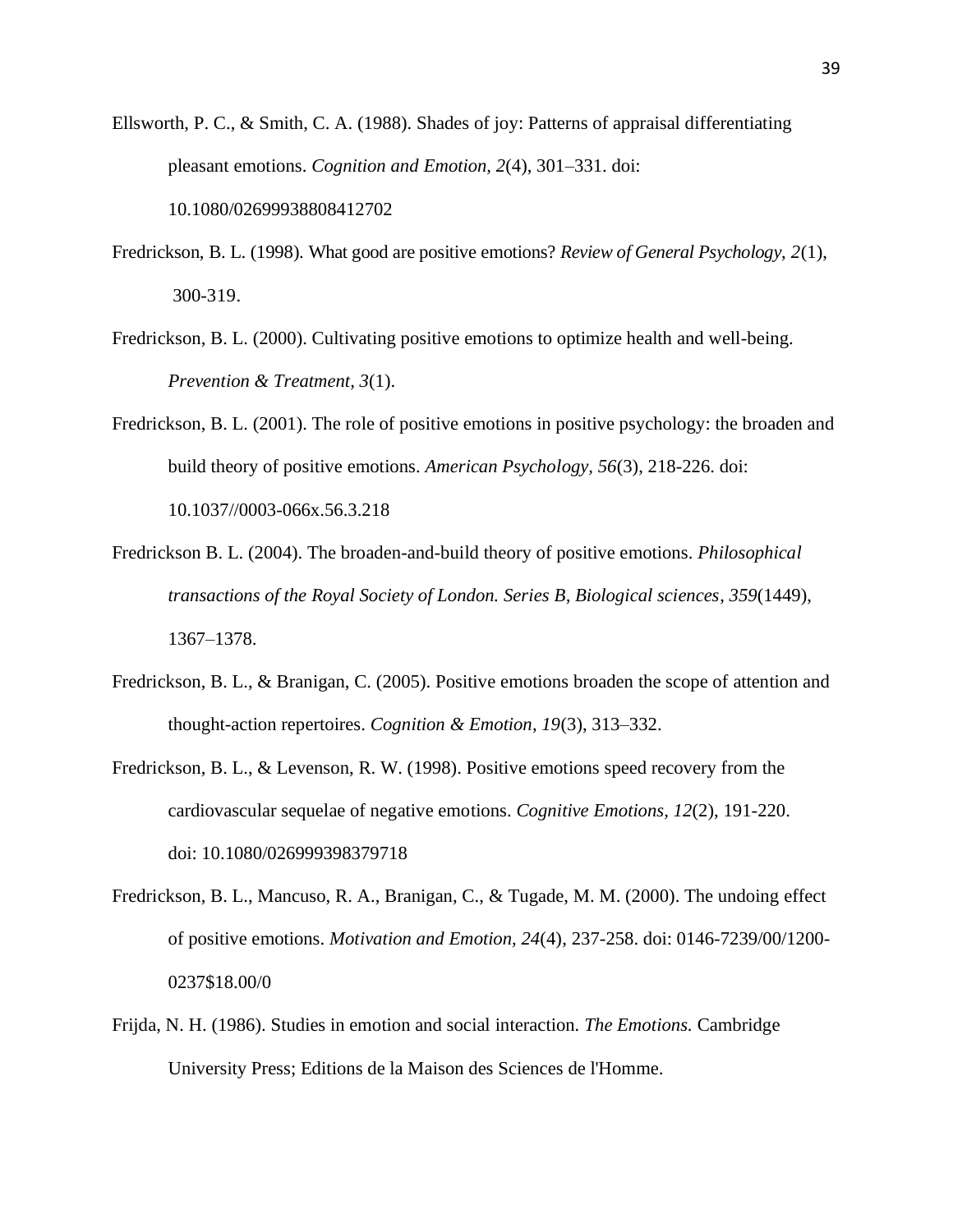- Fujita, F., Diener, E., Sandvik, E. (1991). Gender differences in negative affect and well-being: the case for emotional intensity. *Journal of Personality and Social Psychology, 61*(3), 427-434. doi: 10.1037//0022-3514.61.3.427
- Gordon, A. M., Stellar, J. E., Anderson, C. L., McNeil, G. D., Loew, D., & Keltner, D. (2017). The dark side of the sublime: Distinguishing a threat-based variant of awe. *Journal of Personality and Social Psychology, 113*(2), 310-328. doi: 10.1037/pspp0000120
- Griskevicius, V., Shiota, M. N., & Neufeld, S. L. (2010). Influence of different positive emotions on persuasion processing: Functional evolutionary approach. *Emotion, 10*(2), 190-206. doi: 10.1037/a0018421
- Haidt, J. (2003). The moral emotions. *Handbook of affective sciences.* 852-870.
- Hoyle, R. H., & Sherrill, M. R. (2006). Future Orientation in the Self-System: Possible Selves, Self-Regulation, and Behavior. *Journal of Personality, 74*(3), 1673-1696. doi: 10.1111/j.1467-6494.2006.00424.x
- Isen, A. M., Daubman, K. A., Nowicki, G. P. (1987). Positive affect facilitates creative problem solving. *Journal of Personality and Social Psychology, 52*(6), 1122-1131. doi: 0022- 3514/87/500.75
- Isen, A. M., & Gorgoglione, J. M. (1983). Some specific effects of four affect-induction procedures. *Personality and Social Psychology Bulletin, 9*(1), 136-143.
- Isen, A. M., & Means, B. (1983). The influence of positive affect on decision-making strategy. *Social Cognition, 2*(1), 18-31.
- Isen, A. M., Rosenzweg, A. S., & Young, M. J. (1991). The influence of positive affect on clinical problem solving. *Medical Decision Making*, *11*(3), 221-227.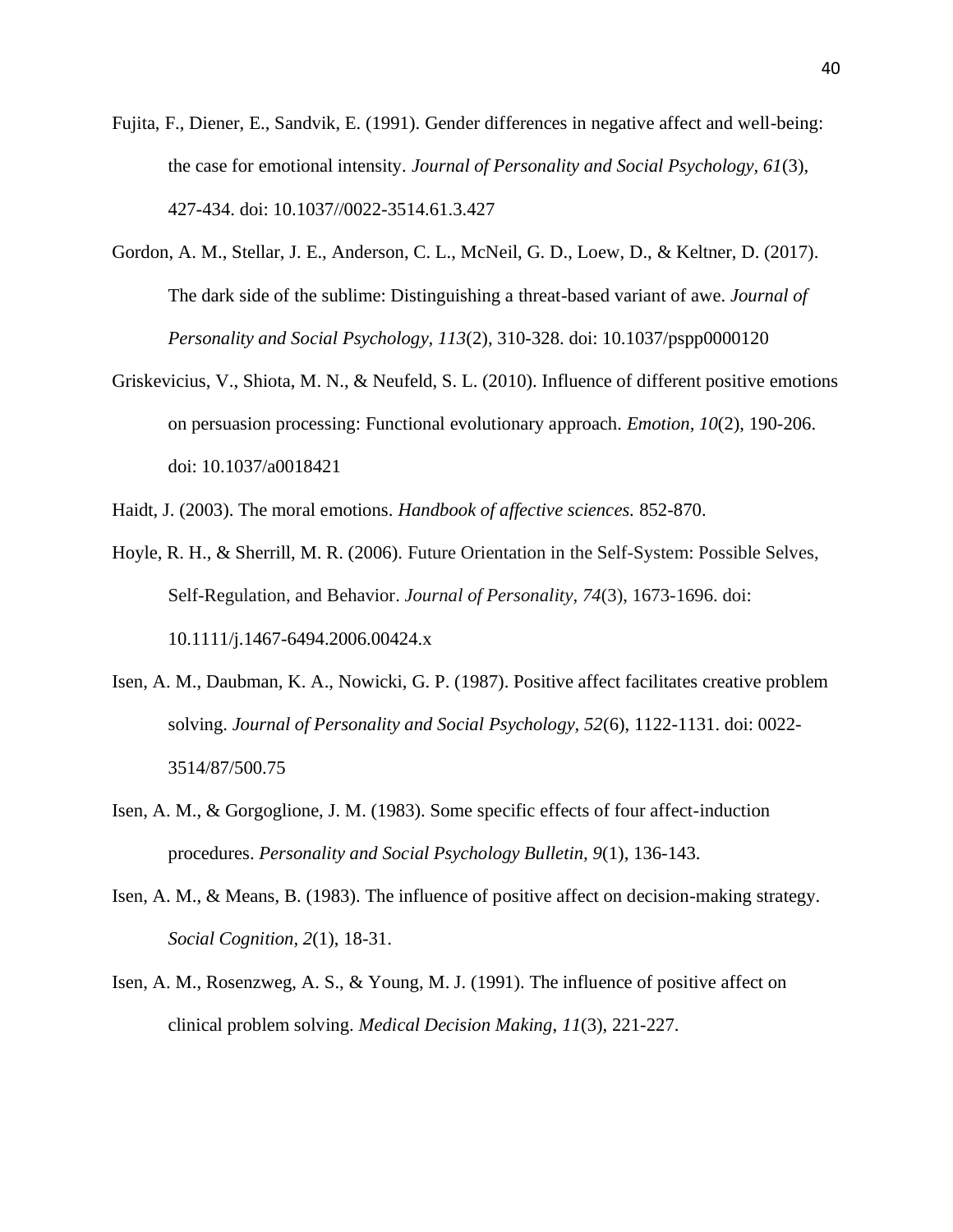- Johnson, E. J., & Tversky, A. (1983). Affect, generalization, and the perception of risk. *Journal of Personality and Social Psychology, 45*(1), 20–31. doi: 10.1037/0022-3514.45.1.20
- Kahneman, D. (2003). A perspective on judgment and choice. *American Psychologist, 58*(9), 697-720. doi: 10.1037/0003-066X.58.9.697
- Keltner, D., & Haidt, J. (2003). Approaching awe, a moral, spiritual, and aesthetic emotion. *Cognition and Emotion, 17*(2), 297-314.
- Keltner, D. Haidt, J & Shiota, M. (2006). Social functionalism and the evolution of emotions. In M. Schaller, J.A. Simpson, & D. T. Kenrick (Eds.) *Evolution and Social Psychology*, 115-142. Psychological Press.
- Kerpelman, J. L., & Pittman, J. F. (2001). The instability of possible selves: Identity processes within late adolescents' close peer relationships. *Journal of Adolescence, 24*(1), 491-512. doi: 10.1006/jado.2001.0385
- Kring, A. M., & Gordon, A. H. (1998). Sex differences in emotion: Expression, experience, and physiology. *Journal of Personality and Social Psychology, 74*(3), 686–703. doi: 10.1037/0022-3514.74.3.686
- Lazarus, R. S. (1991). Emotion and adaptation. Oxford University Press.
- LeDoux, J. E. (1995). Emotion: Clues from the brain. *Ann. Rev. Psychol, 46*(1), 209-35.
- Lerner, J. S., Li, Y., Valdesolo, P., & Kassam, K. S. (2015). Emotion and decision making. *Annual Review Psychology, 66*(1), 799-823. doi: 10.1146/annurev-psych-010213- 115043
- Markus, H. (1987). Possible selves questionnaire. Available from H. Markus, Department of Psychology, Stanford University, Stanford, CA 94305–2130.
- Markus, H., & Nurius, P. (1986). Possible selves. *American Psychologist, 41*(9), 954-969.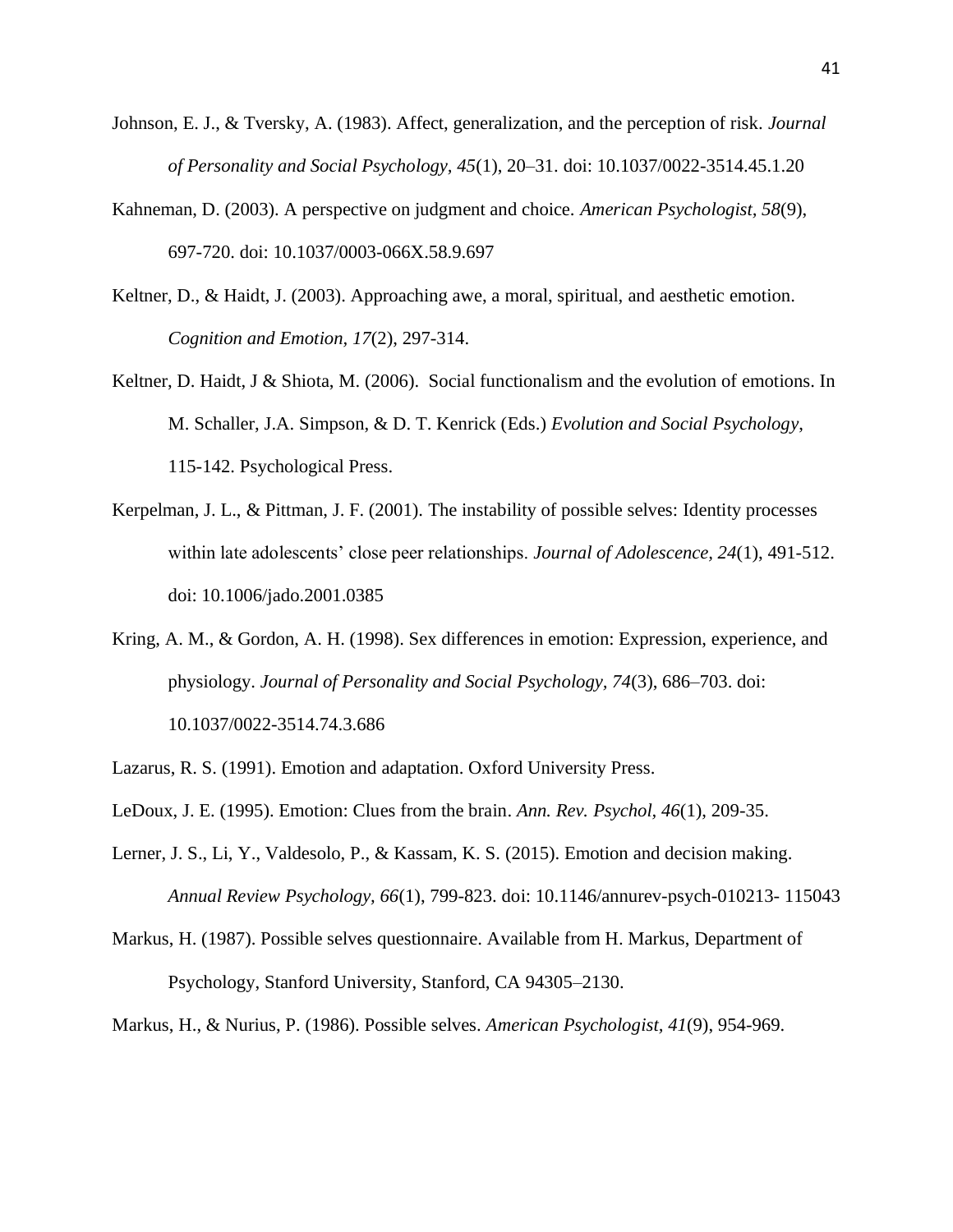- Milkman, K. L., Chugh, D., & Bazerman, M. H. (2009). How can decision making be improved? *Association for Psychological Science, 4*(4), 379-383. doi: 10.1111/j.1745- 6924.2009.01142.x
- Moore, D. A., Swift, S. A., Sharek, Z. S., & Gino, F. (2010). Correspondence bias in performance evaluation: Why grade inflation works. *Personality and Social Psychology Bulletin, 36*(6), 843-852. doi: 10.1177/0146167210371316
- Moors, A., Ellsworth, P. C., Scherer, K. R., & Frijda, N. H., (2013). Appraisal Theories of Emotion: State of the art and future development. *Emotion Review, 5*(2), 119-124. doi: 10.1177/1754073912468165
- Murray, N., Sujan, H., Hirt, E. R., & Sujan, M. (1990). The influence of mood on categorization: A cognitive flexibility interpretation. *Journal of Personality and Social Psychology, 59*(3), 411-425. doi: 0022-3514/90/\$00.7S
- Nelson-Coffey, S. K., Ruberton, P. M., Chancellor, J., Cornick, J. E., Blascovich, J., & Lyubomirsky, S. (2019). The proximal experience of awe. *PLoS ONE*, *14*(5).
- Rammstedt, B., & John, O. P. (2005). Big five inventory short version. *PsycTESTS*.
- Roseman, I. J., & Smith, C. A. (2001). Appraisal theory: Overview, assumptions, varieties, controversies. In K. R. Scherer, A. Schorr, & T. Johnstone (Eds.), *Series in affective science. Appraisal processes in emotion: Theory, methods, research* (p. 3–19). Oxford University Press.
- Schwarz, N., & Clore, G. L. (1983). Mood, misattribution, and judgments of well-being: Informative and directive functions of affective states. *Journal of Personality and Social Psychology, 45*(3), 513–523. doi: 10.1037/0022-3514.45.3.513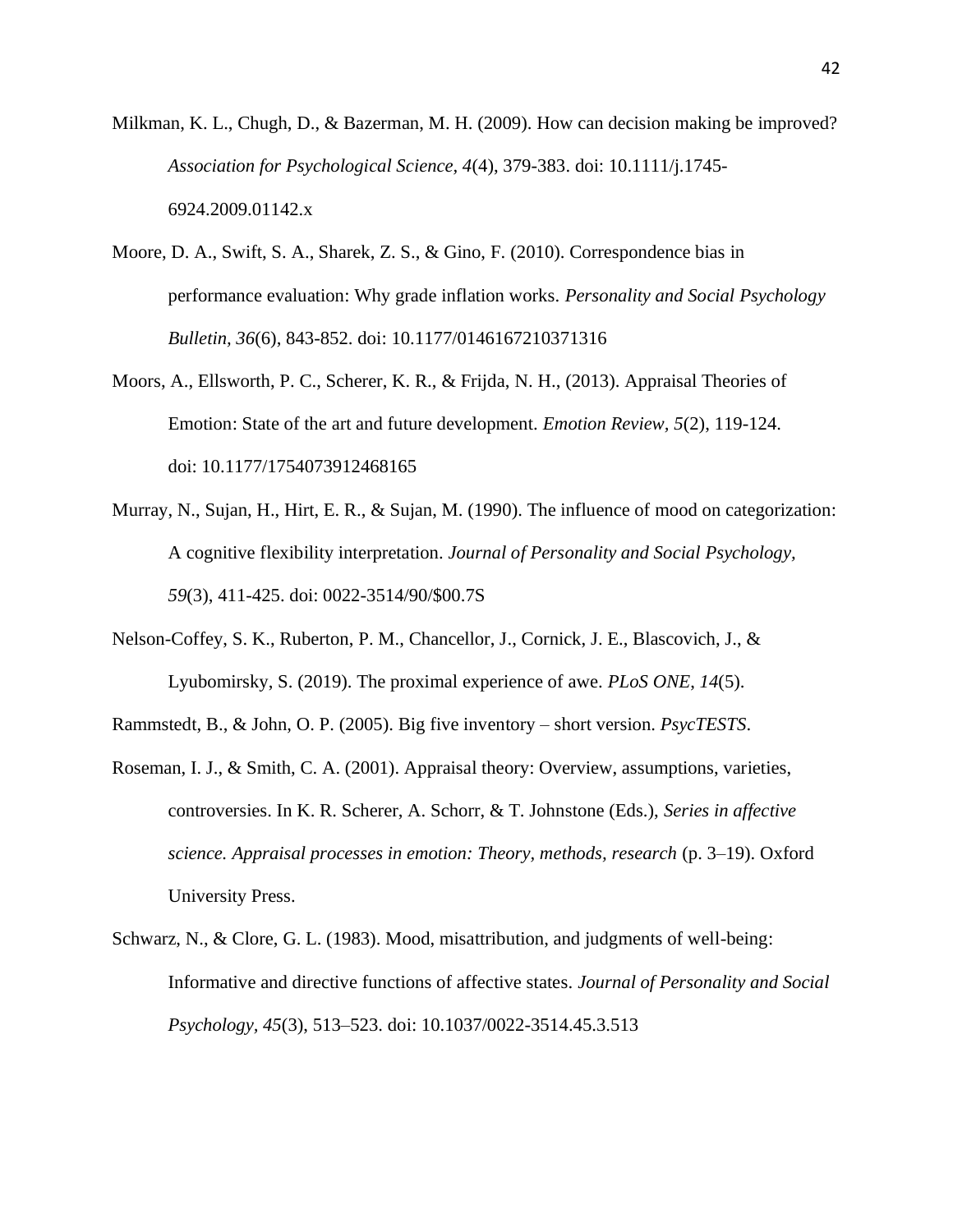- Seligman, M. E. P., & Csikszentmihalyi, M. (2000). Positive psychology. *American Psychologist, 55*(1), 5-14.
- Seligman, M. E. P., Steen, T. A., Park, N., & Peterson, C. (2005). Positive psychology progress. *American Psychologist, 60*(5), 410-21.
- Seo, M. G., & Barrett, L. F. (2007). Being emotional during decision making good or bad? An empirical investigation. *Academy of Management Journal, 50*(4), 923-940. doi: 10.5465/amj.2007.26279217.
- Shiota, M. N., Keltner, D., & Mossman, A. (2007). The nature of awe: Elicitors, appraisals, and effects on self-concept. *Cognition and Emotion, 21*(5), 944-963. doi: 10.1080/02699930600923668
- Shiv, B., Loewenstein, G., Bechara, A., Damasio, H., & Damasio, A. R. (2005). Investment behavior and the negative side of emotion. *American Psychological Society, 16*(6), 435- 439. doi: 10.1111/j.0956-7976.2005.01553.x
- Silvia, P. (2005). What is interesting? Exploring the appraisal structure of interest. *Emotion, 5*(1), 89-102. doi: 10.1037/1528-3542.5.1.89
- Silvia, P. J., Fayn, K., Nusbaum, E. C., & Beaty, R. E. (2015). Openness to experience and awe in response to nature and music: Personality and profound aesthetic experiences. *Psychology of Aesthetics, Creativity, and the Arts, 9*(11), 376-384. doi:10.1037/aca0000028
- Simon, R. W., & Nath, L. E. (2004). Gender and Emotion in the United States: Do men and women differ in self-reports of feelings and expressive behavior? *American Journal of Sociology, 109*(5), 1137–1176. doi: 10.1086/382111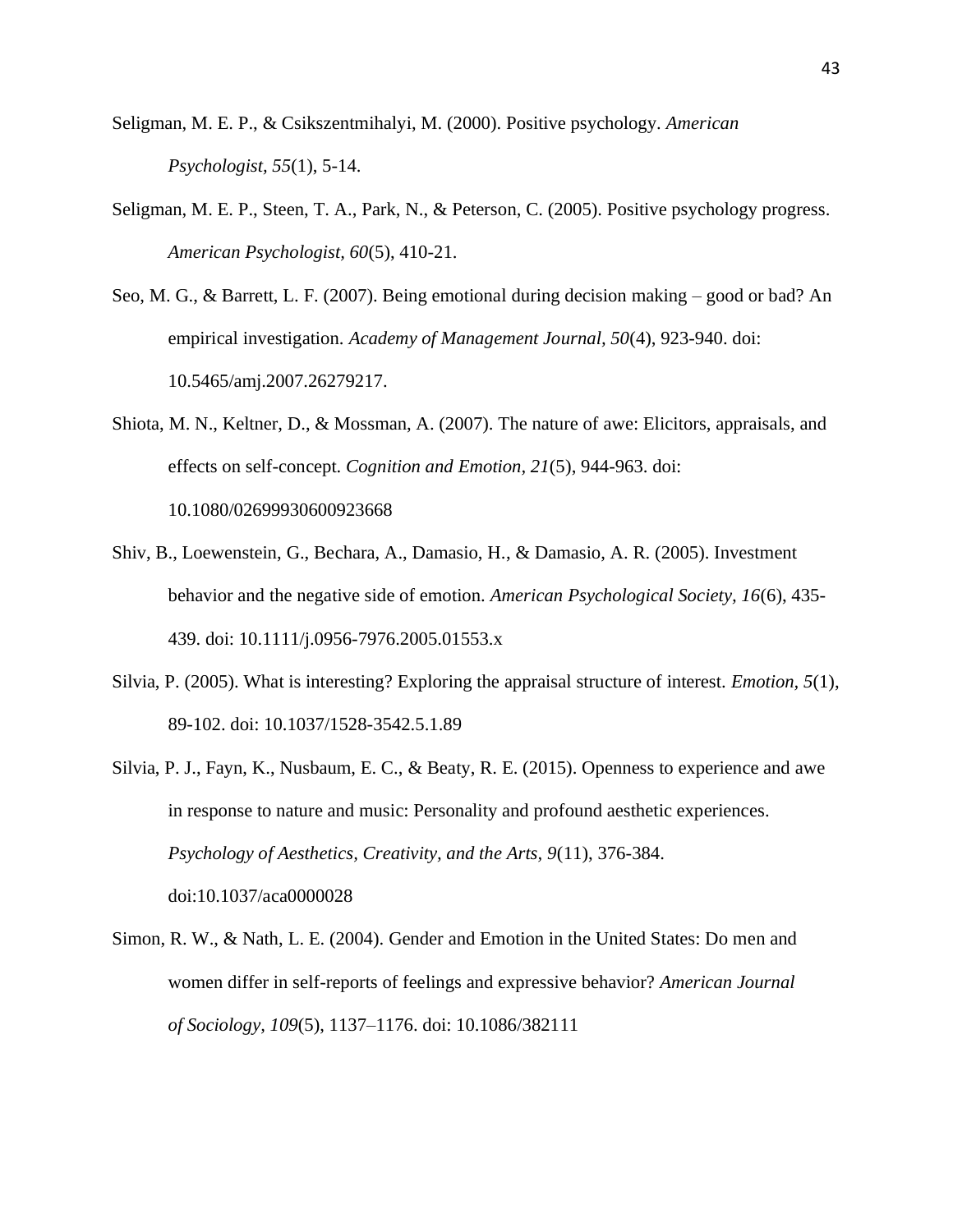- Smith, C. A., Tong, E. M. W., & Ellsworth, P. C. (2014). The differentiation of positive emotional experience as viewed through the lens of appraisal theory. In *Handbook of Positive Emotions* (pp. 11-27). The Guilford Press.
- Staw, B. M., & Barsade, S. G. (1993). Affect and managerial performance: A test of the Sadderbut-Wiser vs. Happier-and-Smarter hypothesis. *Administrative Science Quarterly, 38*(1), 304-331. doi: 0001 -8392/93/3802-0304/\$!.00.
- Tugade, M. M., & Fredrickson, B. L. (2004). Resilient individuals use positive emotions to bounce back from negative emotional experiences. *Journal of Personality and Social Psychology*, *86*(2), 320–333.
- Tugade, M. M., Devlin, H. C., & Fredrickson, B. L. (2014). Infusing positive emotions into life. In *Handbook of Positive Emotions* (pp. 28–43). The Guilford Press.
- Wang, X. T., Simons, F. & Brédart, S. (2001). Social cues and verbal framing in risky choice. *Journal of Behavioral Decision Making, 14*(1), 1–15.
- Watson, D., Clark, L. A., & Tellegen, A. (1988). Development and validation of brief measures of positive and negative affect: The PANAS Scales. *Journal of Personality and Social Psychology*, 54, 1063-1070.
- Worrell, F.C., & Cross, W. E., Jr. (2004). The reliability and validity of big five inventory scores with African American college students. *Journal of Multicultural Counseling and Development,* 32, 18–32.
- Zajonc, R. B. (2001). Mere exposure: A gateway to the subliminal. *American Psychological Society, 10*(6), 224-228. doi: 10.1111/1467-8721.00154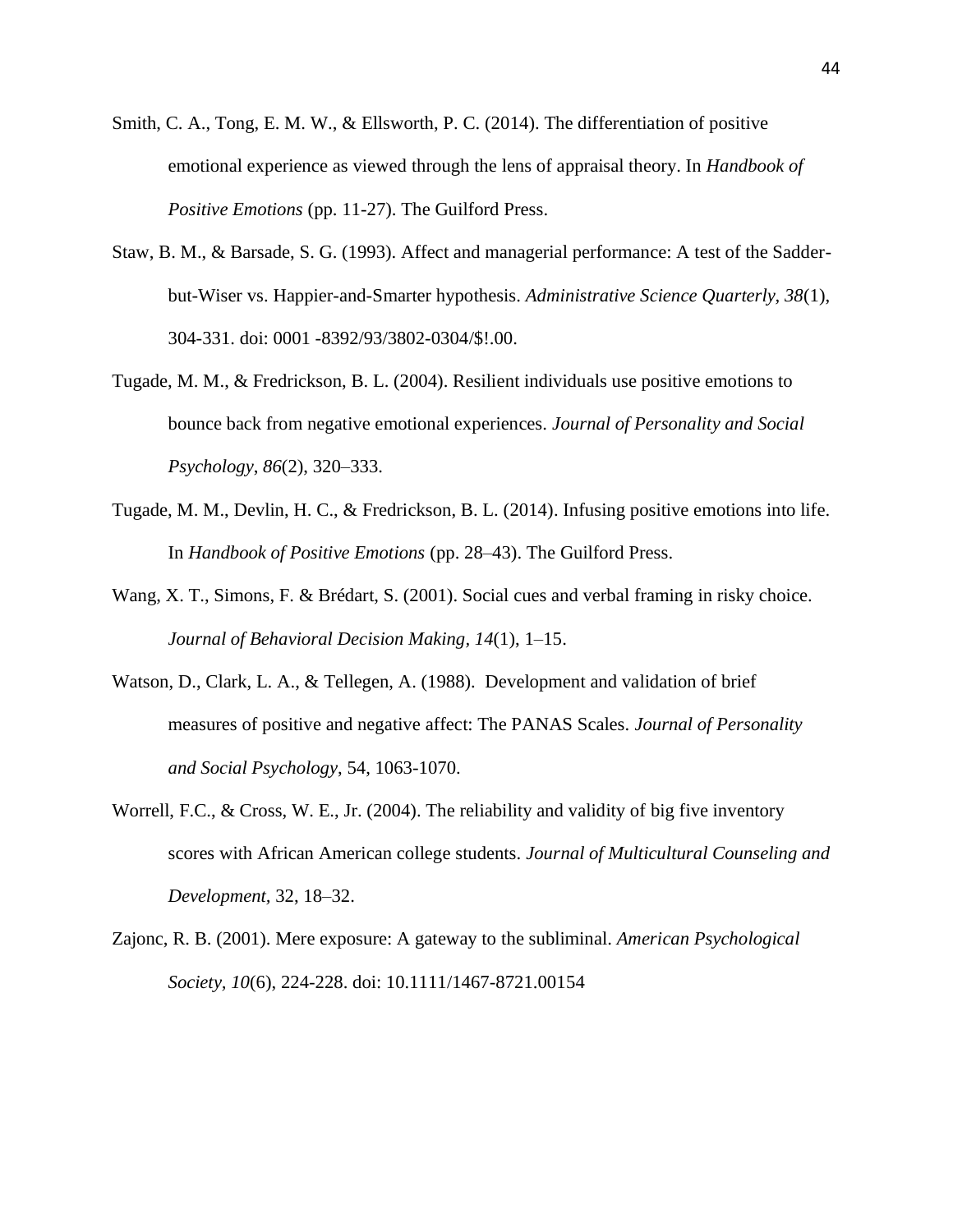# Table 1

# *Intercorrelations, Means, and Scale Reliabilities for Measures of Engagement, Mood, and*

| Personality |
|-------------|
|-------------|

| Measure                                   | $\mathbf{1}$ | 2      | 3        | $\overline{4}$ | 5      | 6      | $\overline{7}$ | 8       | 9    |
|-------------------------------------------|--------------|--------|----------|----------------|--------|--------|----------------|---------|------|
| 1. Aggregated all task<br>engagement      |              |        |          |                |        |        |                |         |      |
| 2. Aggregated target<br>prompt engagement | $.97**$      |        |          |                |        |        |                |         |      |
| 3. Neuroticism                            | $-.04$       | $-.02$ |          |                |        |        |                |         |      |
| 4. Extraversion                           | .02          | $-.04$ | $-.29**$ |                |        |        |                |         |      |
| 5. Openness to Experience                 | .09          | .07    | .01      | $-.08$         |        |        |                |         |      |
| 6 Agreeableness                           | .00          | .02    | .04      | $.22*$         | $.19*$ |        |                |         |      |
| 7. Conscientiousness                      | $-.04$       | $-.02$ | .05      | .09            | .09    | $.22*$ |                |         |      |
| 8. PANAS positive mood                    | $-.20$       | .00    | .07      | .15            | $-.06$ | $.12*$ | $-.06$         |         |      |
| 9. PANAS negative mood                    | $-.14$       | $-.14$ | $-.04$   | .01            | $-.03$ | .00    | $-.28**$       | $.28**$ |      |
| $\boldsymbol{M}$                          | $0.0\,$      | 0.0    | 7.12     | 6.66           | 7.02   | 7.68   | 6.85           | 2.39    | 1.45 |
| Cronbach's Alpha $(\alpha)$               | .73          | .79    | .53      | .52            | .37    | .22    | .23            | .81     | .78  |

*Note.* Engagement means are for standardized scores; thus, the means are zero.

*\* p* < .05, \*\* *p* < .01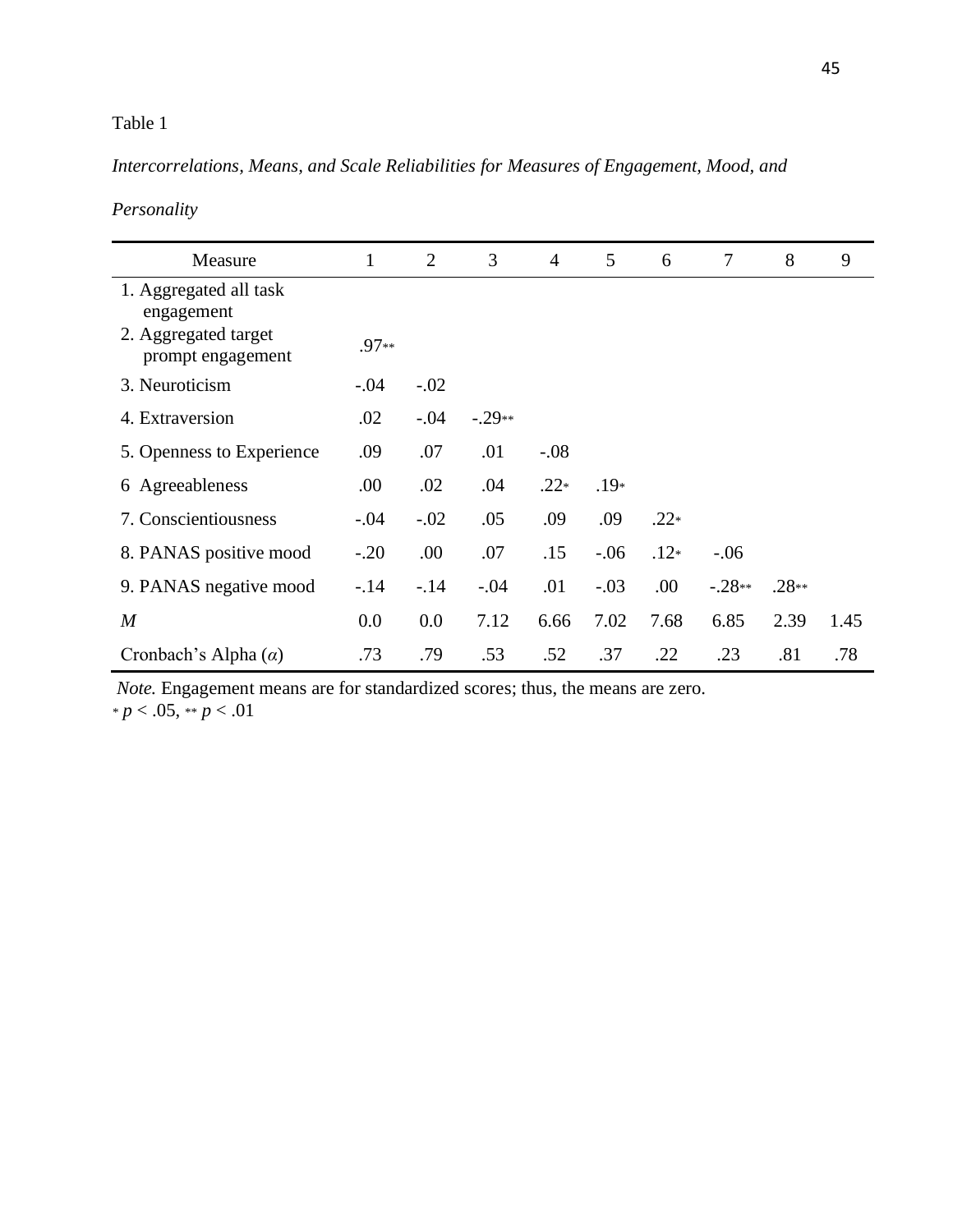# Table 2

# *Means (and Standard Errors) for Aggregated Engagement and the Travel, Student Advice, and*

|                                                    | Condition         |                        |                           |                                |  |  |
|----------------------------------------------------|-------------------|------------------------|---------------------------|--------------------------------|--|--|
| Measure of<br>Engagement                           | Awe<br>$(n = 28)$ | Positive<br>$(n = 31)$ | Neutral/Awe<br>$(n = 28)$ | Neutral/Positive<br>$(n = 27)$ |  |  |
| Standardized<br>aggregate, all study<br>tasks      | .30(.14)          | $-.08*(.10)$           | $-0.01$ † $(.10)$         | $-.19**(.09)$                  |  |  |
| Standardized<br>aggregate, three<br>target prompts | .31(.14)          | $-.10**(.10)$          | $.03$ †† $(.10)$          | $-.22**(.09)$                  |  |  |
| <b>Student Advice Prompt</b>                       |                   |                        |                           |                                |  |  |
| <b>Word Count</b>                                  | 102.64(9.15)      | 78.80 (5.79)           | 86.93 (7.91)              | 65.15(4.21)                    |  |  |
| Time in Minutes                                    | 6.01(0.42)        | 5.21(.35)              | 5.26(.34)                 | 4.49(.24)                      |  |  |
| <b>Travel Prompt</b>                               |                   |                        |                           |                                |  |  |
| <b>Word Count</b>                                  | 120.86 (11.63)    | 99.68 (8.21)           | 113.54 (6.94)             | 100.26(6.09)                   |  |  |
| Time in Minutes                                    | 7.31(.63)         | 5.93(.45)              | 7.42(.34)                 | 5.78(.36)                      |  |  |
| <b>Possible Selves Prompt</b>                      |                   |                        |                           |                                |  |  |
| Number of Selves                                   | 9.07(.57)         | 8.03(.49)              | 8.14(.59)                 | 8.51(.59)                      |  |  |
| Time in Minutes                                    | 3.32(.25)         | 3.08(.28)              | 2.71(.16)                 | 2.81(.16)                      |  |  |

*Future Selves Writing Prompts by Condition*

*Note*. Group mean is lower than the awe mean, \*\**p* < .01, \**p* = .015,  $\uparrow p$  = .051,  $\uparrow \uparrow p$  = .078.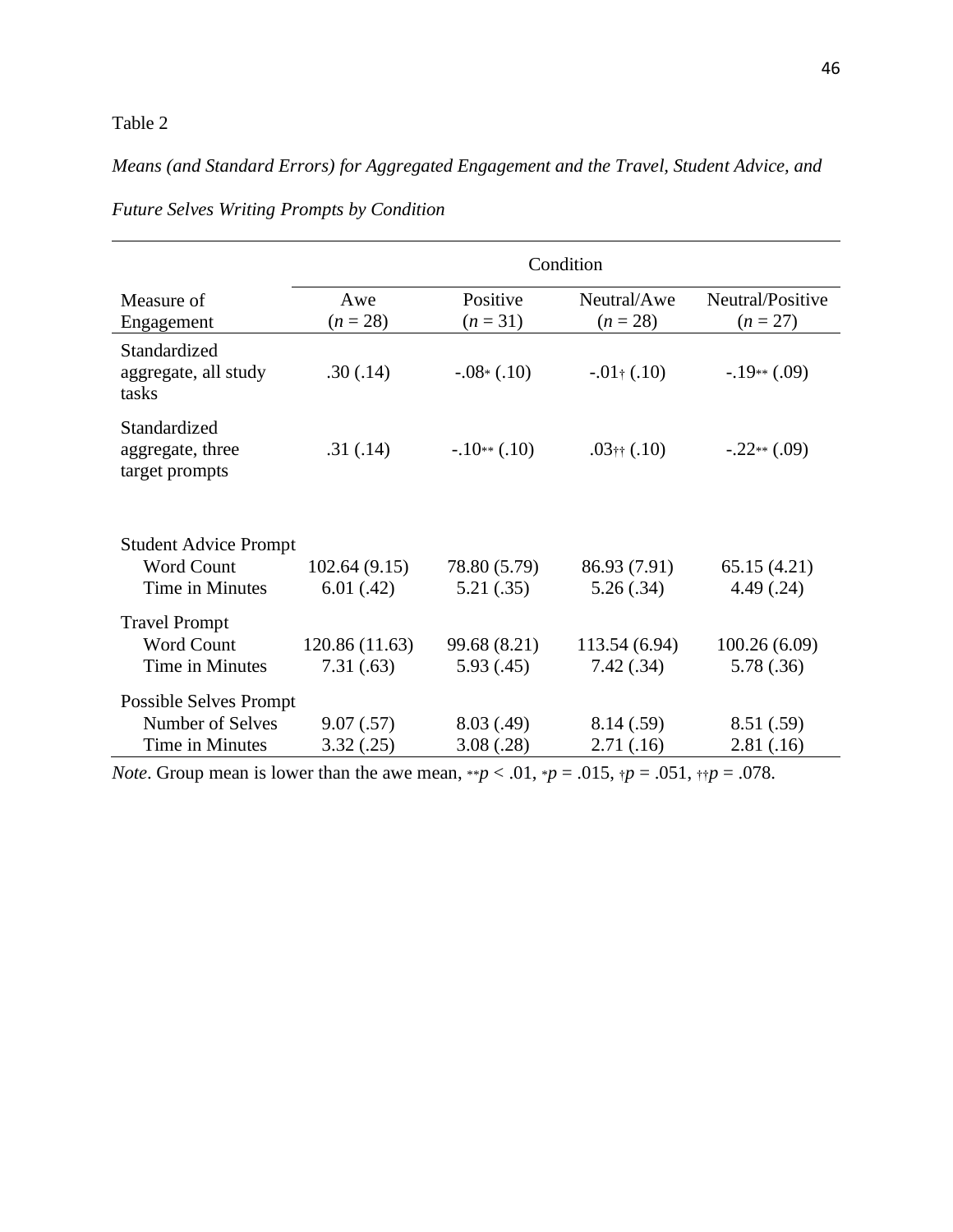### Appendix

# **Travel Writing Prompt**

The idea of traveling for the first time provided prompted a wave of conflicting emotions. I don't know what to expect. I am not well traveled and am as green as they come. No one I know has ever done this before.

As I stood looking at the advertisement, I felt I had a big sign hung over my head that said, "I HAVE NO IDEA WHAT I'M DOING."

Vast Student Tours: A Travel Agency Exclusively for Students

Have you ever imagined yourself waking up to a view of the Eiffel Tower in France? Or maybe relaxing to the sounds of waterfalls in Brazil? We make traveling abroad easy! We're a travel agency that has 75+ affiliate locations around the globe as well as 40+ years of experience with student traveling.

| Age: $20$                                          | Gender: Male<br>GPA: $3.1$<br>Year: Junior |  |  |  |
|----------------------------------------------------|--------------------------------------------|--|--|--|
| Job Occupation: Retail                             |                                            |  |  |  |
| When do you work? Mostly weekends                  |                                            |  |  |  |
| Commuter or living on campus: Off campus apartment |                                            |  |  |  |
| Major? Business                                    |                                            |  |  |  |

Try to help the student with his questions. For example, he is wondering:

How do I know whether travel is right for me? How can I find out where I should go? The paperwork must be overwhelming, how can I get help? How could I pay for it? What about my responsibilities here? Would travel delay my graduation? Where would I live? How would I get there? How would I get around when I got there?

# **Student Advice Writing Prompt # 1**

Student #1: The Roommate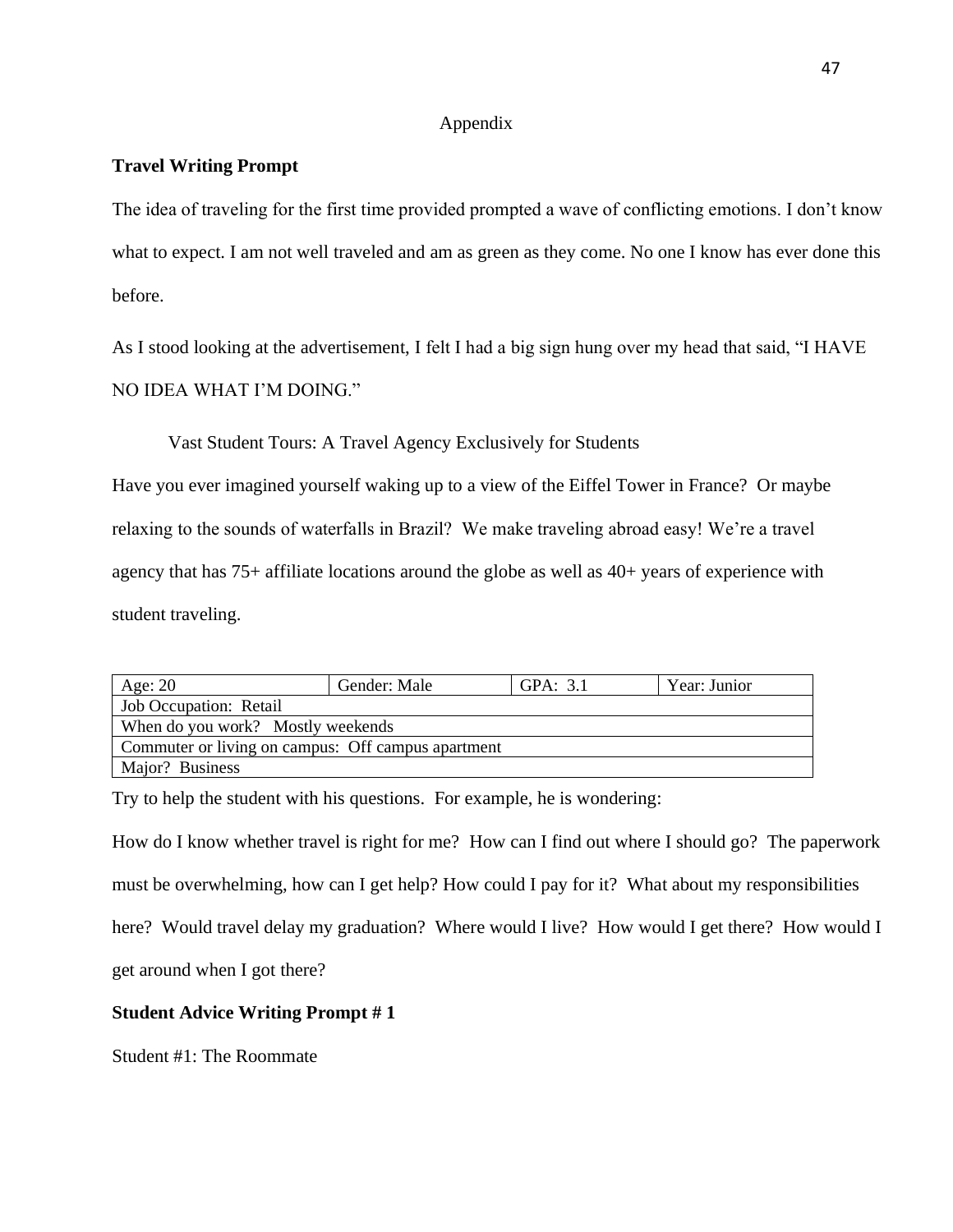| Age:                                | 20                                                           |
|-------------------------------------|--------------------------------------------------------------|
| Gender:                             | Female                                                       |
| GPA:                                | 3.5                                                          |
| Job Occupation:                     | Waitress                                                     |
| Prior Experience with Roommate:     | Yes, I have had 3 roommates before                           |
| Sleep Schedule:                     | In bed by 11 PM, up by 7AM                                   |
| Do you have people over often?      | Yes                                                          |
| Going home every weekend or stay on | I usually stay on campus                                     |
| campus:                             |                                                              |
| Room preference:                    | I prefer my room to be cold. I also don't clean my side that |
|                                     | much. I also prefer to study with background noise, so I     |
|                                     | always have music or the TV on.                              |

Imagine the fellow BSU student described above asked you for your advice about their roommate. They're having trouble communicating with their roommate. It's getting to the point where it's uncomfortable when they are both in the room. In the space below, write any advice you would give this student to help them.

## **Student Advice Prompt #2**

|  |  |  |  | Student #2: The Transfer Student |  |
|--|--|--|--|----------------------------------|--|
|--|--|--|--|----------------------------------|--|

| Age:                                   | 19                                                                                                                                  |
|----------------------------------------|-------------------------------------------------------------------------------------------------------------------------------------|
| Gender:                                | Male                                                                                                                                |
| GPA:                                   | 3.5                                                                                                                                 |
| Year:                                  | Sophomore, I transferred from another school                                                                                        |
|                                        |                                                                                                                                     |
| Job Occupation:                        | Cashier                                                                                                                             |
| When do you work?                      | I work every day after classes. On Monday, Wednesday, and Friday,<br>class ends at 2:15 PM so I work from 3 PM - 10 PM. On Tuesdays |
|                                        | and Thursdays, I don't have classes, so I work $9 AM - 5 PM$ . On the                                                               |
|                                        | weekend I work from $7 AM - 6 PM$ .                                                                                                 |
| Commuter or living on campus:          | Commuter                                                                                                                            |
| How long does it take to leave campus? | It usually takes me 15 minutes to walk across campus to my car.                                                                     |
|                                        | Then it takes 15-20 minutes to get out because of the traffic.                                                                      |

Imagine a fellow BSU student (the one listed above) asked you for your advice on class

scheduling. They're having a tough time since they just transferred to the school. They are

having trouble getting to classes on time because of the traffic and parking on campus. They are